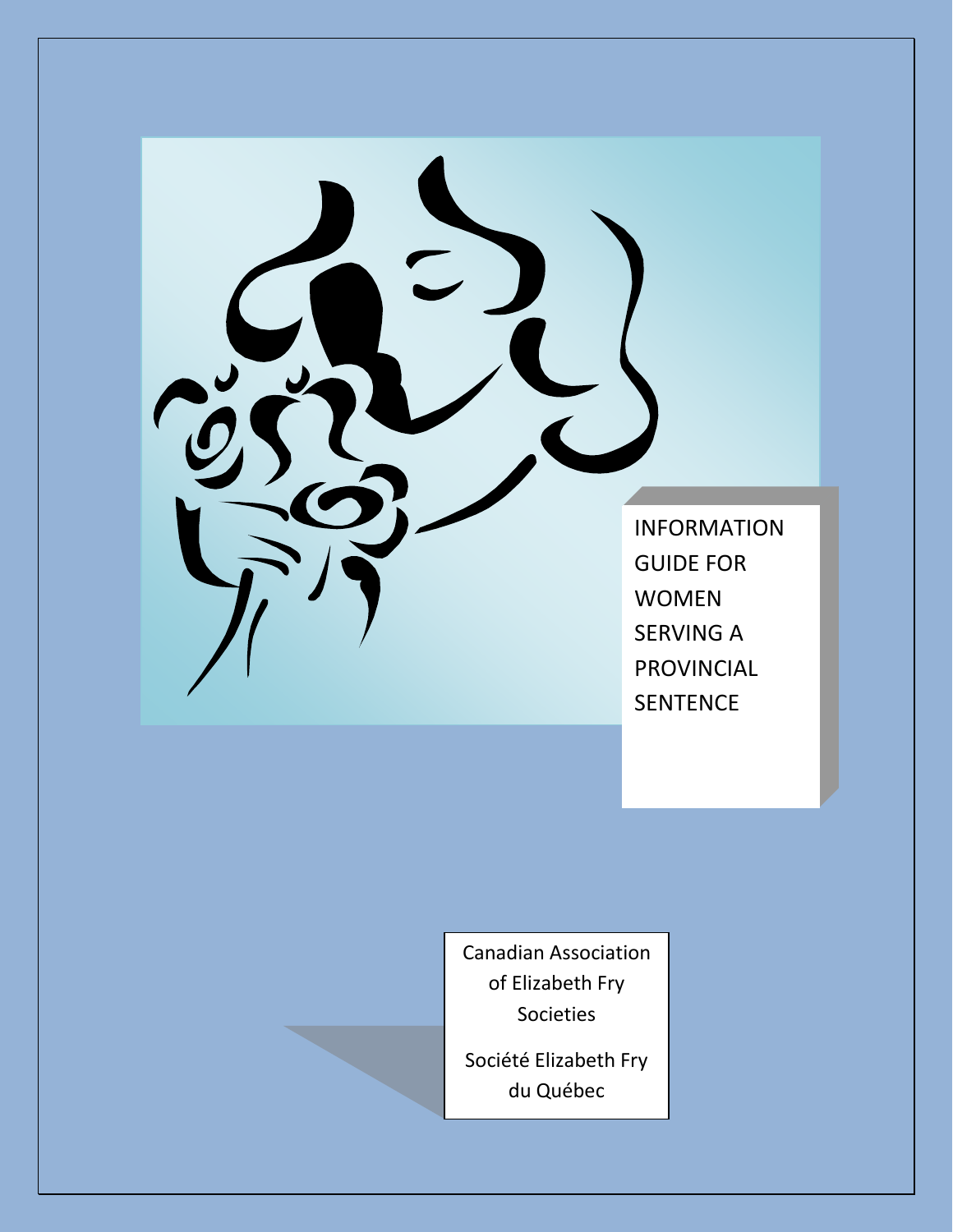**INFORMATION GUIDE FOR WOMEN SERVING A PROVINCIAL SENTENCE**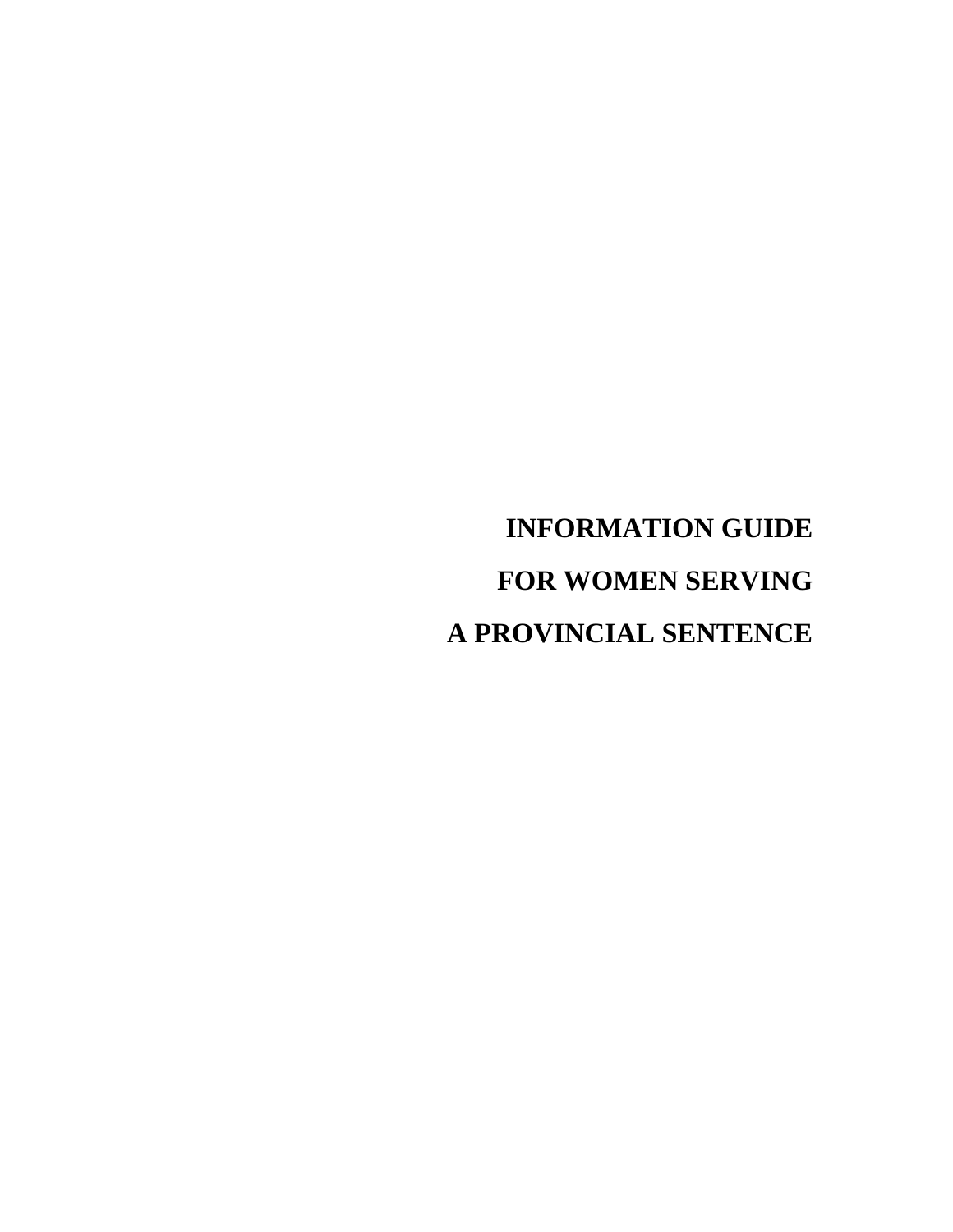# **TABLE OF CONTENTS**

| 2.1. WHAT HAPPENS FOLLOWING THE JUDGE'S VERDICT AND THE DETERMINATION OF THE SENTENCE?.16<br>2.2. WHAT IS AN ASSESSMENT AND WHAT ARE THE FACTORS THAT ARE TAKEN INTO CONSIDERATION?16<br>2.3. WHICH INFORMATION DOES THE INMATE HAVE TO PROVIDE DURING HER ASSESSMENT? 18 |  |
|---------------------------------------------------------------------------------------------------------------------------------------------------------------------------------------------------------------------------------------------------------------------------|--|
|                                                                                                                                                                                                                                                                           |  |
| 3.3. CAN AN INMATE APPEAL HER CLASSIFICATION OR MODIFY HER CORRECTIONAL PLAN?23                                                                                                                                                                                           |  |
|                                                                                                                                                                                                                                                                           |  |
|                                                                                                                                                                                                                                                                           |  |
|                                                                                                                                                                                                                                                                           |  |
| 5.3. HOW CAN SOMEONE IN DETENTION GET ACCESS TO SPECIALIZED HEALTH CARE SERVICES?32<br>5.5. WHAT IS THE EXTENT OF THE RIGHT TO PRIVACY WITH REGARD TO HEALTH INFORMATION? 33<br>5.6. HOW DOES ONE MAKE A COMPLAINT WITH RESPECT TO A MEDICAL DECISION OR ACT?33           |  |
|                                                                                                                                                                                                                                                                           |  |
| 6.1. HOW CAN AN INMATE GET ACCESS TO THE INFORMATION HELD BY QCS ABOUT HER? 35                                                                                                                                                                                            |  |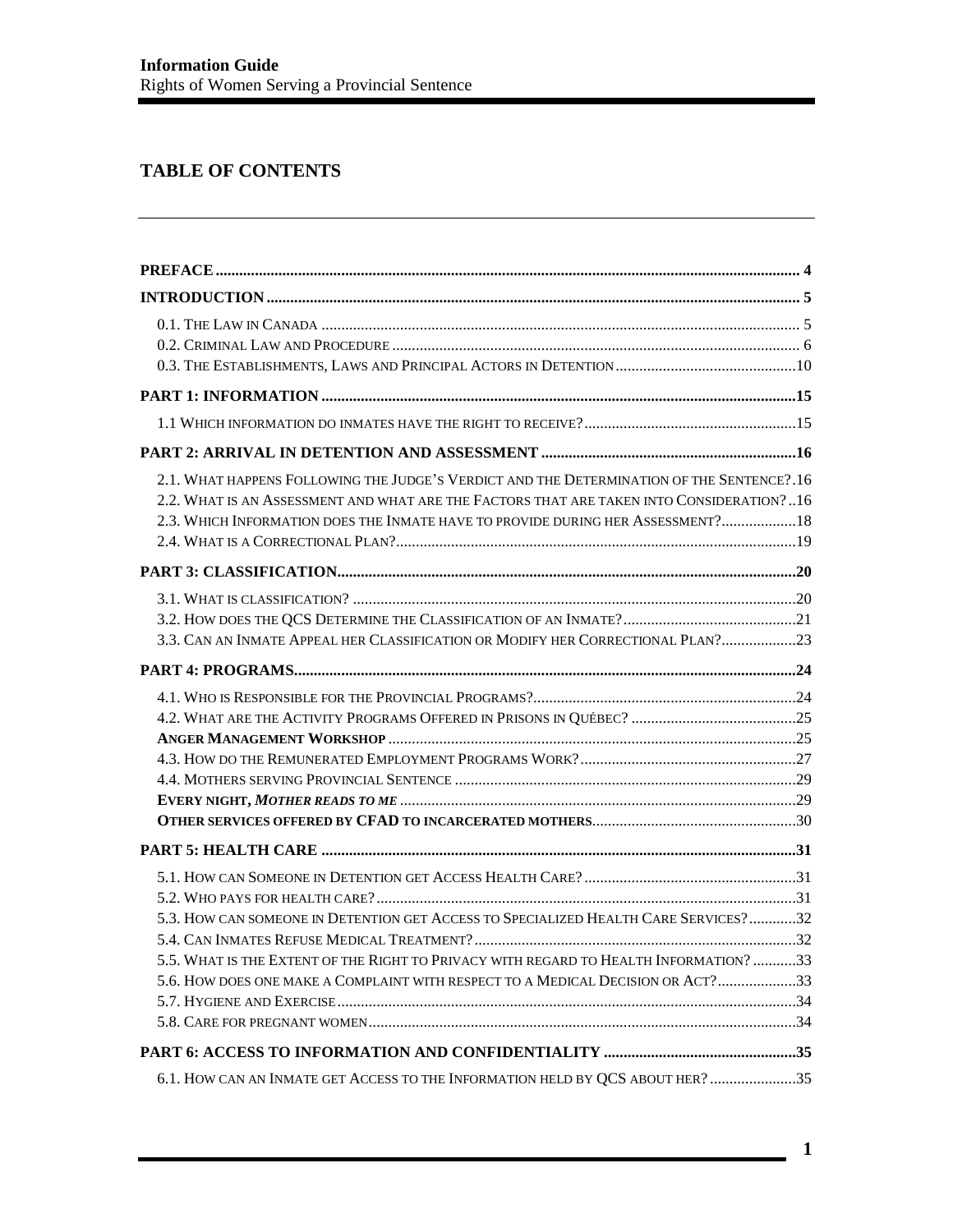| 6.4. WHAT KIND OF INFORMATION ABOUT AN INMATE MAY BE DISCLOSED TO THE VICTIMS?36            |  |
|---------------------------------------------------------------------------------------------|--|
|                                                                                             |  |
|                                                                                             |  |
| 7.1. UNDER WHICH CIRCUMSTANCES DOES AN INMATE HAVE A RIGHT TO CONSULT A LAWYER?38           |  |
|                                                                                             |  |
| 7.3. HOW CAN AN INMATE ACCESS A TELEPHONE TO COMMUNICATE WITH HER LAWYER?39                 |  |
|                                                                                             |  |
|                                                                                             |  |
| 8.2. WHAT KIND OF INFORMATION IS A PERSON IN ISOLATION ENTITLED TO RECEIVE? 41              |  |
|                                                                                             |  |
| 8.4. DOES AN INMATE PLACED IN ISOLATION HAVE THE RIGHT TO CONSULT A LAWYER?  43             |  |
| 8.5. WHAT RIGHTS DOES A PERSON IN ISOLATION HAVE WITH RESPECT TO HEALTH CARE, HYGIENE AND   |  |
|                                                                                             |  |
|                                                                                             |  |
|                                                                                             |  |
|                                                                                             |  |
|                                                                                             |  |
|                                                                                             |  |
| 10.1. WHAT ARE THE OBJECTIVES OF THE DISCIPLINARY SYSTEM IN DETENTION? 45                   |  |
|                                                                                             |  |
| 10.3. WHAT ARE THE CONSEQUENCES FOR COMMITTING A DISCIPLINARY INFRACTION? 46                |  |
| 10.5. WHAT TYPE OF DEFENCE CAN THE INMATE PRESENT BEFORE THE DISCIPLINE COMMITTEE?48        |  |
| 10.6. WHAT ARE THE FACTORS TAKEN INTO ACCOUNT BY THE DISCIPLINE COMMITTEE?  48              |  |
| 10.7. HOW CAN AN INMATE REQUEST FOR A REVIEW OF A DECISION OF THE DISCIPLINE COMMITTEE?  49 |  |
| 10.8. WHO DECIDES WHEN AN INFRACTION MUST BE TURNED OVER TO THE POLICE FOR THE PURPOSES OF  |  |
|                                                                                             |  |
|                                                                                             |  |
|                                                                                             |  |
|                                                                                             |  |
|                                                                                             |  |
|                                                                                             |  |
|                                                                                             |  |
|                                                                                             |  |
|                                                                                             |  |
|                                                                                             |  |
|                                                                                             |  |
| 12.2. WHAT ARE THE ELIGIBILITY CRITERIA TO BE GRANTED A TEMPORARY ABSENCE?56                |  |
|                                                                                             |  |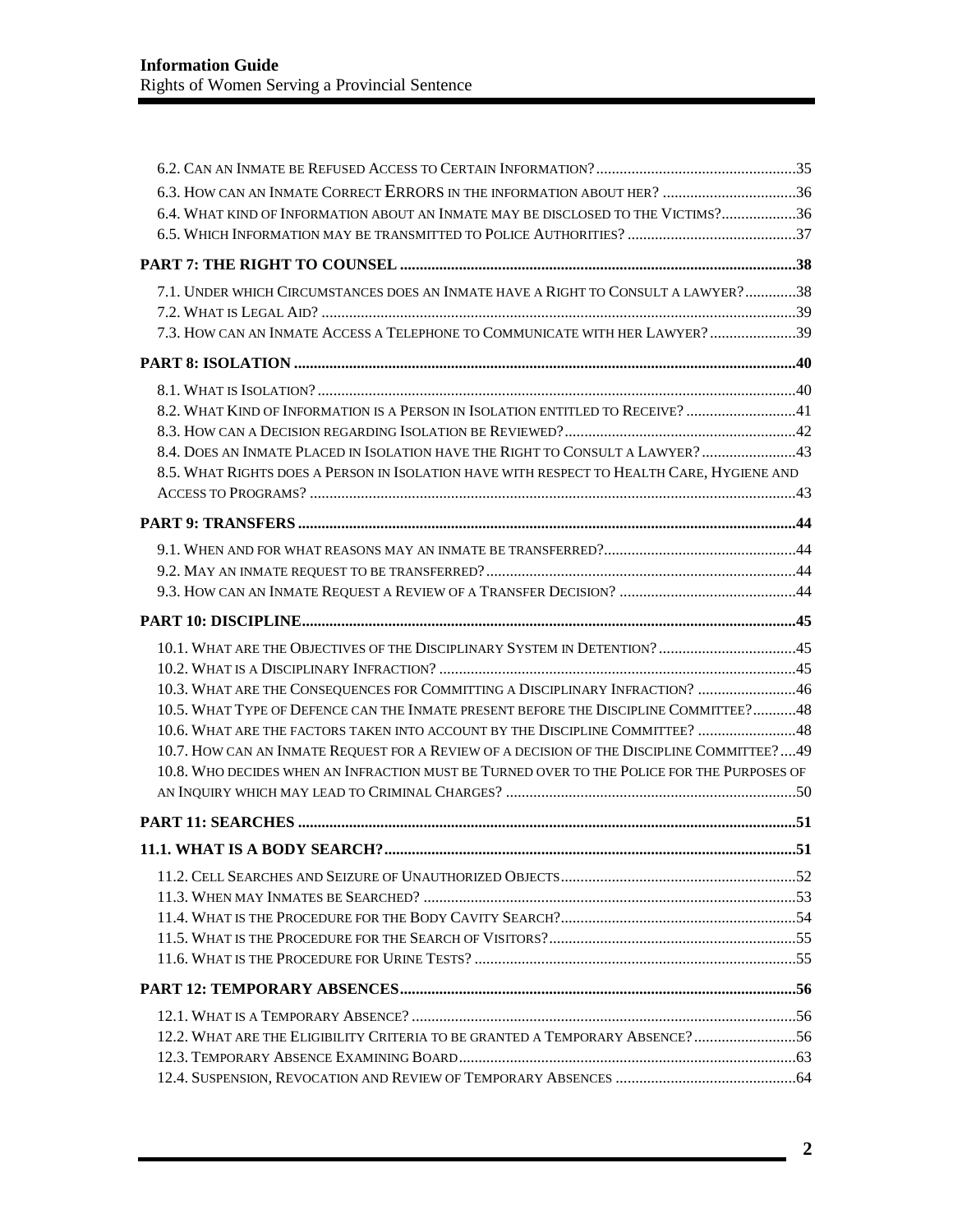|                       | 14.1. ARE THERE OTHER OPTIONS ASIDE FROM THE INTERNAL COMPLAINTS SYSTEM?  69<br>14.3. WHAT IS THE ROLE OF THE COMMISSION DES DROITS DE LA PERSONNE ET DROITS DE LA JEUNESSE |  |  |  |
|-----------------------|-----------------------------------------------------------------------------------------------------------------------------------------------------------------------------|--|--|--|
|                       |                                                                                                                                                                             |  |  |  |
| <b>LIST OF TABLES</b> |                                                                                                                                                                             |  |  |  |
| <b>TABLE 1</b>        |                                                                                                                                                                             |  |  |  |
| <b>TABLE 2</b>        |                                                                                                                                                                             |  |  |  |
| TABLE 3               | Administrative Structure of Québec Correctional Services 13                                                                                                                 |  |  |  |
| <b>TABLE 4</b>        |                                                                                                                                                                             |  |  |  |
| <b>TABLE 5</b>        |                                                                                                                                                                             |  |  |  |
| TABLE 6               | Employment Programs Offered in Women's Prisons28                                                                                                                            |  |  |  |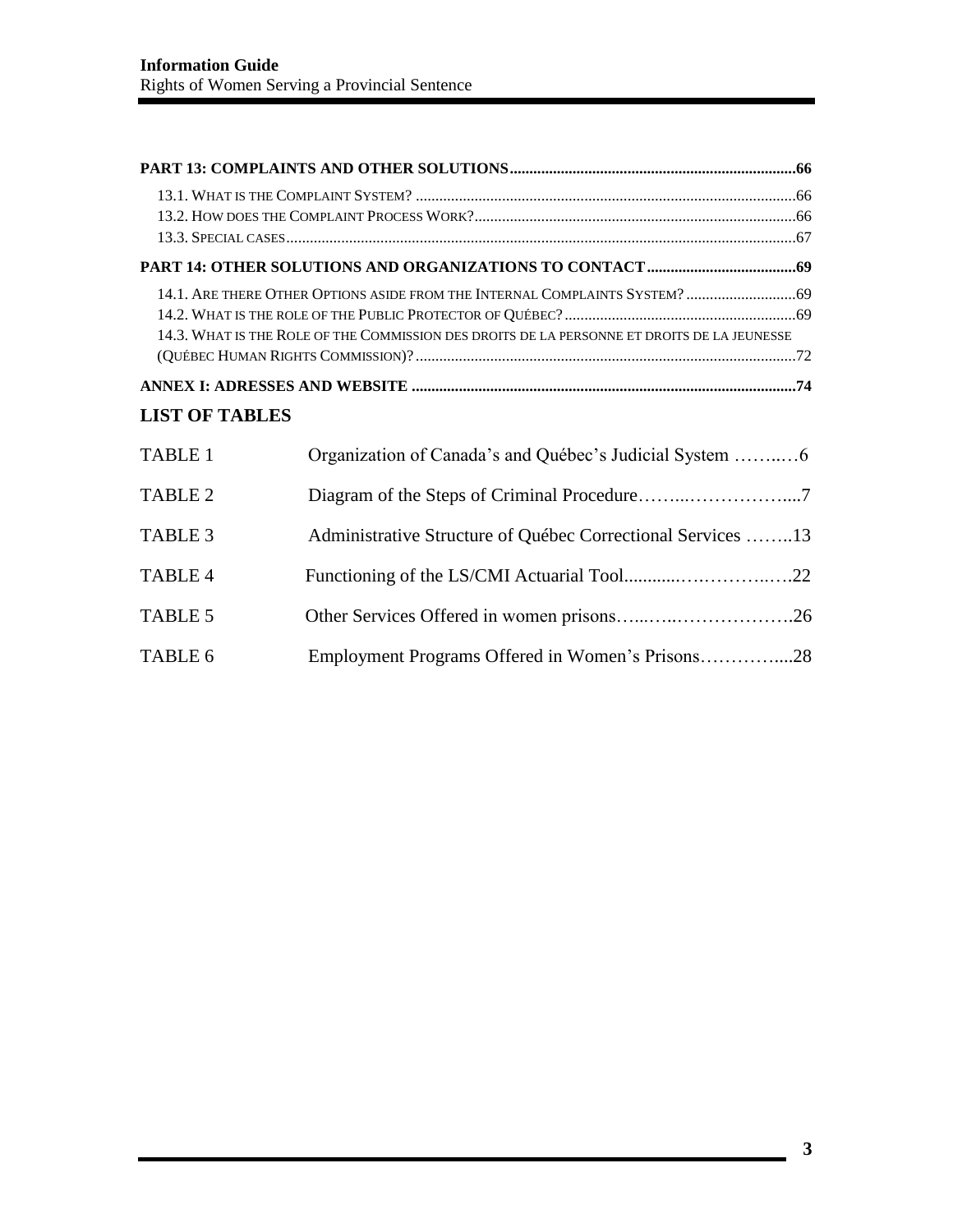### <span id="page-5-0"></span>**PREFACE**

 $\overline{\phantom{a}}$ 

Most people facing justice find themselves before the unknown, and are not aware of their rights or the legal options and resources available to them. This Information Guide offers a look at the rights of prison inmates.

The Guide was designed as a tool dedicated to women serving time in a provincial prison. The objective of this guide is to provide basic information about the way in which the laws and regulations apply to women detained in Québec in provincial prisons.<sup>1</sup>

The Guide is expected to evolve and improve in order to respond as adequately as possible to the needs of detained women. If you have suggestions or comments regarding the Guide, do not hesitate to contact the Elizabeth Fry Society of Québec at the following address:

> 5105, Chemin de la Côte Saint-Antoine Montreal (Québec) H4A 1N8 Tel: (514) 489-2116 Fax: (514) 489-2598 Email: [elizabethfry@qc.aira.com](mailto:elizabethfry@qc.aira.com)

#### **Warning to readers!**

The information provided in this guide is of a general nature and is at your disposal without any guarantee, especially with regards to its accuracy as to the most recent developments. This information must not be interpreted as constituting legal advice or opinions. If you need advice or specific information, please consult a lawyer.

The information in this document was last updated on February 5th, 2009.

<sup>&</sup>lt;sup>1</sup> Please note that the Canadian Association of Elizabeth Fry Societies is the author of a guide named "Human Rights in Action: Handbook for Women Serving Federal Sentences" available at: <www.elizabethfry.qch.ca>.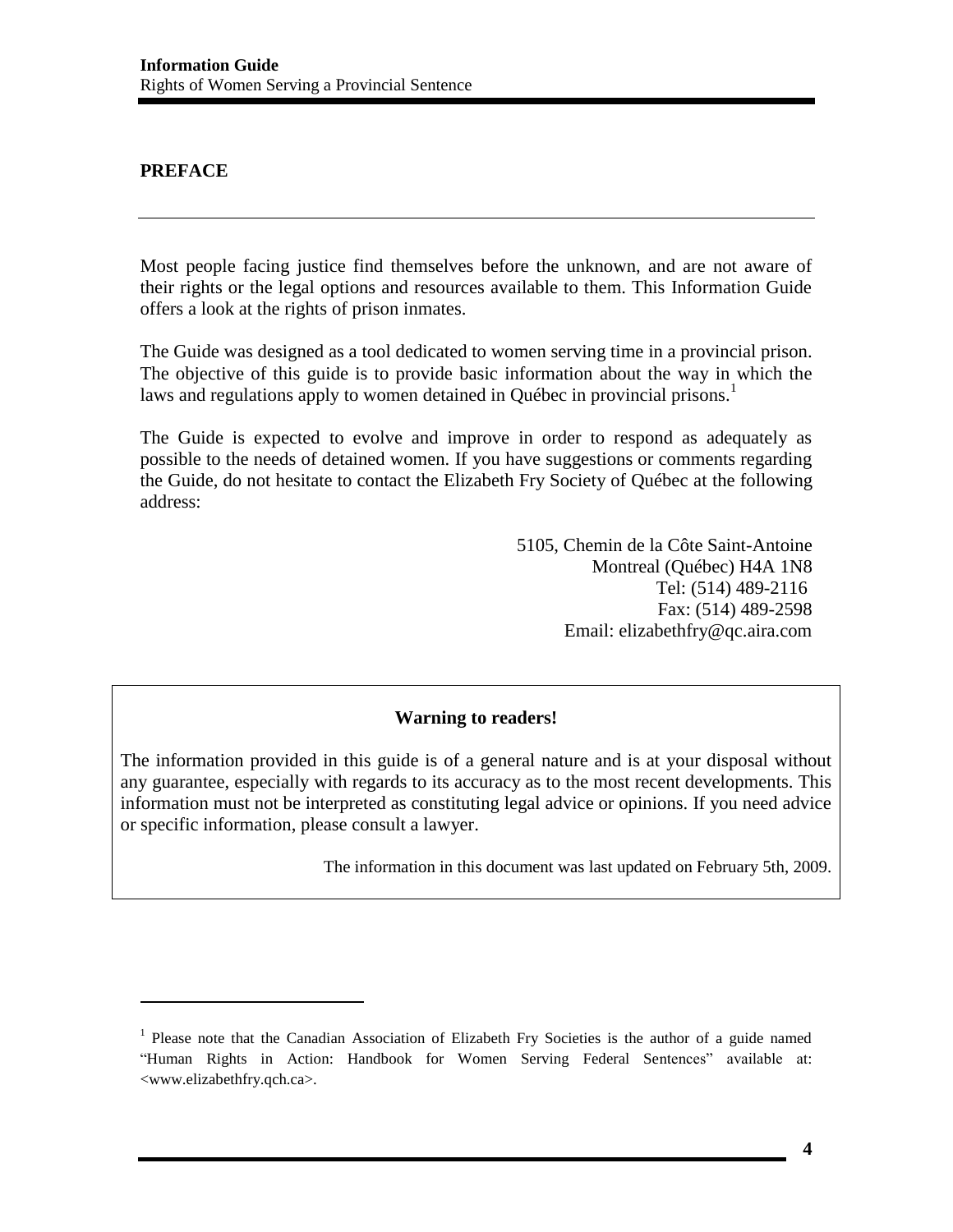# <span id="page-6-0"></span>**INTRODUCTION**

### <span id="page-6-1"></span>**0.1. The Law in Canada**

The Canadian legal system is based on two traditions: the common law and the civil law. Québec has its own civil laws, but shares its public law- of which the criminal law is partwith the rest of the country.

The Canadian Constitution is considered to be "the supreme law of Canada."<sup>2</sup> It includes many laws, conventions and constitutional customs, among which, since 1982, the *Canadian Charter of Rights and Freedoms*. The Constitution is at the summit of the legal hierarchy, which means that all the laws and regulations adopted by the government of Canada and the governments of the provinces must respect its principles. Court decisions must also be made in conformity with the principles of the *Charter.*

Laws are adopted by federal, provincial and municipal governments. However, only the federal parliament may adopt a law creating a "criminal" infraction.

The role of courts is to interpret and apply the law to the cases which are submitted to them. The Supreme Court of Canada is the highest court in the country and hears civil and criminal cases. When it renders a decision, this decision becomes an "authority" which lower courts are bound to follow.

Courts must apply the law without discrimination, i.e. independently of race, national or ethnic origin, colour, religion, gender, age or physical or mental deficiencies.

#### **Extracts from the Canadian Charter of Rights and Freedoms**

#### SECTION 7

"Everyone has the right to life, liberty and security of the person and the right not to be deprived thereof except in accordance with the principles of fundamental justice."

#### SECTION 9

"Everyone has the right not to be arbitrarily detained or imprisoned."

#### SECTION 10(b)

"Everyone has the right on arrest or detention  *(b)* to retain and instruct counsel without delay and to be informed of that right."

# SECTION 12

"Everyone has the right not to be subjected to any cruel and unusual treatment or sanction."

<sup>2</sup> S. 52 of the *Constitution Act, 1982*.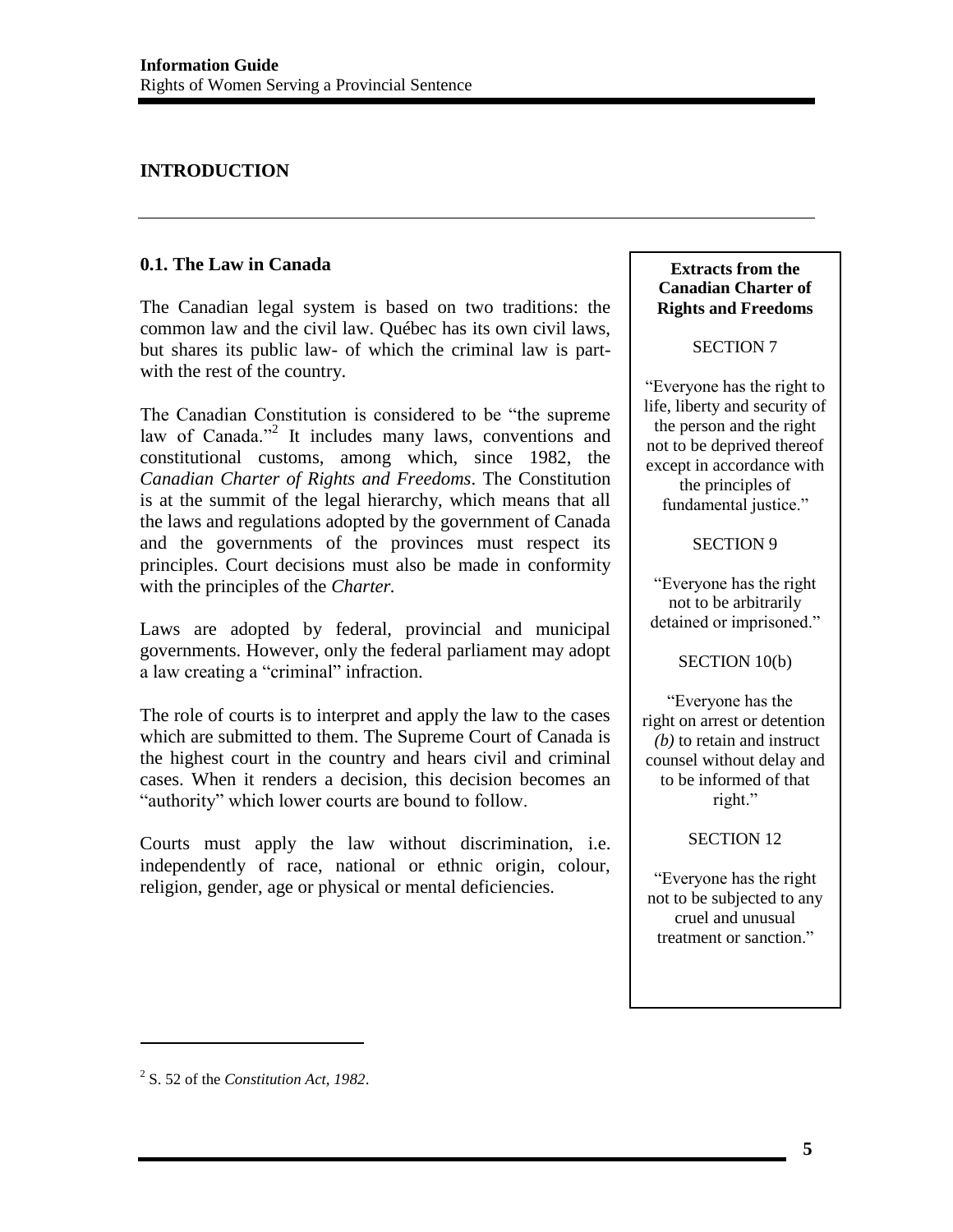# Table 1 – Organization of Canada's and Québec's Judicial System



# <span id="page-7-0"></span>**0.2. Criminal Law and Procedure**

Criminal law is mainly concerned with behaviours which are considered harmful to society. In contrast to civil law, where the victim sues the author of a fault, in criminal law, the State is responsible for the prosecution. The State is represented by lawyers called "criminal prosecutors" or "Crown prosecutors."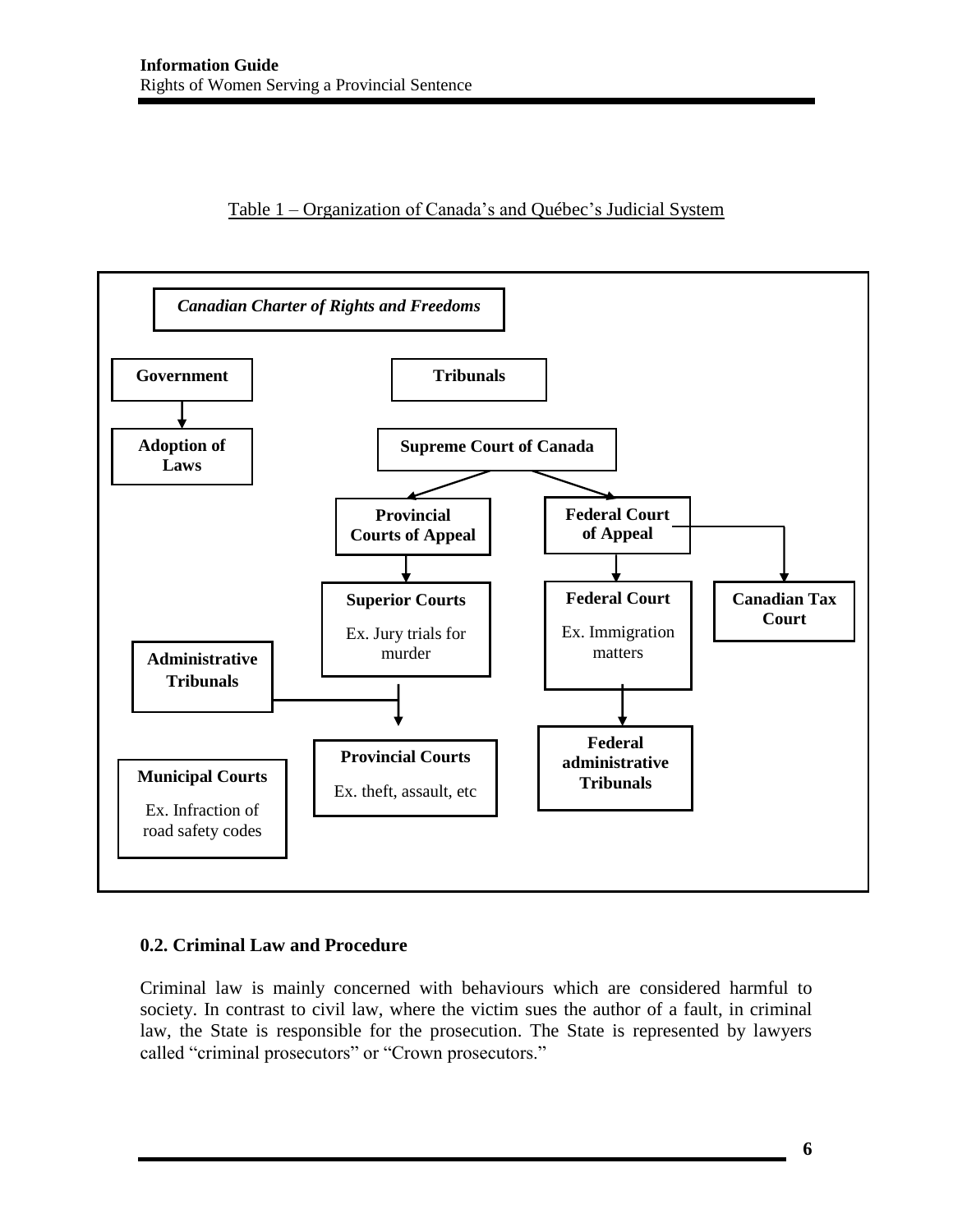Criminal law deals with the most serious behaviour, such as murder and sexual assault. All persons found guilty of a criminal offence will have a "criminal record."

Criminal law applies to all Canadians of 12 years of age and up. The *Criminal Code* contains rules of procedure regarding prosecutions and the applicable sentences where a person is found guilty. Procedure varies considerably depending on the type of infraction.



Table 2 – Diagram of the Steps of Criminal Procedure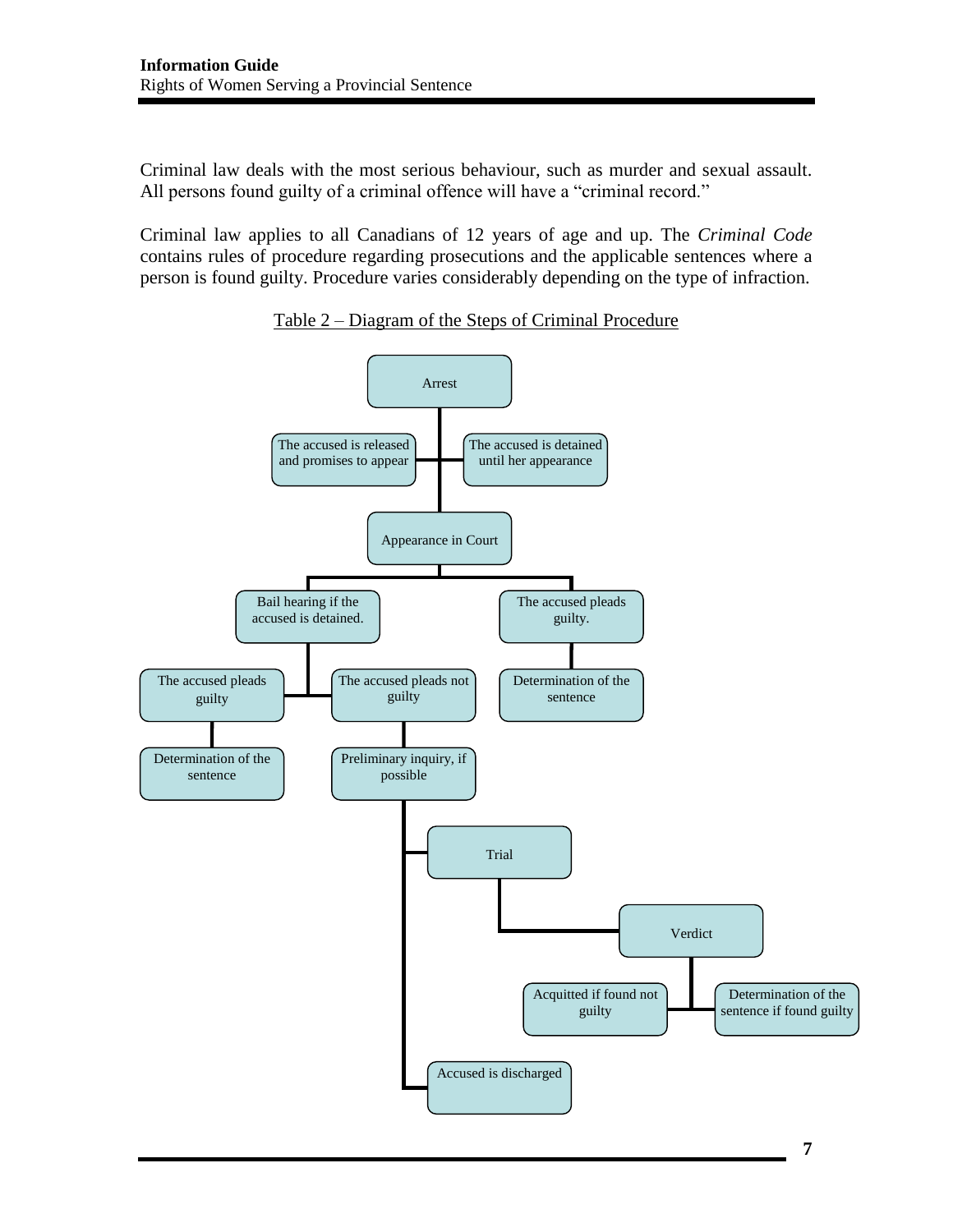# i) Arrest

The arrest of a person by police officers can be made with or without a warrant. The arrest warrant is a document signed by a judge who authorizes the police officers to arrest someone. Anyone who is arrested has the right to be informed promptly for the reasons of the arrest, to be provided without delay with the assistance of a lawyer and to be informed of this right, to remain silent and to be informed of this right.

# ii) Release or Detention following Arrest

At the time of the arrest, police may decide to detain the accused until this person appears before a judge. This decision may not be reviewed and the judge may only terminate it at the appearance. This type of detention, called "preventive detention", constitutes a justified exception only when there are reasonable grounds to believe that the person will not appear before the court or that she is a threat to the security of the public.

# iii) The Appearance

At the time of the appearance, the accused appears for the first time before a judge. The accused must enter her "plea": she decides if she will plead guilty or not guilty to the infractions she is charged with. If the accused decides to plead guilty at the appearance, the judge can pronounce a sentence during the said appearance or later on. The accused can also choose to plead not guilty, either because she is innocent of the crime or in order to benefit from a certain time to decide whether or not to hold a trial.

# iv) The Bail Hearing or Interim Judicial Release Hearing

The objective of a bail hearing is to determine if the accused should be detained until the end of the proceedings. The law provides that the accused must be released unless the evidence demonstrates the necessity of her detention, subject to certain exceptions. When the accused is released by the judge, she is subject to the "conditions of release." These conditions remain in force until the end of the proceedings and vary from one case to another. If the accused does not comply with the conditions, she commits an infraction.<sup>3</sup>

# v) The Preliminary Inquiry

 $\overline{\phantom{a}}$ 

The preliminary inquiry is a hearing before a judge which takes place before the trial, at the request of the accused. It consists in evaluating the existence of the evidence and not the guilt of the accused. The preliminary inquiry makes it possible to avoid a trial in the

 $3$  Note that at times an accused is required to provide certain guarantees to ensure respect of the conditions of release. For example, the person may be obliged to deposit an amount of money. This money is called "bail."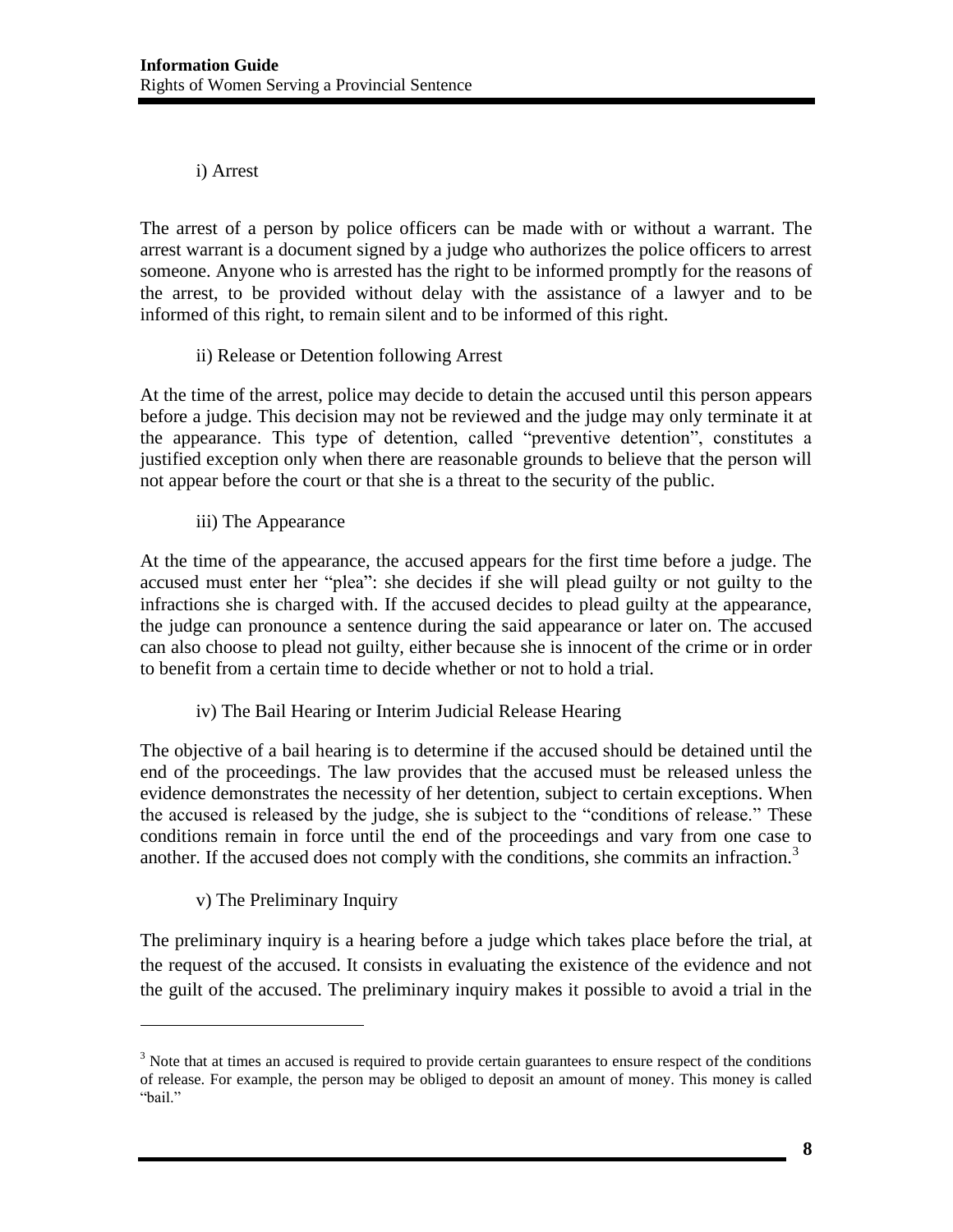absence of evidence on one or more essential material elements of the infraction. This step also allows the lawyer of the accused to measure the credibility of the prosecution's witnesses and to prepare the ground before the trial. After having heard the evidence, the judge may discharge the accused of the charges for which there is a total absence of evidence. Otherwise, the judge commits the accused to trial, that is to say he or she orders that a trial be held.

vi) The Trial

 $\overline{\phantom{a}}$ 

The trial is the hearing over the course of which the prosecution attempts to convince the judge or the jury of the guilt of the accused beyond reasonable doubt. The prosecution enters its evidence by calling witnesses and questioning them about what they know about the case. Once all the prosecution's witnesses have been cross-examined by the accused or his lawyer, the Crown prosecutor declares the Crown's evidence close. The accused then decides whether or not she will present a defence.<sup>4</sup> After the presentation of the defence, each party presents a final pleading before the judge or the judge and the jury during which they draw their attention to the important facts of the case.

vii) The Verdict and the Determination of the Sentence

After the final pleadings by both parties, the judge decides if the accused is guilty or not of the infractions. The judge may render his or her decision immediately after the trial or take some time for reflection, which may last a few minutes or many months. The accused may be acquitted of one charge and be found guilty of another. The judge may also render a guilty verdict on a "lesser" infraction than the one originally charged. To choose the sentence, the judge must, in light of the particular circumstances of the case, pronounce a sentence proportional to the gravity of the infraction committed and to the degree of responsibility of the person convicted. This is the golden rule for the determination of the sentence.

<sup>&</sup>lt;sup>4</sup> Self-defence, provocation, incapacity due to mental illness, extreme intoxication, battered-woman syndrome, etch. are examples of defences that may be presented by an accused during her trial.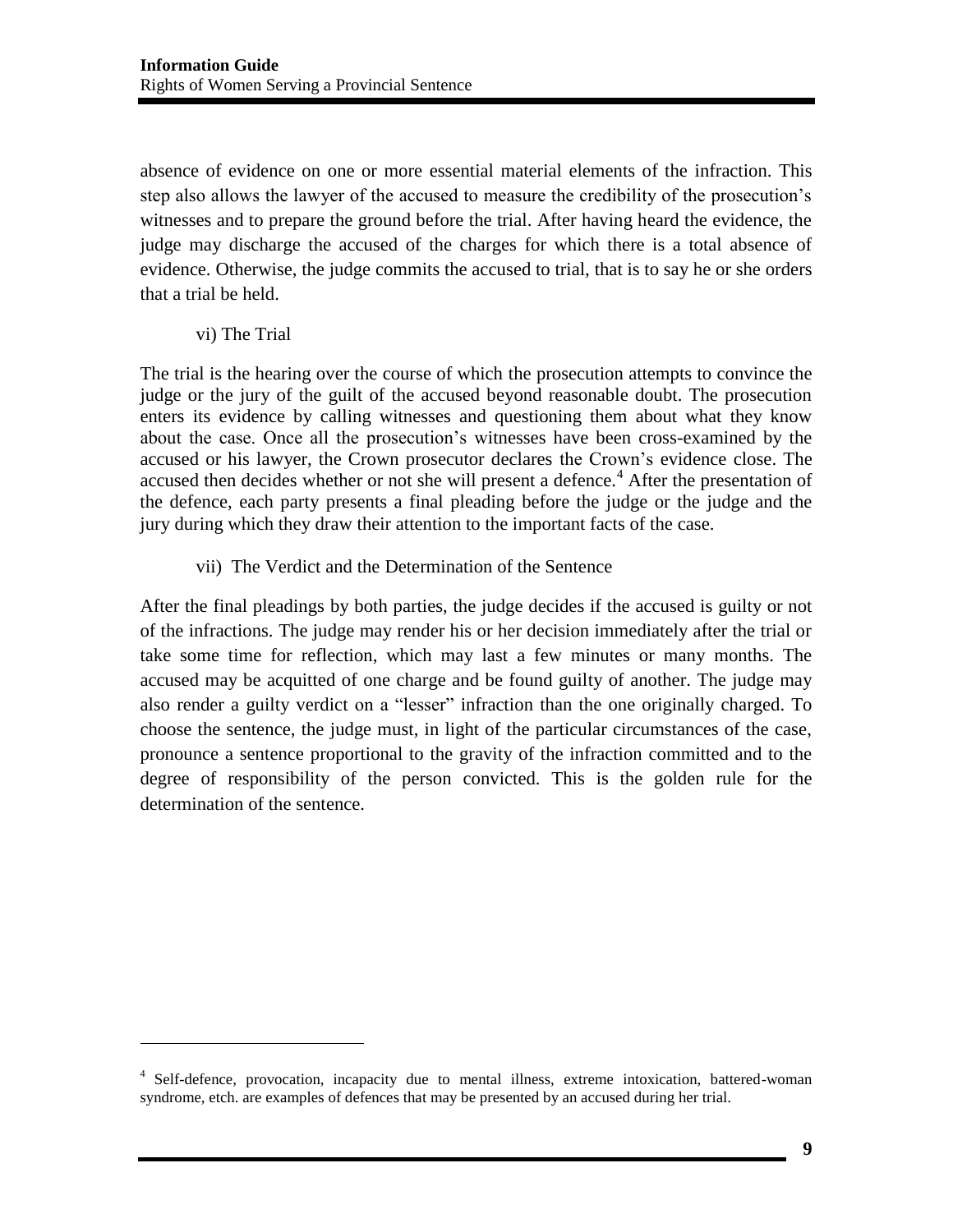# <span id="page-11-0"></span>**0.3. The Establishments, Laws and Principal Actors in Detention**

### i) Detention Establishments

The type of establishment where a person might be detained depends generally on the duration of her sentence. Penitentiaries under federal jurisdiction detain people sentenced to prison terms of two years or more, while prisons under provincial jurisdiction detain people sentenced to terms of imprisonment of less than two years. The provincial correctional system also deals with people who have been given non-custodial sentences such as probation, community service, suspended sentences, etc.

Moreover, some facilities can welcome you during your sentence or as an alternative to incarceration, such as community correctional centres or residential community centres.

Residential community establishments are also called "transition houses" or "half-way houses", and are usually operated by not-for-profit organizations that have entered agreements with Québec Correctional Services. Maison Thérèse-Casgrain is an example of a "half-way house" for women.

#### **La Maison Thérèse-Casgrain**

Opened by the Elizabeth Fry Society of Québec, Maison Thérèse-Casgrain is a place of transition which houses approximately 100 women in the process of reintegration every year.

The residents are referred by Maison Tanguay, l'Établissement Joliette and by courts of justice as well as by community correctional workers.

> *Source – www.elizabethfry.qc.ca*

In Québec, there are 18 prisons, of which two are prisons for women under provincial jurisdiction: **Maison Tanguay**, located in Montreal and the women's section of the **Établissement de détention de Québec (EDQ)**. There are also two residential community establishments: Maison Thérèse-Casgrain in Montréal and Expansion-Femmes in Québec City. Unlike federal penitentiaries, provincial prisons are not divided according to security levels. They accept all persons serving provincial sentences. Note that most of the inmates sentenced to more than two years of prison, which must be served in a federal penitentiary, are first incarcerated in a provincial prison during the time that they are being assessed before they are transferred.

In Québec, the government may, in accordance with the law, enter agreements with First Nations communities in order to confer on them the administration of a community correction centre or allow them to ensure the monitoring of First Nations offenders in the community.<sup>5</sup>

<sup>5</sup> S.31, *An Act respecting the Québec correctional system,* R.S.Q., ch. S-40.1.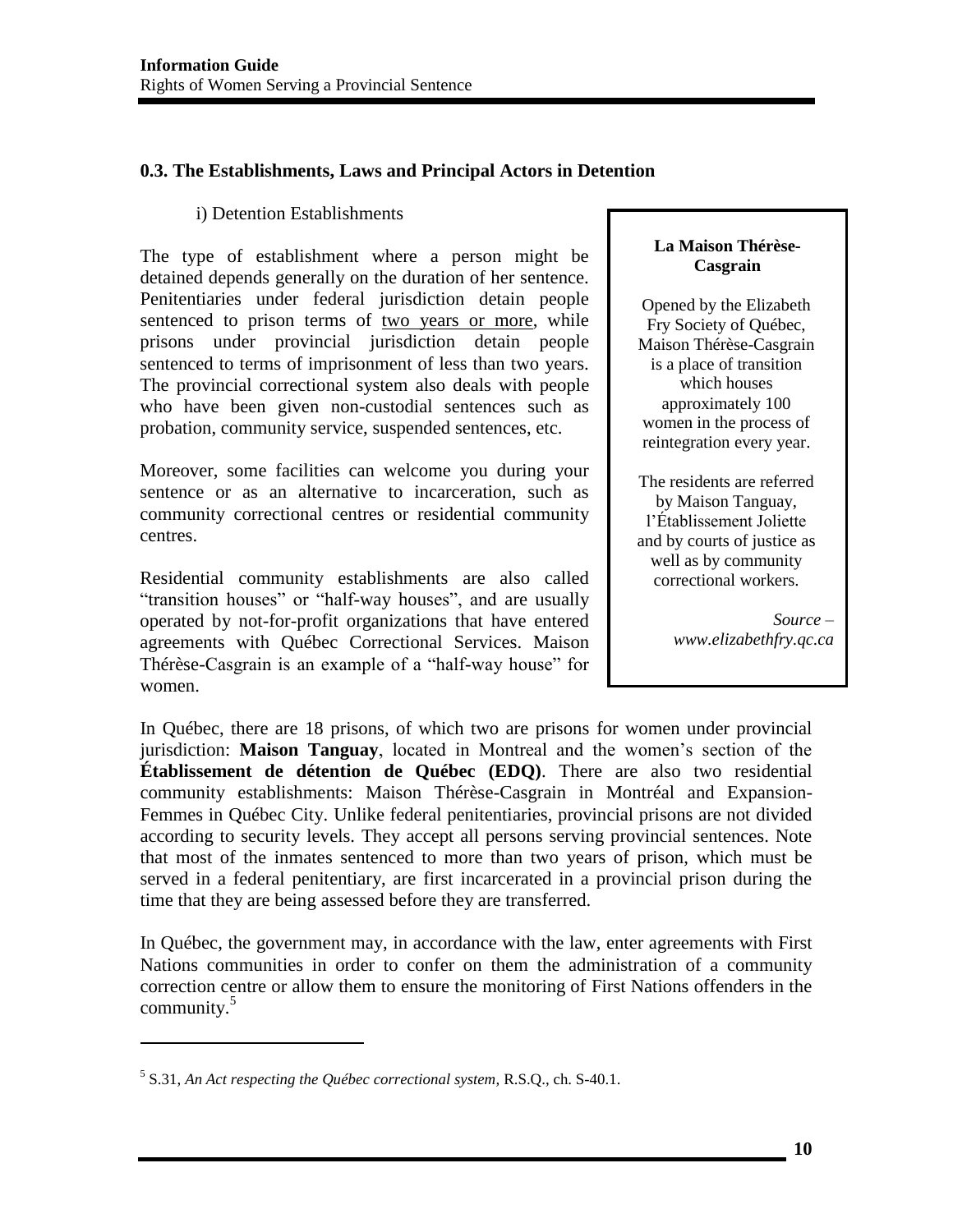### ii) The law regarding Detention

Although imprisonment deprives the inmates of their freedom, their other fundamental rights may not be violated with impunity. On the contrary, inmates are protected by the *Canadian Charter of Rights and Freedoms and the Québec Charter of Human Rights and*  Freedoms<sup>6</sup> in the same way as every other citizen is. Aside from these two charters, there are many other laws and regulations related specifically to the rights and obligations of persons incarcerated in provincial establishments in Québec.

An Act respecting the Québec correctional system<sup>7</sup>(AQCS): This act has been in force since February 5, 2007 and is probably the most important law, apart from the *Canadian Charter*, for persons incarcerated by the Province of Québec. It includes many sections which deal with discipline and the activities available in detention, as well as with the responsibilities of the inmate and the duties of correctional personnel. Chapter 4 is dedicated to the *Commission des libérations conditionnelles* [Québec parole board] which is responsible mainly with temporary absences. Understanding this law properly may allow an inmate to understand her obligations and to ensure that her rights are respected.

*Regulation under the Act respecting the Québec correctional system*<sup>8</sup> (RAQCS): This regulation includes specific and concrete directions regarding how the laws apply concretely. The RAQCS provides details on what property the inmate is authorized to have in detention, visits, hygiene measures, searches, healthcare, etc. This regulation also contains provisions which protect the rights of inmates as well as rules with respect to the ways in which Québec Corrections Services may restrain the freedom of inmates, including by means of disciplinary procedures, seizures or segregation.

#### **Regulation on activity programs for offenders**

#### SECTION 5

A fund may financially assist an inmate who does not benefit from any other exterior financial assistance. The financial assistance may be given to support the search for employment in the community or to encourage participation in an activity program. It may also be given to help an indigent person. The request for assistance must be presented by the director of the establishment. The financial assistance may be given in the form of a loan without interest or a gift.

*D.6-2007, a.5.* 

 $^{6}$  R.S.Q. ch. C-12.<br><sup>7</sup>P S.O. ch. S. 40.

R.S.Q., ch. S-40.1. This law replaces, as of February 2007, the *Loi favorisant la libération conditionnelle des détenus* and the *Loi sur les services correctionnels*. The entry into force of the AQCS modified many practices of Québec Correctional Services. A comparative table of the new and old law is available on the web site of the Ministry of Public Security of Québec : < http://www.msp.gouv.qch.ca>.  $8$  R.S.Q., ch. S-40.1, r.1.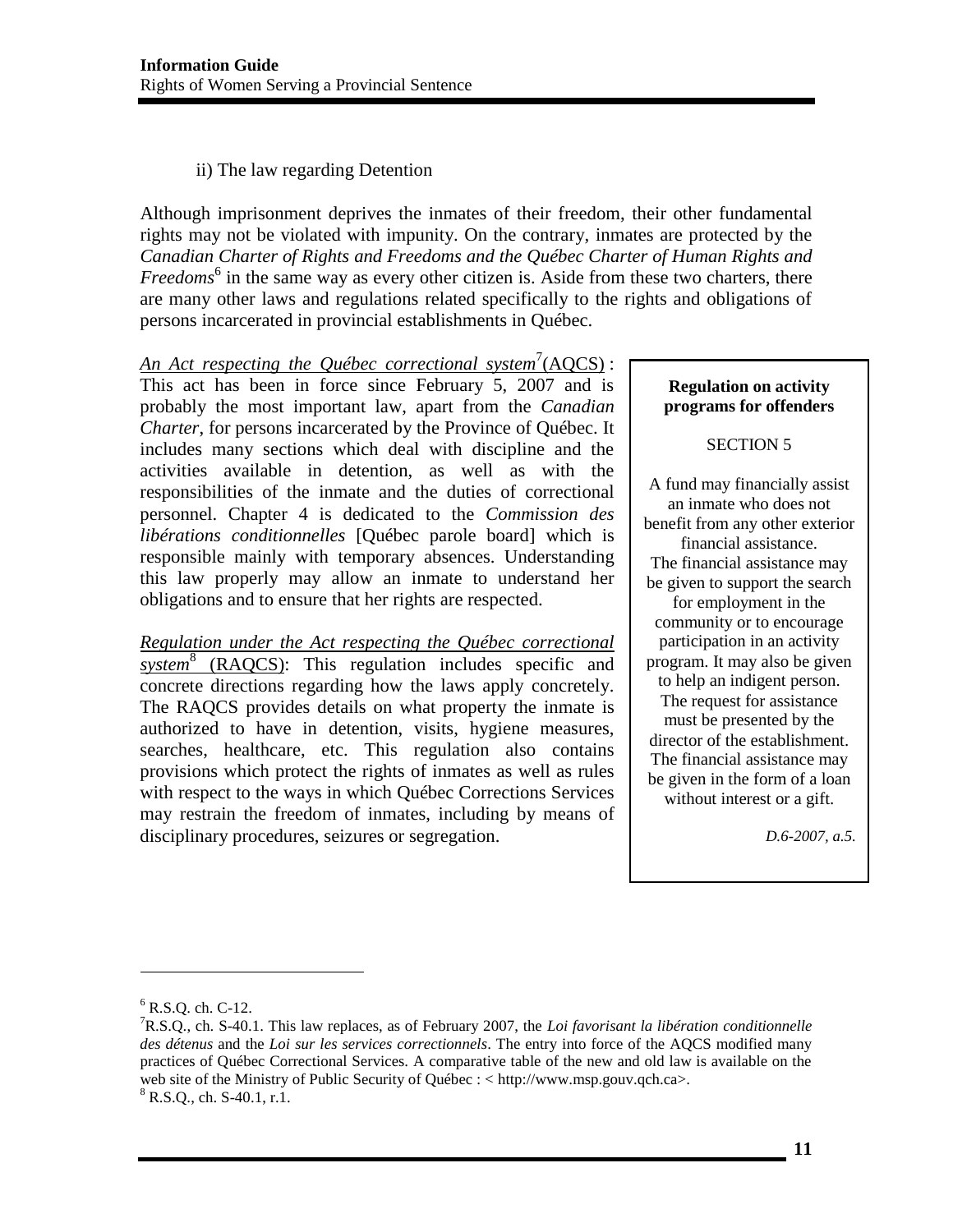*Regulation respecting programs of activities for offenders (RPAO)<sup>9</sup>: This regulation* bears on the organization and financing of activities programming in detention. Each establishment confers the responsibility for setting up activity programs on corporations called "Reintegration Funds" whose role and composition are defined in the regulation in question.

*Regulation respecting conditional release* (RCR)<sup>10</sup>: This regulation deals with procedures surrounding requests for temporary absence whether they are conditional release purposes or for family visits. It indicates the delays and the type of information which the requests presented by an inmate to the *Commission des libérations conditionnelles*  [Québec parole board] must contain.

*Public Protector Act*<sup>11</sup>: The Public Protector can intervene anytime there are reasonable grounds to believe that an inmate has been wronged by the actions of a public body such as a provincial detention establishment. This law gives the Public Protector the power to inquire into complaints made by inmates regarding decisions, acts or omissions of correctional personnel.

*Regulation Respecting the Handling of Complaints and the Procedure Applicable to the investigations of the Commission des droits de la personne et des droits de la jeunesse* <sup>12</sup> *[human rights commission]*: This regulation applies to complaints made before the Human Rights and Youth Rights Commission. The Commission's role is to ensure that the principles declared in Québec's Charter of Human Rights and Freedoms are respected. The Commission may investigate when a complaint leads it to believe that there has been discrimination based on the gender or origin of the inmate.

<sup>9</sup> R.S.Q., ch. S-401, a.193. Note that since February 2007, this regulation replaces the *Règlement sur les programmes d'activités pour les personnes incarcérées* as well as the *Règlement sur les travaux* 

<sup>&</sup>lt;sup>11</sup> R.S.Q., ch. P-32. <sup>12</sup> R.S.Q., ch. C-12, r. 2. For more information on the Commission, see Part 14 of this Guide.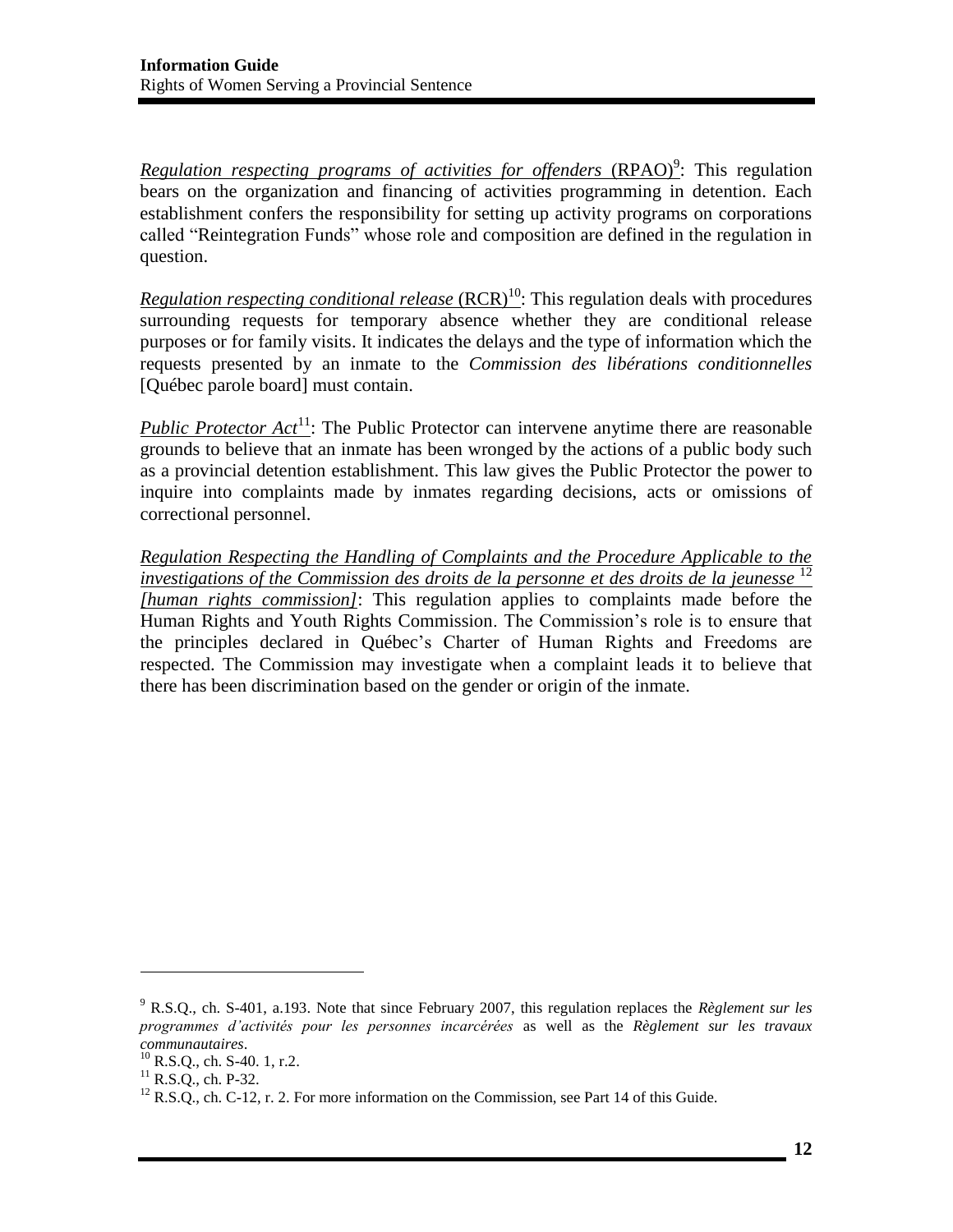



#### iii) The Actors in Detention

 Over the course of their sentence, inmates encounter a number of resource persons able to influence their lives in detention. Here is a brief description of the principal actors in the prison environment:

The Minister of Public Security and the Deputy Minister: They are in charge of the Ministry of Public Security, under which fall seven autonomous organizations including the *Commission québécoise des libérations conditionnelles* [Québec parole board]. In administrative terms, the Ministry is under the responsibility of the Deputy Minister, who ensures the realisation of its mission and its orientation. He or she is assisted by associated Deputy Ministers in charge of Directors General, including the Director General of Correctional Services.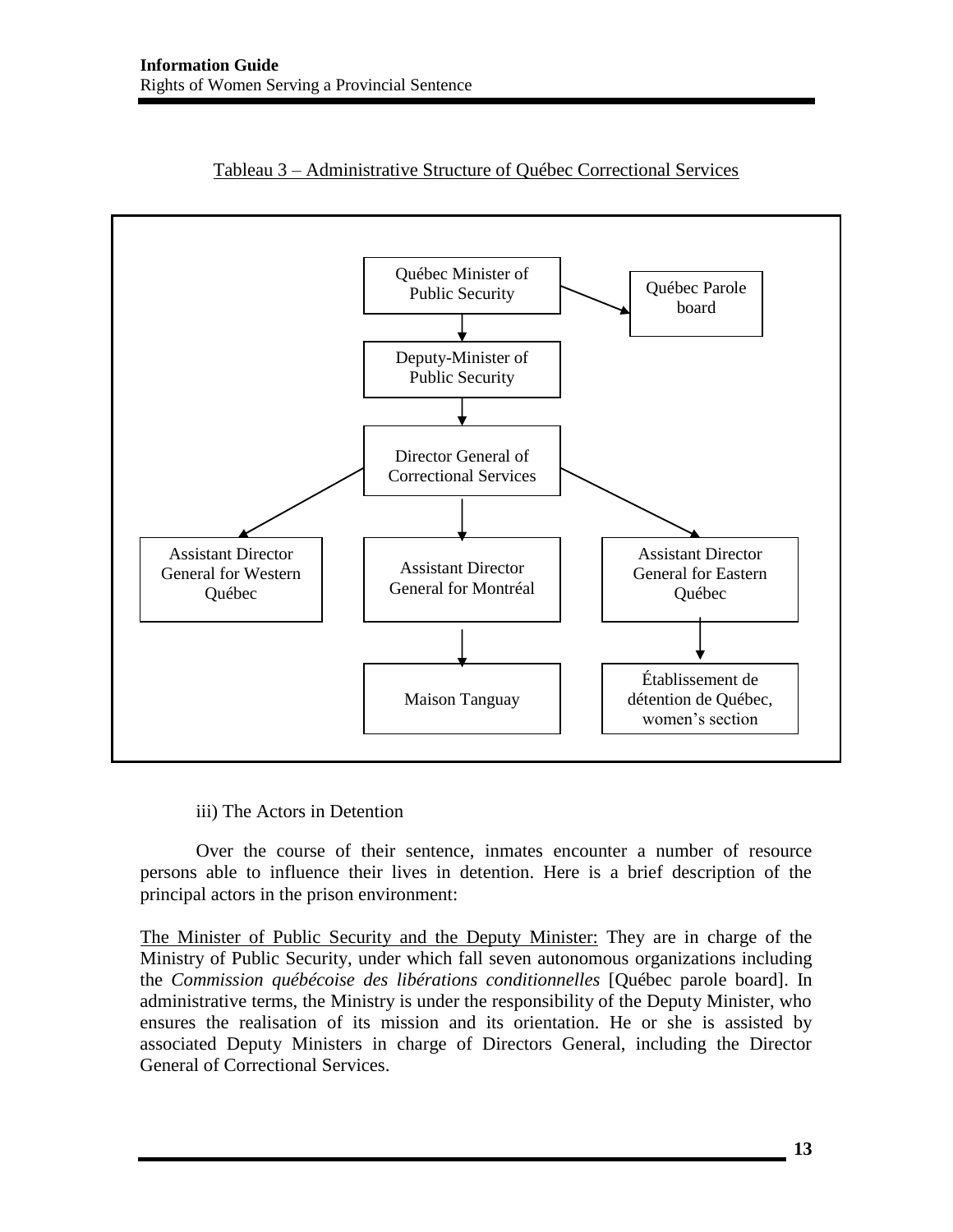The Joint Directors General: They are in charge of supporting the Director General of Correctional Services (DGCS). They are responsible of the correctional network in their respective territories.

The Director of the prison: He or she is responsible of the detention of prisoners from their admission in detention until their final release or their transfer to another establishment.<sup>13</sup> The Director of the prison possesses an important discretionary power and his or her decisions are often the subject of an appeal.

Correctional Services Officers: They accompany and supervise inmates on a daily basis. These officers are responsible of the security as well as the proper functioning of the different sectors of the prison. They are the front-line staff to whom inmates can normally ask for information or help.

Probation officers: They prepare, at the request of the tribunals, pre-sentence reports on people found guilty in order to assess the possibility of reintegration.<sup>14</sup> It is also them who, in collaboration with case managers, undertake assessments upon an inmate's arrival in detention and prepare a correctional plan. These officers also provide assistance to inmates in cases of particular needs or crisis situations.

Case management officers: They are the main resource persons for inmates. They meet with the inmates when they are admitted and explain to them the detention process, the functioning of the housing sectors, the rules as well as the services and activities available in the prison. The case managers help the inmates to plan their progress while in prison and to plan their reintegration. In general, only people serving a sentence of more

than six months of detention have a designated case manager.

Prison Counsellors: They offer specialized help notably in connection with employability, addiction or suicide<sup>15</sup>. These people ensure the design and implementation of programs and support services for reintegration, and they counsel inmates about available resources in the community. $16$ 



<sup>&</sup>lt;sup>13</sup> S.30, *An Act respecting the Québec correctional system*.<br><sup>14</sup> S.7, *An Act respecting the Québec correctional system*.<br><sup>15</sup> Please note that the detection of suicide is practiced at the ÉDQ and the Maison Tanguay.

<sup>16</sup> S.8, *An Act respecting the Québec correctional system*. This description of tasks is general and might be modified by the detention establishment.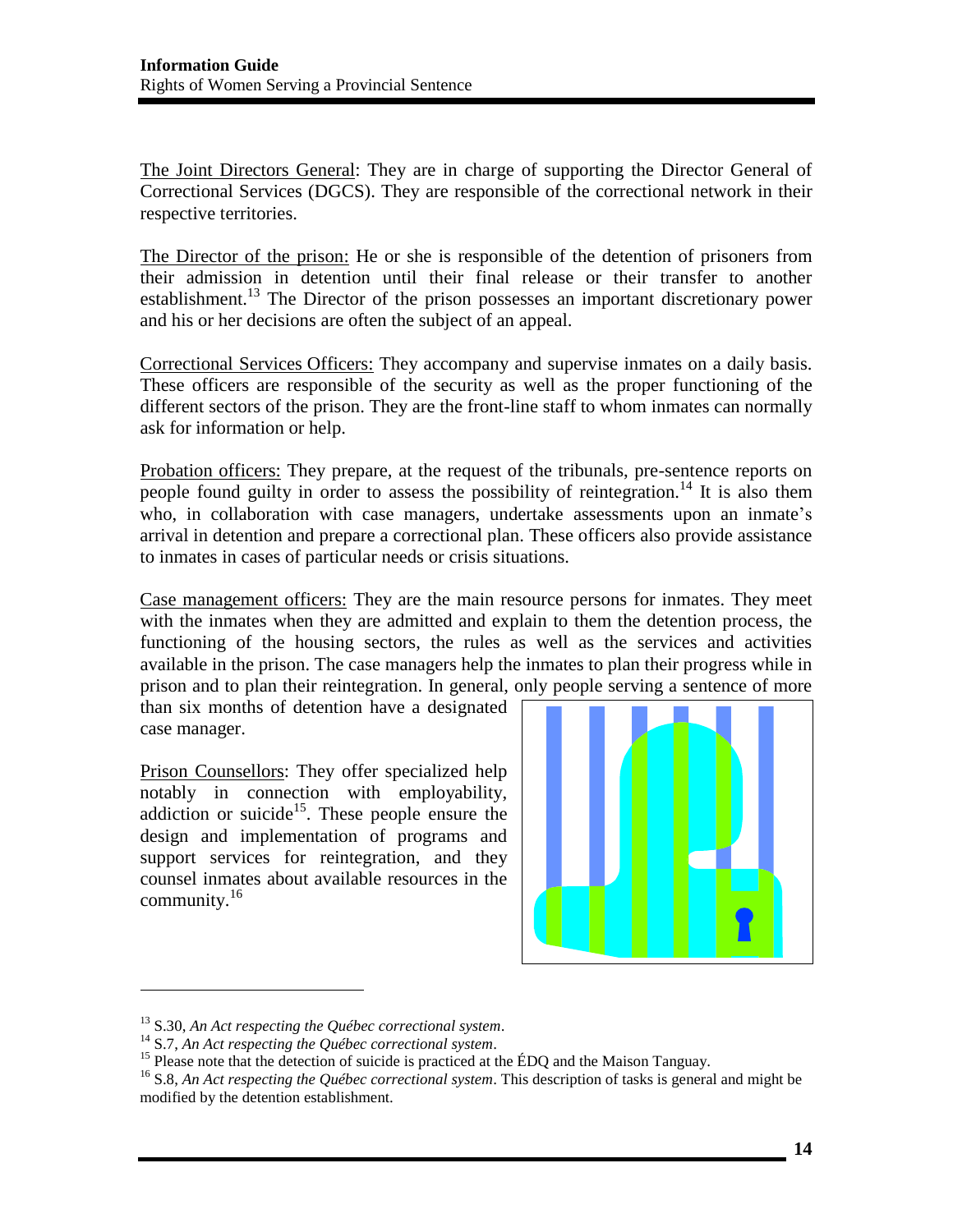# <span id="page-16-0"></span>**PART 1: INFORMATION**

### <span id="page-16-1"></span>**1.1 Which information do inmates have the right to receive?**

Women who enter the provincial correctional system must be informed and have the chance to ask questions and receive advice about the details of the procedures relating to their detention. A new inmate must be given the chance to ask for information within 24 hours of her arrival at the detention centre. In addition, according to section 12 of the *Act respecting the Québec correctional system* 



(AQCS), corrections services must rapidly inform the new inmate "of the provisions respecting temporary absence and conditional release."<sup>17</sup>

Over the course of the assessment process, which we will discuss later in Part II of this Guide, the Québec correctional system must provide information to the inmate, notably on the different types of establishments, the AQCS, the visits, the assessment process, the process of conditional release, the employment programs, the psychological care and programs, the correctional programs, the various services related to case management, health care and medical services.

New inmates receive, at their arrival in detention, a document entitled "Regime de vie" [Rules and Politics of the Establishment] which contains information regarding the rules of the establishment, the services offered as well as the programs and activities available. In addition to this document, inmates can ask to consult the brochure *Lois et règlements concernant les personnes prévenus et contrevenantes [Laws and regulations concerning accused persons and offenders]*. They can also ask to receive additional information about their classification.

 $\overline{a}$ 

<sup>17</sup> S.12, *An Act respecting the Québec correctional system,*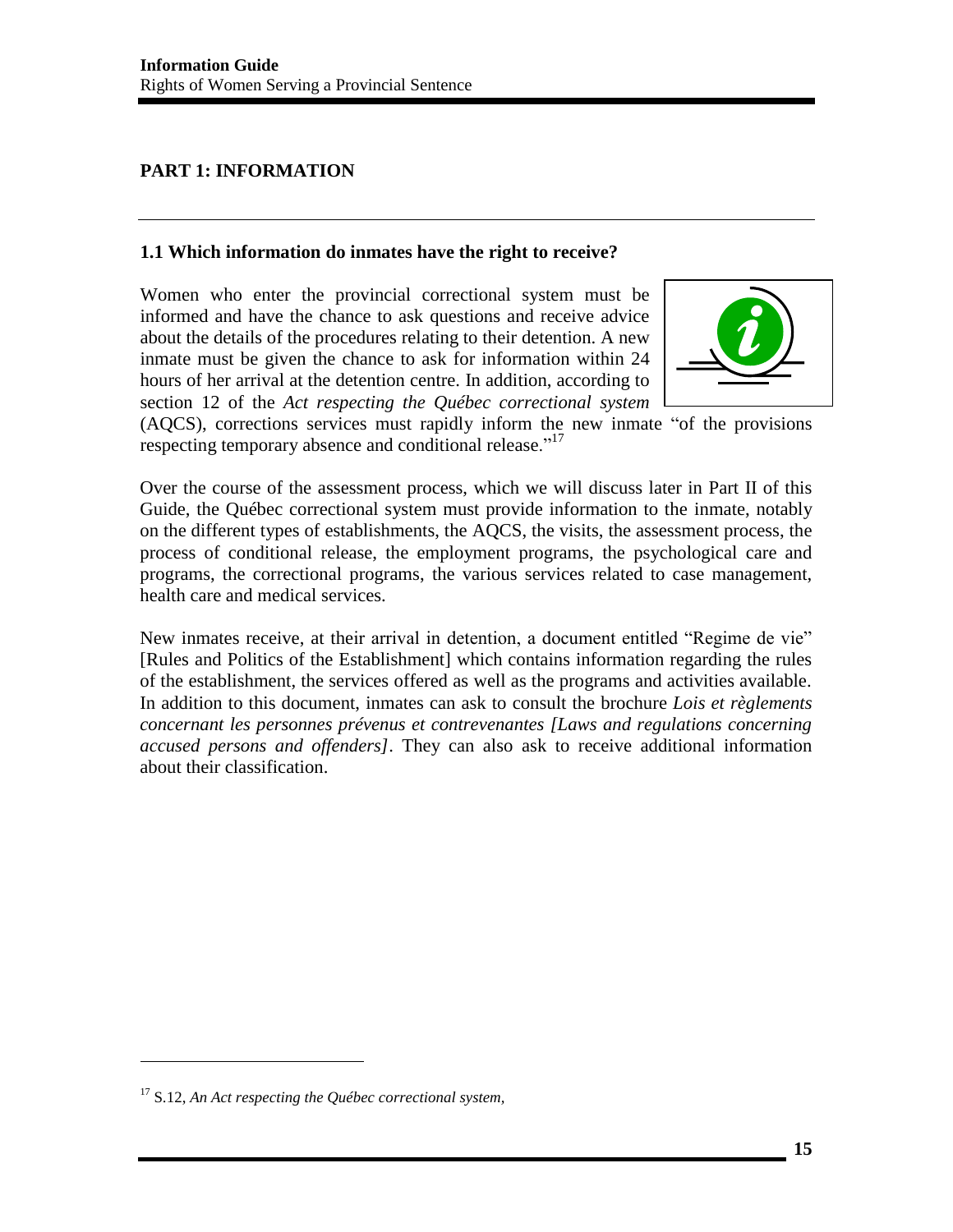# <span id="page-17-0"></span>**PART 2: ARRIVAL IN DETENTION AND ASSESSMENT**

### <span id="page-17-1"></span>**2.1. What happens Following the Judge's Verdict and the Determination of the Sentence?**

After the imposition of the sentence of imprisonment, the person is sent to detention if she was not already in preventive detention. If her sentence is two years or more, she will stay a few days in a provincial prison before being transferred. The delay for the transfer may be longer, depending on the available spaces at the federal penitentiary for women in Joliette. If her sentence is two years less a day, she will be sent to a provincial prison. There are two women's prisons in Québec: Maison Tanguay in Montréal and the women's sector of the Établissement de détention de Québec (EDQ) in Québec City.

When admitted to the prison, the clothing and objects in possession of the new inmate are examined. The property that the inmate is not authorized to keep in her possession must be kept in a secure place and measures must be taken to maintain it in good condition.<sup>18</sup>

A correctional officer gathers some preliminary information from the person who has arrived, including her identity and state of mental and physical health, and inquires about her immediate needs. Following a strip search, $19$  the person is directed towards her cell. She is then met as soon as possible by a member of the staff who explains her how the institution functions.

### <span id="page-17-2"></span>**2.2. What is an Assessment and what are the Factors that are taken into Consideration?**

A new inmate must be assessed. According to Québec correctional services, this assessment must take place as soon as they take in charge the custody of the new inmate. Prison authorities must take, as soon as possible, all possible measures to obtain information which are necessary for taking in charge the new inmate, for the administration of the sentence or for decisions with respect to temporary absences or conditional release. $^{20}$ 

<sup>18</sup> S.4, *Regulation under the Act respecting the Québec correctional system* 

<sup>&</sup>lt;sup>19</sup> According to the "Régime de vie" [Rules and Politics] at Maison Tanguay, this search is done in order to ensure the safety of the new inmate and those surrounding her. For more information about searches see Part 11 of this Guide.

<sup>20</sup> S.18, *An Act respecting the Québec correctional system.*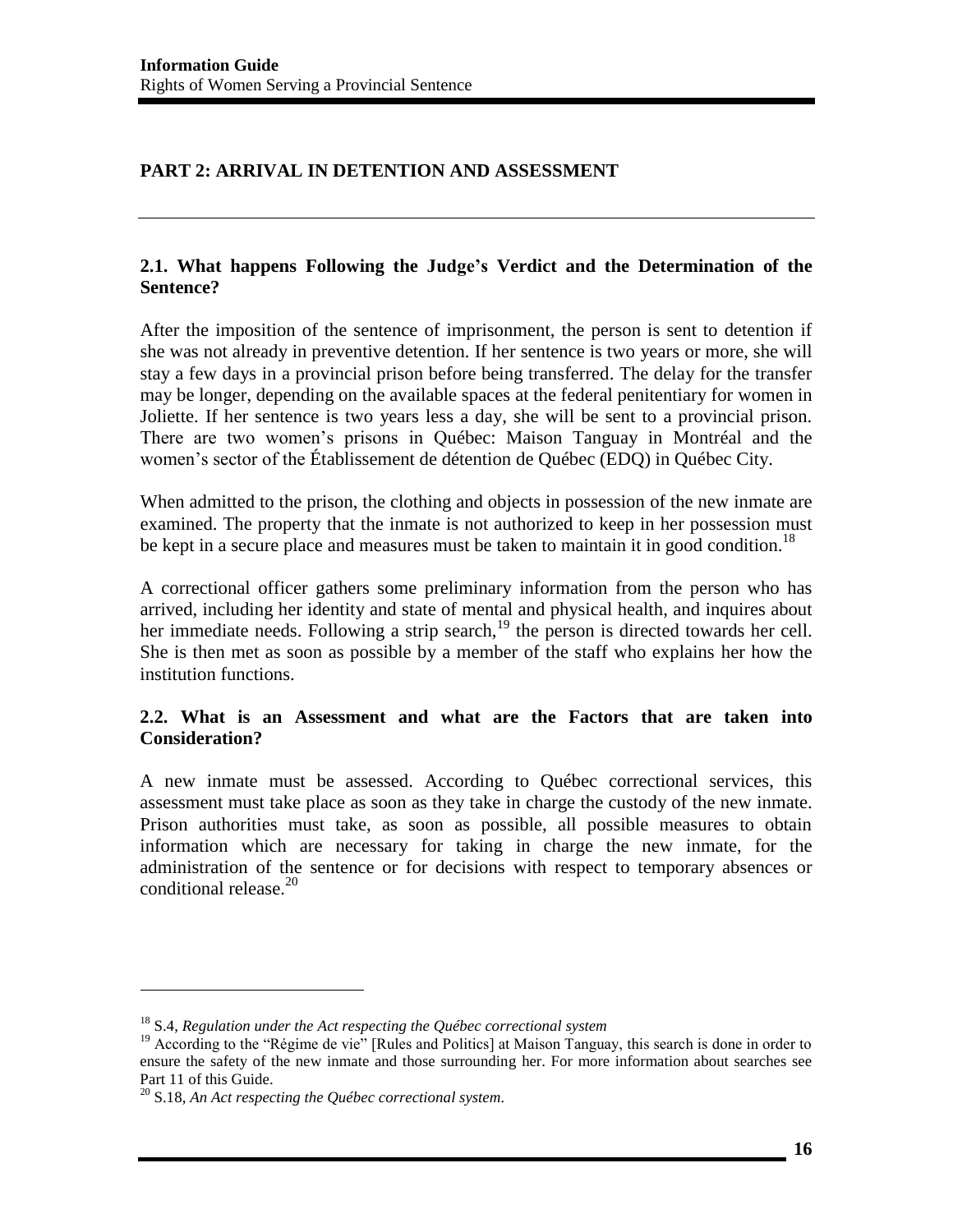- **Objective -** The objective of the assessment is to establish the recidivism risk and the potential for reintegration into society that a person presents, determined by taking into account her needs connected to her delinquency and the resources she needs in terms of supervision and accompaniment. $21$
- **Use –** The assessment of the person provides a tool to establish the modalities of her supervision, her reintegration projects and to decide whether or not to grant a temporary absence or a conditional release. $^{22}$
- **Professional services –** Correctional services can request, when necessary, the service of psychologists, psychiatrists, social workers, criminologists, sexologists and other professionals in order to complete the assessment of new inmates.<sup>23</sup>

Type of Assessment for Sentences of less than Six Months: A summary assessment is prepared by an agent of the Correctional Services. The delay to produce this kind of assessment is around 5 days before 1/6 of the sentence has been served.

Type of Assessment for Sentences of Six Months and More:

This involves the use of what is called an "actuarial tool"<sup>24</sup>, an instrument permitting the assessment of the risks and needs of an inmate and the preparation of a correctional intervention plan (or correctional plan) by a probation agent. The timeframe for producing this kind of assessment is 7 days before 1/6 of the sentence or, at the latest, 45 days after the imposition of the sentence.

The assessment is based, among other elements, on the observations of the staff, to which are added certain factors. According to the "*Régime de vie*" [Rules and Politics] at Maison Tanguay and the EDQ, women's section, the determining criteria are:

- Behaviour in detention and the capacity of the inmate to respect the laws and regulations;
- The person's correctional and judicial file;

l

#### **Screening for suicide risks at the EDQ**

The Établissement de détention de Québec (Women's section) has put in place a systematic screening procedure for suicide risks for all inmates who are admitted, and the staff remains attentive to the appearance of signs of suicidal behaviour likely to occur during your period of incarceration.

In addition, a specialized intervention team (SIT) is in place and is able to help you. You also have access at all times to the help line 1-866-277-3553 (1-866- APPELLE) via the telephone system of your department. If you are experiencing something of this nature, do not hesitate to speak to an officer.

*Source – Translation of Régime de vie de l'Établissement de détention de Québec, p.7.*

<sup>&</sup>lt;sup>21</sup> S.13, An Act respecting the Québec correctional system.<br><sup>22</sup> S.14, An Act respecting the Québec correctional system<br><sup>23</sup> S.15, An Act respecting the Québec correctional system<br><sup>24</sup> However, for administrative reasons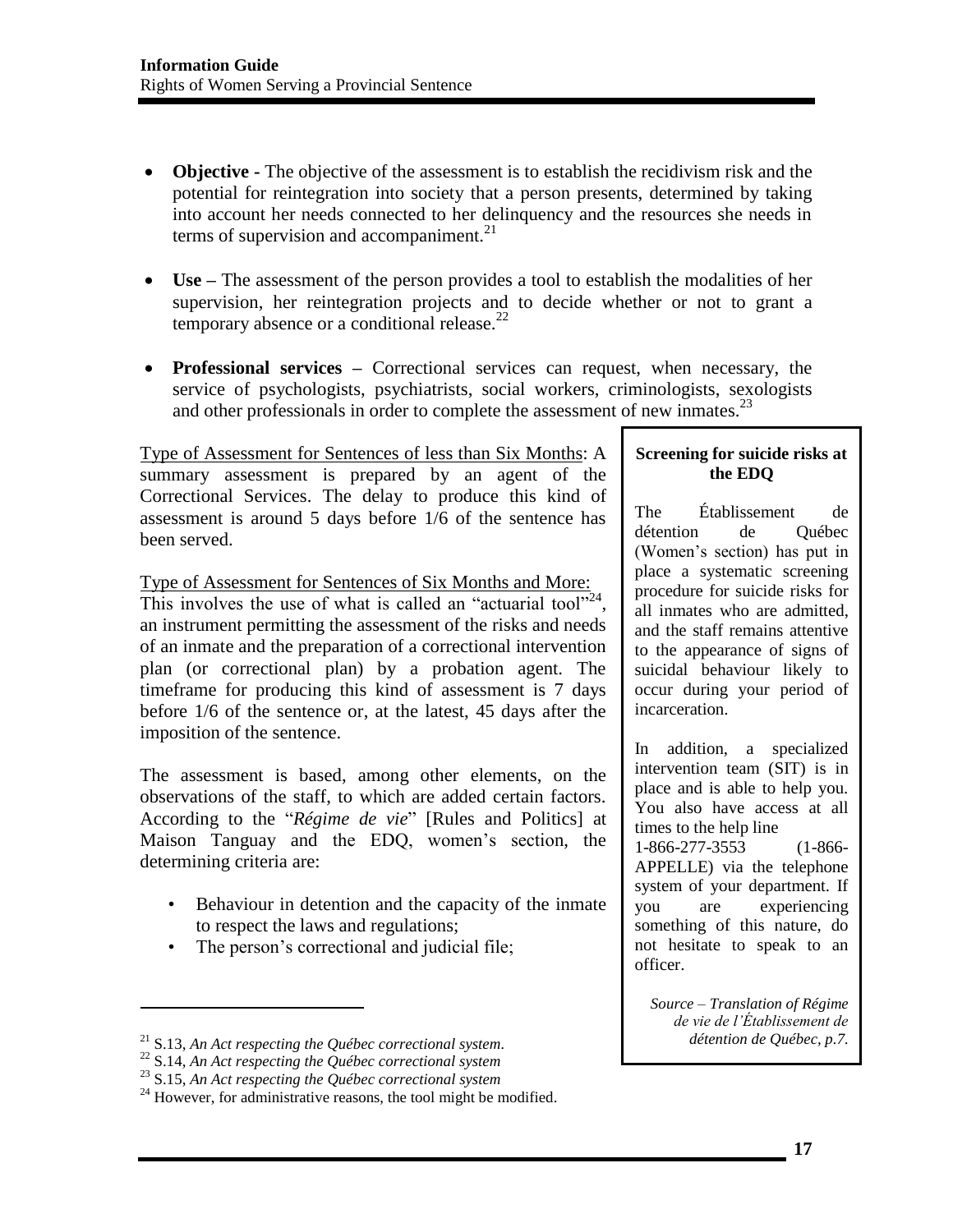- Her motivation and will to use the available resources to sort out difficulties;
- Her security level if applicable.

The assessment is a management activity which falls under the duties of the director of the correctional establishment. Inmates must comply with the assessment in order not to break the rule provided in section 68 of the *Regulation under the Act respecting the Québec correctional system.* The inmate cannot be assisted by her lawyer during her assessment.

# <span id="page-19-0"></span>**2.3. Which Information does the Inmate have to provide during her Assessment?**

It is important to understand that it is not mandatory to answer the questions asked during the admission process.<sup>25</sup> However, a new inmate must be aware, on one hand, that her behaviour during the assessment could influence her classification, and that the refusal to answer certain questions may have a negative consequence on the assessment of her behaviour. On the other hand, it is important to keep in mind that people who conduct the interviews are not bound by a duty of confidentiality.

In fact, some information may even be used against the interrogated person. Therefore, it may be preferable sometimes not to cooperate if, for example, you are awaiting an appeal and your lawyer has advised you not to participate in additional assessments until the decision on appeal is rendered.

The new inmate who undergoes the assessment process must keep in mind that any information she discloses regarding her past actions may be used against her, even if she has not been found guilty of a crime for those past actions.

In some cases, these kinds of admissions have led to complementary investigations, charges and sometimes even to convictions and additional periods of imprisonment.

### **Access to information and digital files**

- The QCS must take all possible measures to obtain the necessary information regarding the inmates whose custody is under their responsibility. The information comes mainly from police authorities, the Minister of Justice and Correctional Service Canada.
- The organisms or the people holding this information are bound to communicate it to the QCS, upon request.
- The creation of a unique digital file is reserved to the QCS. The QCS work to coordinate the creation of this file. It requires the collaboration of a number of judicial actors.

*Source - www.msp.gouv.qc.ca* 

 $\overline{a}$ 

<sup>25</sup> *R. v. Starr*, [2001] M.J. No.174.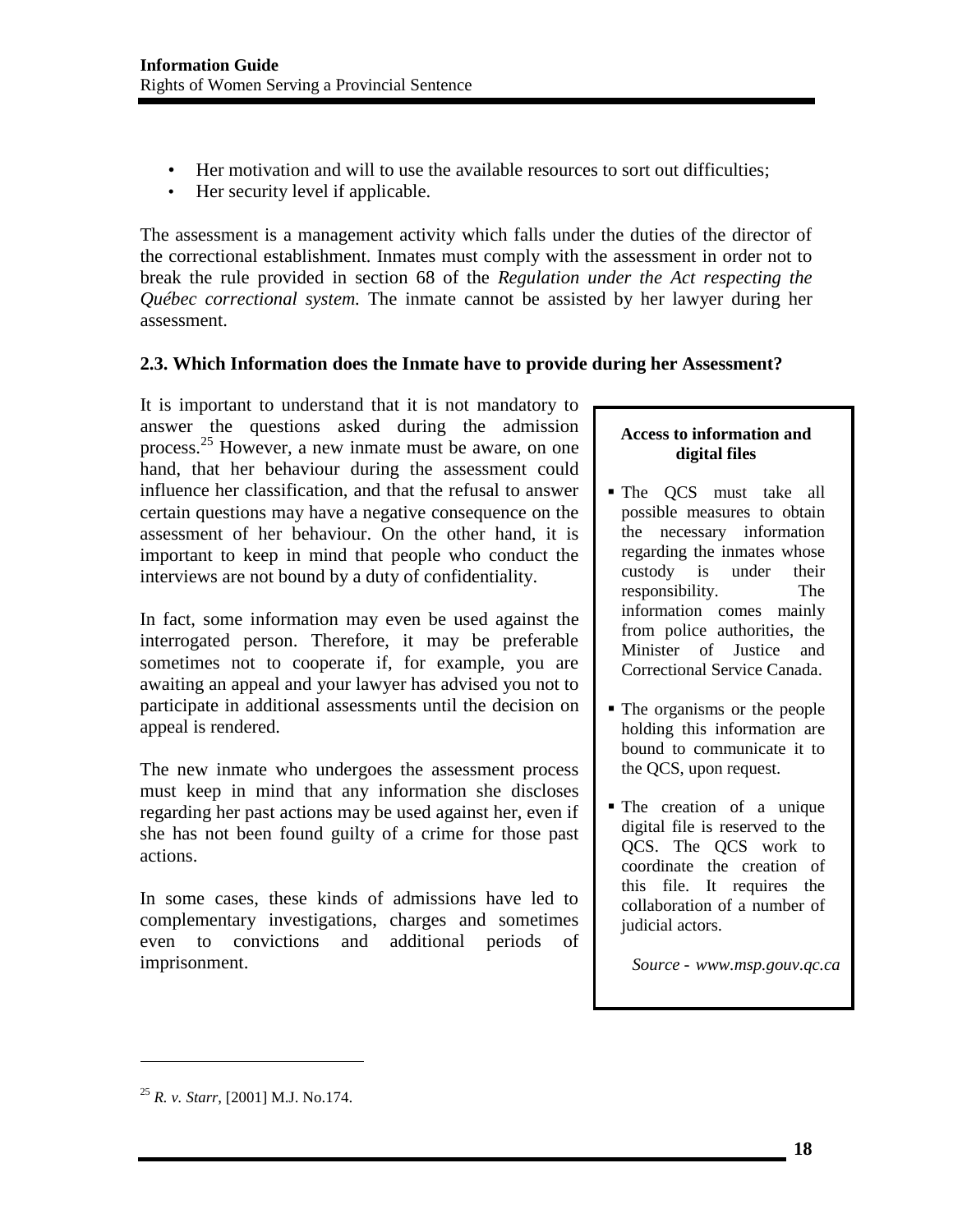# <span id="page-20-0"></span>**2.4. What is a Correctional Plan?**

A correctional plan or "correctional intervention plan" is designed only for women sentenced to a term of six months or more. The plan defines the "preferred type of intervention and supervision for each person. It details in writing the precise, concrete objectives as well as the preferred means with which to attain them. This plan can be revised at any time."<sup>26</sup>

The application of the plan is under the responsibility of the case manager.<sup>27</sup> The correctional plan allows the QCS to determine which programs are suitable for the inmate. The inmate will then follow these programs in order to address problems susceptible of making her a risk for the community at the time she is released from prison. It is important for the inmate to review this plan in order to correct any errors before it is finalized.

Why is the correctional plan important?

- The correctional plan provides a look at the issues the inmate must address, the objectives that the QCS defined and the programs she must follow;
- The QCS bases itself in large part on the correctional plan and on the way it was filled out in order to measure the "institutional progress";
- The "*Commission québécoise des libérations conditionnelles*" [Québec parole board] also examines it carefully at the moment of rendering its decision to allow or to refuse an application for conditional release.

The use of the correctional plan stresses the importance for the inmate to ensure that the information contained in the correctional plan is justified and correct and to express her disagreement or concern as soon as possible in order that modifications, if necessary, be made to the plan.



<sup>&</sup>lt;sup>26</sup> "Régime de vie de l'Établissement de détention Maison Tanguay", p.35 [Rules and Politics] and "Régime de vie de l'Établissement de détention de Québec (Secteur féminin)" [Rules and Politics], p.39.

<sup>&</sup>lt;sup>27</sup> An officer or a case manager is a member of Québec Correctional Services who acts as the principal resource person during incarceration. His or her role is to inform the inmate of the rules and how the establishment functions as well as to help her to plan her time in detention and her return into society.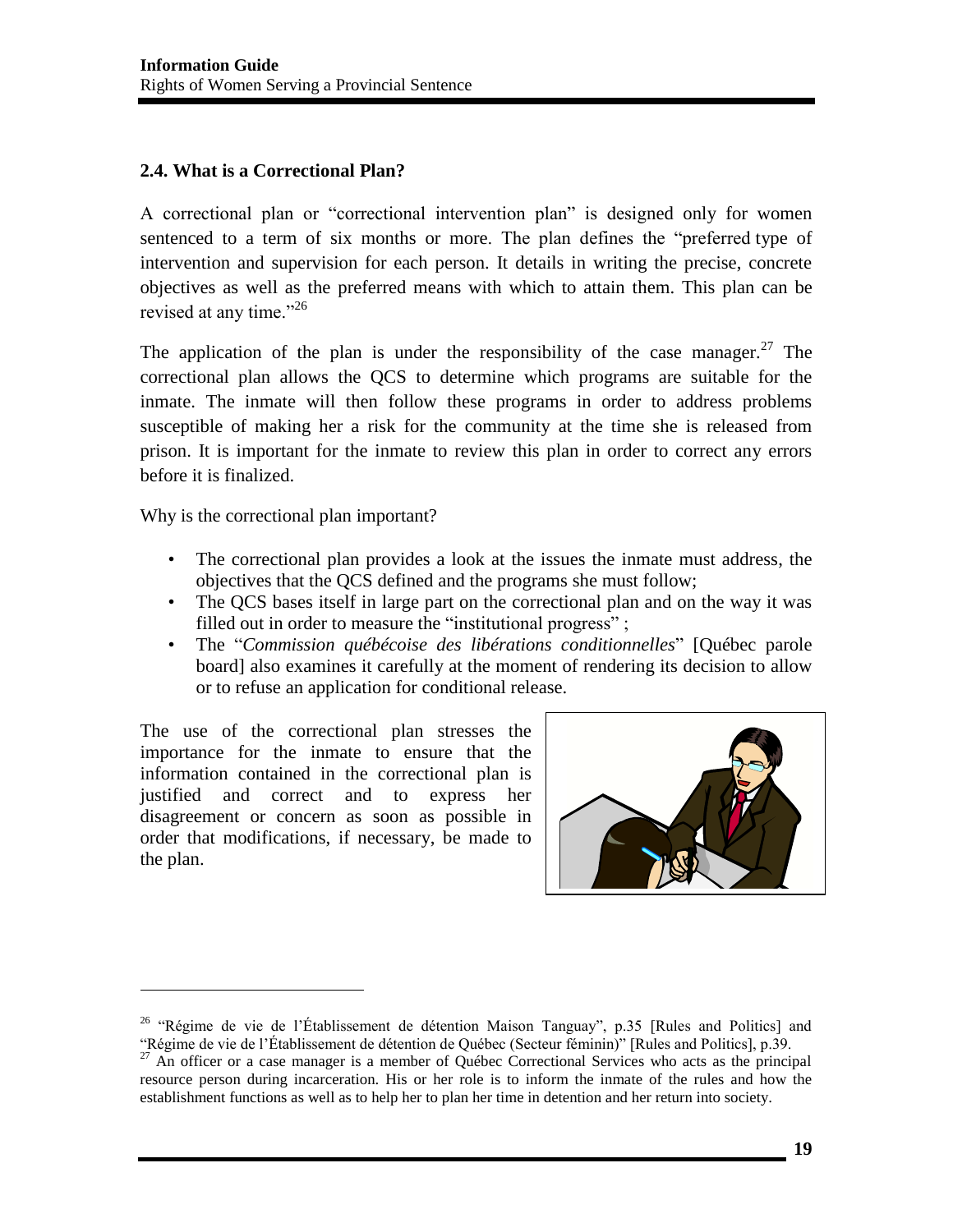# <span id="page-21-0"></span>**PART 3: CLASSIFICATION**

### <span id="page-21-1"></span>**3.1. What is classification?**

 $\overline{\phantom{a}}$ 

After having assessed a new inmate, Québec Correctional Services classifies her in function of her needs, her personal characteristics and the perceived risks for society. Once the classification has been established, the inmate is directed to the corresponding living sector. Only a person in preventive detention, meaning someone who is awaiting her sentence, may request to be detained separately from convicted inmates.<sup>28</sup>

The classification affects the kind of supervision to which an inmate is subject. Thus, a person who is the object of a restrictive classification will be considered by the authorities as requiring maximum supervision. Note that an attributed classification may be modified over the course of the detention according to the evolution of the behaviour and the risk of the person.

At Maison Tanguay, there are three types of classification:

• General classification: This includes the preventive sector for inmates awaiting for an appearance or a sentence, the transition sector for those sentenced to a long period of imprisonment and who are waiting to

#### **General description of the living sectors**

*At Maison Tanguay* :

-Maison Tanguay has 163 cells, including 44 doubles, for a total of 207 spaces. These cells are divided into six living sectors, each of which has a different vocation.

*At the women's sector of the ÉDQ :* 

The Établissement de détention de Québec has four departments of 7 cells with two beds each. Two cells are equipped with cameras.

*Source – Régimes de vie des deux établissements [Rules and Politics]* 

be transferred to a federal penitentiary and the sector for those serving a short sentence but whose behaviour requires medium supervision.

- Specific classification: This includes the health sector for mental health problems or for inmates who need protective measures.
- Restrictive classification: this includes the sector for maximum supervision.

<sup>28</sup> According to section 27 of the *Québec Charter of Human Rights and Freedoms*, R.S.Q., ch. C-12 : "Every person confined to a correctional facility while awaiting the outcome of his trial has the right to be kept apart, until final judgment, from prisoners serving sentence".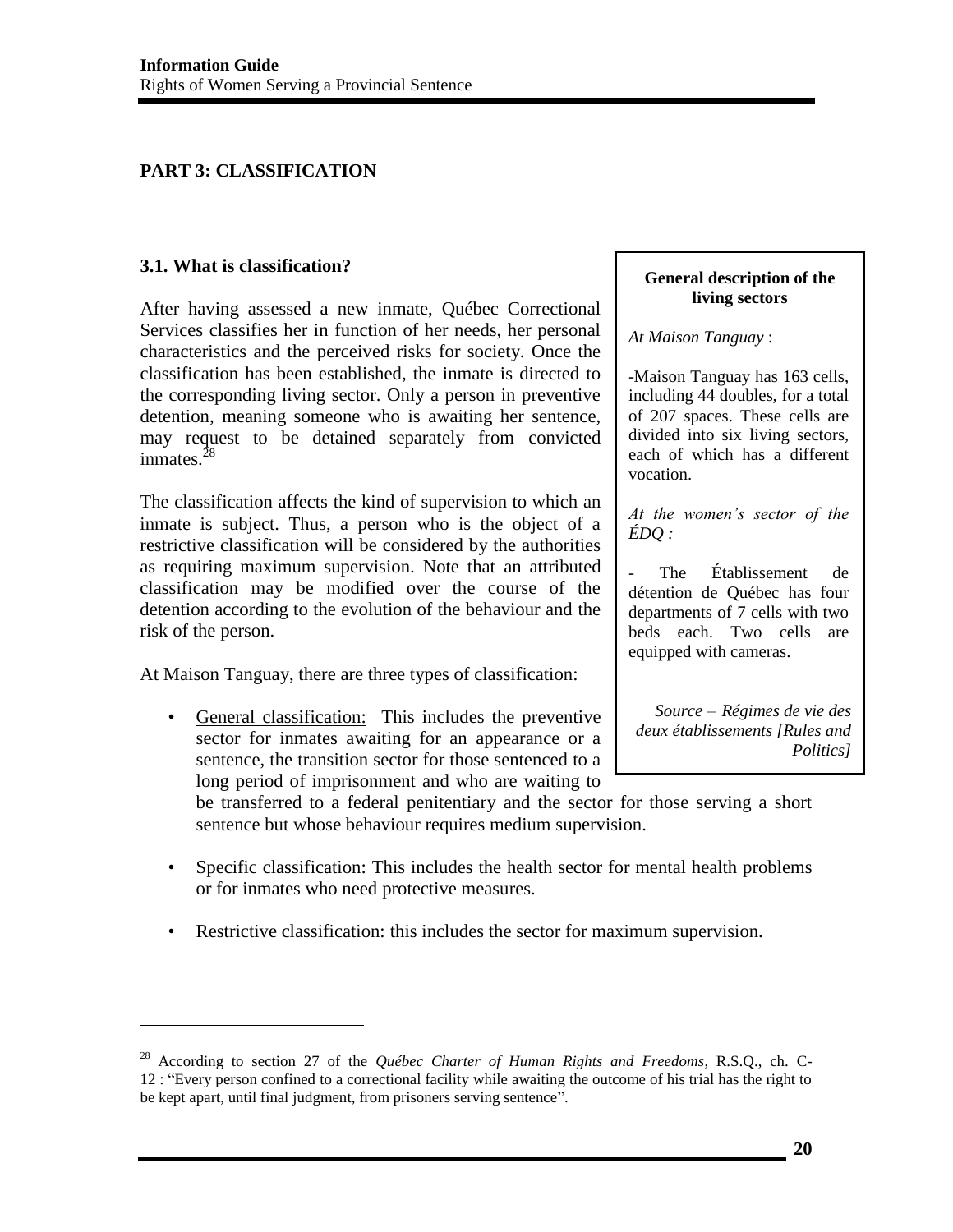In the women's sector of the Établissement de détention de Québec (ÉDQ), there are four types of classifications, each connected to a department/sector. Department 17 is the most restrictive:

- Department 17 : This is where are held new inmates awaiting for an assessment, or inmates having low motivation to follow programs, who present safety risks for staff or for other inmates, who have uncontrolled mental health problems, who present suicidal risks which require specific intervention or who are awaiting for a transfer to a federal penitentiary.
- Department 18 : This is where are held inmates who are awaiting for an assessment (if their past correctional and judicial records are not severe), who are demonstrating motivation to follow the various programs or who are presenting controlled mental health problems. This department is also intended to welcome inmates who present suicidal risks which require specific intervention.
- Department 19 : This is where are held inmates having already been assessed, who show motivation to work on their rehabilitation and who are not presenting a risk to other inmates or staff. This department welcomes inmates presenting controlled mental health problems.
- Department 20 : This is where are held inmates having already been assessed and who show motivation to work on their rehabilitation and who are not presenting a risk to other inmates or staff. This department welcomes inmates presenting controlled mental health problems.

# <span id="page-22-0"></span>**3.2. How does the QCS Determine the Classification of an Inmate?**

As discussed in the previous section, the type of assessment depends on the duration of the sentence that must be served (less than six months, six months and more.) It also depends on the type of infraction the person has committed:

• Those serving a sentence of six months or more or having committed an offence against a person will be assessed with the help of an "actuarial tool" called the Level of Service/Case Management Inventory (LS/CMI);

### **According to the Minister of Public Security of Québec**

- The LS/CMI leaves more room for clinical expertise;

- This expertise allows to examine different spheres of life of the offenders, and to consider them as protective factors (strengths of the subject);

- It allows derogation with regard to the level of risk suggested by the instrument (the risk can be raised or lowered according to the judgment of the clinician);

- It allows the client's receptivity to be taken into account;

- It invites nuance with the help of clinical commentary and description.

*Source - www.msp.gouv.qc.ca*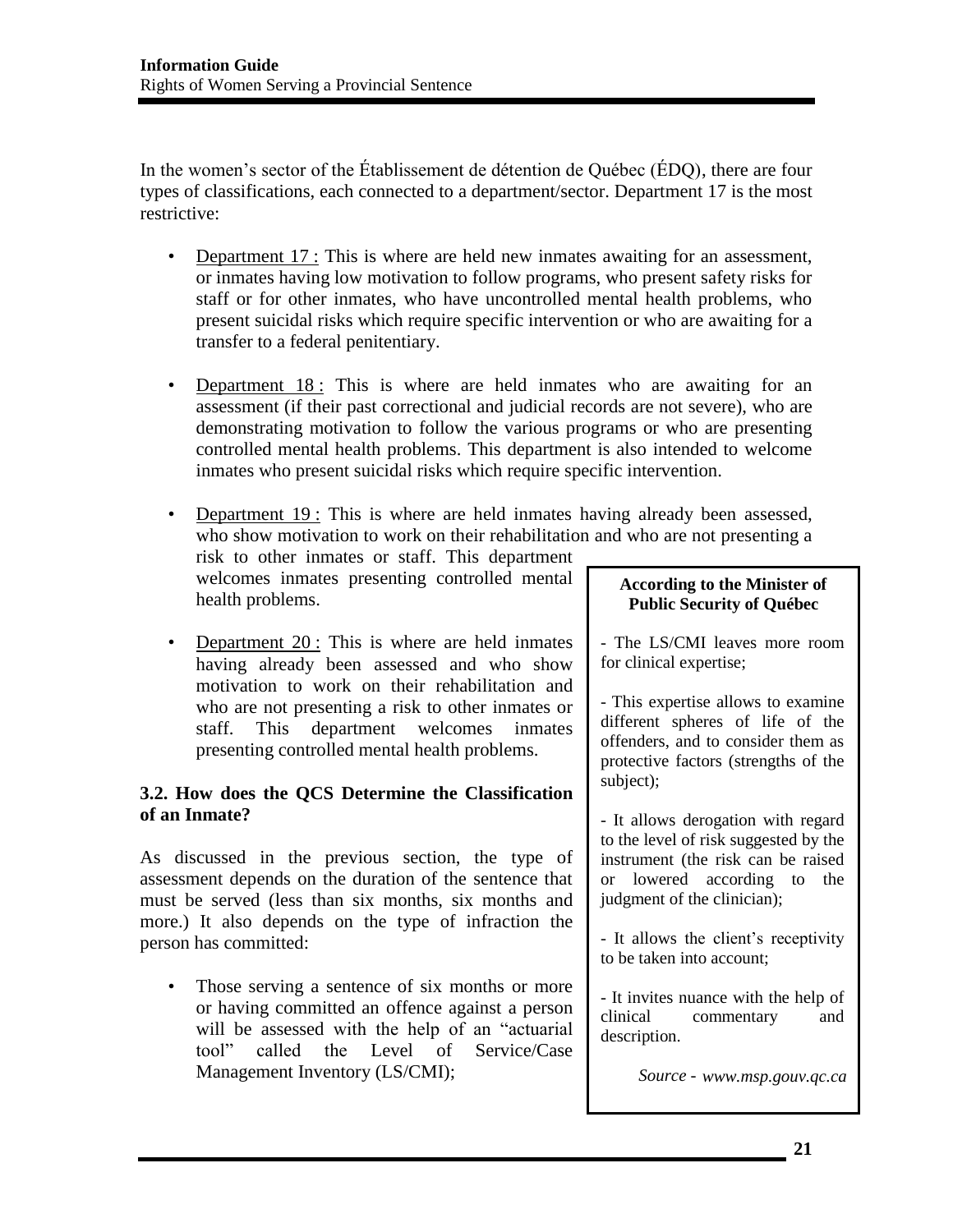• Others will undergo a summary assessment by a QCS agent during a meeting.

The main factors used to determine the classification are the following:

- The correctional and judicial record (prior criminal offences);
- The presence of a mental health problem whether controlled or not;
- "Antisocial" attitudes ;
- The presence of an addiction ;
- The motivation and will to use the available resources, etc.





*Source - www.msp.gouv.qc.ca* 

This diagram, which is not published in English, allows a better visualisation of the assessment process which leads to the classification of a person who is detained and sentenced to six months or more. The diagram shows that once the QCS has assessed the level of risk and the needs of the inmate, they proceed to the preparation of a correctional intervention plan better known as a "correctional plan", which is discussed in Part II of this Guide.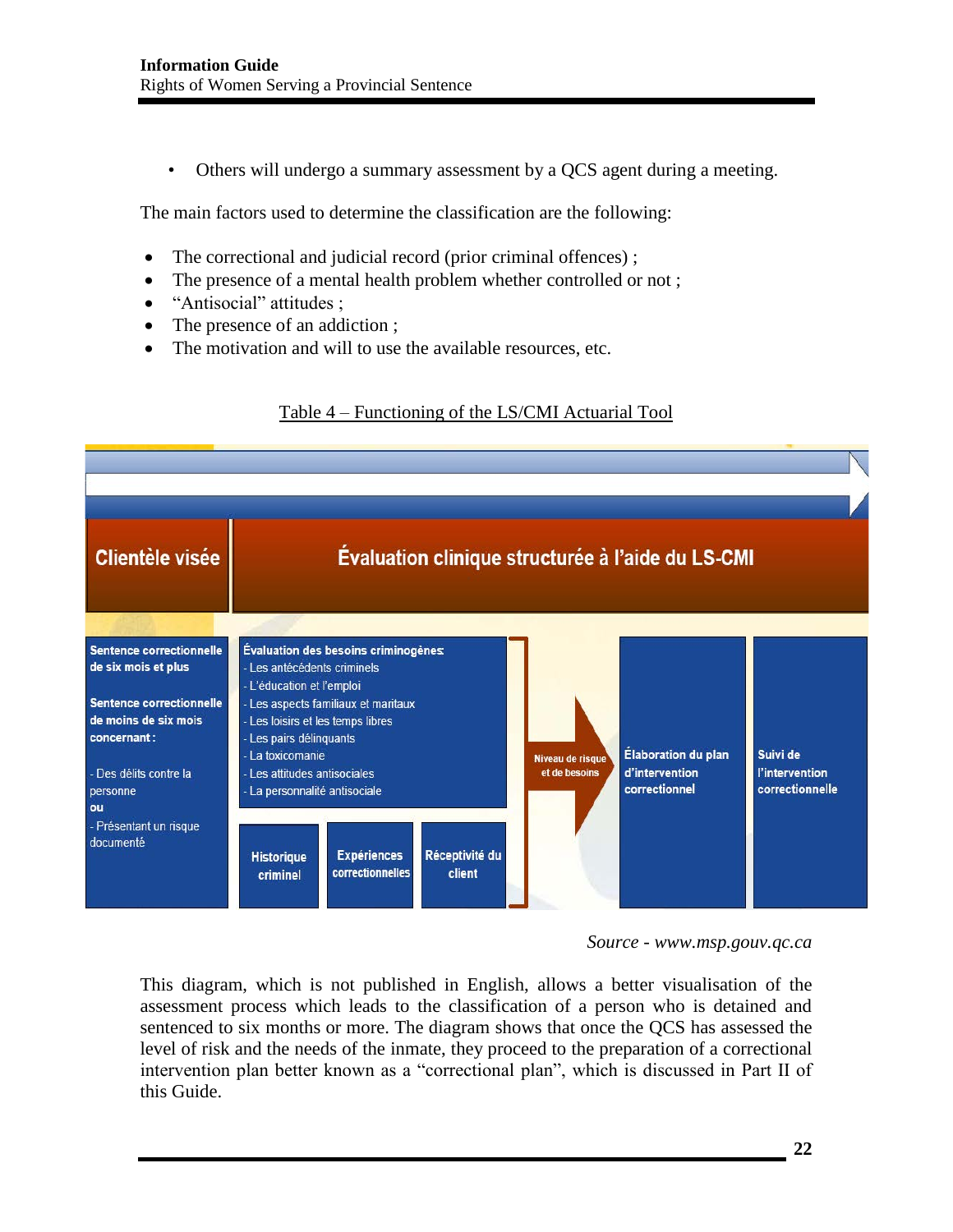# <span id="page-24-0"></span>**3.3. Can an Inmate Appeal her Classification or Modify her Correctional Plan?**

If an inmate thinks her classification is inappropriate or that the programs that she has been asked to follow have no relation with her difficulties, she can request a review after having discussed it with her case manager or at the request of a member of the staff. The reasons for requesting the review of a classification must be sufficient and valid. In the "Regime at Maison Tanguay" (Rules) and the EDQ, it is also indicated that "any request for review of classification must be justified by new informational elements and may not be deposited until after a minimum of one month from the date of the last decision regarding classification or reclassification<sup>"29</sup>

The inmate who wishes to have her classification modified must do the request in writing by filling out the appropriate form and returning it to her case manager so that it may be sent to the reclassification committee. All requests for classification review must be accompanied by a detailed recommendation, positive or negative, from the case manager or from another member of the staff.

The rules and politics of the Maison Tanguay and the EDQ provide that, after having examined the request for review of classification, the committee must send to the inmate a written decision with reasons within the shortest delay in the case of a specific or restrictive classification, and within seven working days in the case of a general classification. $30$ 

 $\overline{\phantom{a}}$ 

#### **GENERAL PRINCIPLES OF THE LAW RESPECTING THE CORRECTIONAL SYSTEM OF QUÉBEC**

**Rehabilitation** – The Correctional Services of the Ministry of Public Security, the *Commission québécoise des libérations conditionnelles* [Québec parole board] as well as their partner community organizations and all the stakeholders in society interested in the correctional system favour the rehabilitation of offenders.

While respecting the fundamental rights of these persons, they contribute to the protection of society by helping inmates to become citizens who respect the law, while exerting over them a reasonable, safe and humane control, recognizing their capacity to evolve positively and taking into account their motivation to get involved in the process of rehabilitation.

**Predominant Criteria** – The protection of society, ensured by measures that restrict freedom, but which are adapted to the person, and the respect of the decisions of the courts are the predominant criteria in the pursuit of reintegration of offenders.

*Source – Section 1-2, An Act respecting the Québec correctional system* 

<sup>&</sup>lt;sup>29</sup> "Régime de vie de l'Établissement de détention Maison Tanguay" [Rules and Politics], p.8 and "Régime de vie de l'Établissement de détention de Québec (Secteur féminin)" [Rules and Politics], p.13. <sup>30</sup> *Ibid*.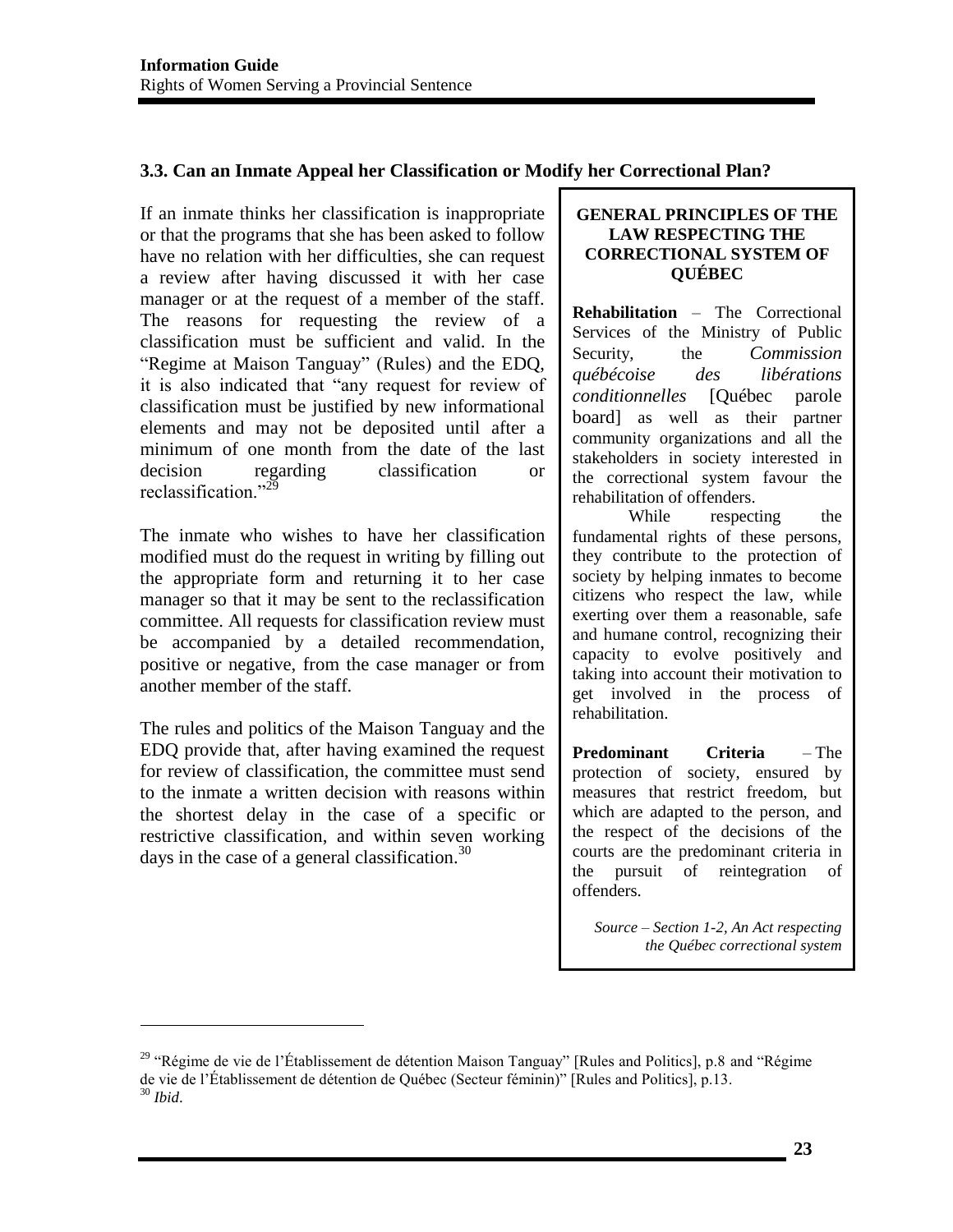# <span id="page-25-0"></span>**PART 4: PROGRAMS**

### <span id="page-25-1"></span>**4.1. Who is Responsible for the Provincial Programs?**

Québec Correctional Services are in charge of "the development and implementation of programs and services that contribute to the reintegration of offenders, and the facilitation of access to specialized programs and services offered by community-based resources" 31. In addition, the *Act respecting the Québec correctional system* provides that the programs and services must take into account "the specific needs of women and Native people."<sup>32</sup>

The detention establishment is entrusted with the responsibility for setting up, organizing and financing activity programs through corporations called "Reintegration Support Funds." Each establishment has its Support Fund<sup>33</sup> and each of these funds must contribute an annual amount to the "Central Fund."<sup>34</sup>

### **The Québec Charter of Human Rights and Freedoms**

#### SECTION 26

"Every person confined to a correctional facility has the right to separate treatment appropriate to his sex, his age and his physical or mental condition"

*L.R.Q. ch. C-12* 

Two inmates chosen by the director of the prison are part of the administrative council of the support fund and can obtain authorization to leave the establishment for the purpose of participating in activities related to the fund. The director authorizes these activities in conformity with the protection of society.

In Québec, it is the *Regulation respecting programs of activities for offenders*<sup>35</sup> that governs these funds. The activity programs designed by the Funds must be approved by the Minister of Public Security. At times, the QCS also forms partnerships with community organizations that offer activities or services which complement its own. This is the case with organizations such as the Elizabeth Fry Society of Québec which offers different activities to incarcerated women at Maison Tanguay. The Ministry of Public Security supervises these partnership agreements.<sup>36</sup>

<sup>&</sup>lt;sup>31</sup> S.3(4), An Act respecting the Québec correctional system.<br><sup>32</sup> S.21, An Act respecting the Québec correctional system.<br><sup>33</sup> S.74, An Act respecting the Québec correctional system.<br><sup>34</sup> According to the Minister of Pu require financial assistance to develop and organize their activities. It counsels the minister with regard to activity programming and submits recommendations for the adoption of activity programs established annually by the funds constituted in the detention establishments."  $35$  ch. S-40.1, r.3.

<sup>&</sup>lt;sup>36</sup> See sections 110 to 115 of the *An Act respecting the Québec correctional system*.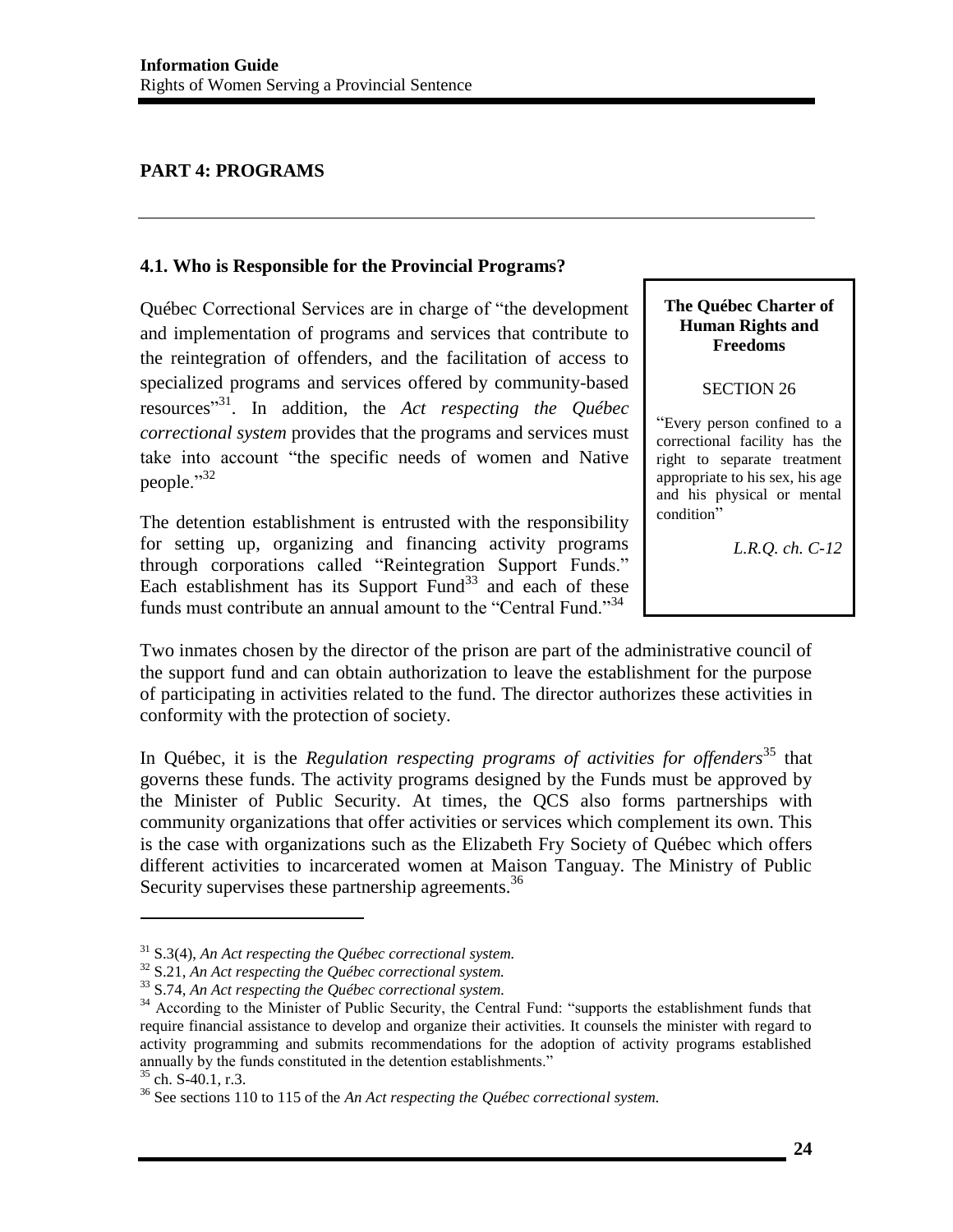# <span id="page-26-0"></span>**4.2. What are the Activity Programs Offered in Prisons in Québec?**

According to the *Act respecting the Québec correctional system*: "A program of activities for offenders must propose academic, vocational and personal development activities, work activities, whether remunerated or not, and sports, socio-cultural and recreational activities."<sup>37</sup> The Elizabeth Fry Society of Québec offers at Maison Tanguay group programs aimed at those who wish to prepare themselves for their return to society. The following programs were in place at the time of writing of this Guide:

- A program to assist offenders in their preparation for conditional release;
- Sensitivity training on falling back into addictions, and ;
- An anger management program.

The Elizabeth Fry Society of Québec also offers women at Maison Tanguay, in association with the Congregation of the Sisters of Sainte-Anne, bible study workshops envisioned as "an opportunity for personal and spiritual growth."38 The community organization Expansion-Femmes de Québec offers women at the Établissement de Détention de Québec (EDQ) a program called « Pouvoir d'Agir » ["Power to Act."] As described on the organization's web site, the Power to Act program is conceived to help women to effect changes in their lives. The basic philosophy is based on the fact that each person has abilities and some are unused or inappropriately used. These strengths are used during this six week process.<sup>39</sup>There is no specific program for Native women but inmate with spiritual or religious needs can ask their pastoral staff to put them in contact with a Native representative from their community.The table below represents the additional activities and services offered at Maison Tanguay and the women's sector at the Établissement de détention de Québec.

#### **Anger Management Workshop**

This program responds to an important need in the female prison population. The group approach remains the favoured therapeutic modality, but an individual meeting is added during the program in order to offer more individualized assistance. The specific objectives of the program are:

- To understand and manage anger;
- To learn to manage conflicts in a more constructive manner;
- To find valid alternatives in order to make responsible choices;
- To prevent and diminish the risks associated with aggressive behaviours.

*Source – www.elizabethfry.qc* 

 $\overline{a}$ 

<sup>&</sup>lt;sup>37</sup> S.76, *An Act respecting the Québec correctional system*.<br><sup>38</sup> For more information on this subject, please contact the Elizabeth Fry Society. For more information on the Congregation of the Sisters of Sainte-Anne, please go to their website : [<http://www.ssacong.org/fra/index.htm>](http://www.ssacong.org/fra/index.htm).

 $39 \text{ You will find more information about this program as well as about this organization on their website:}$ [<http://www.expansion-femmes.com/reinsertion-femmes-hommes-delinquants.htm>](http://www.expansion-femmes.com/reinsertion-femmes-hommes-delinquants.htm). See also Annex I of this Guide for their contact information.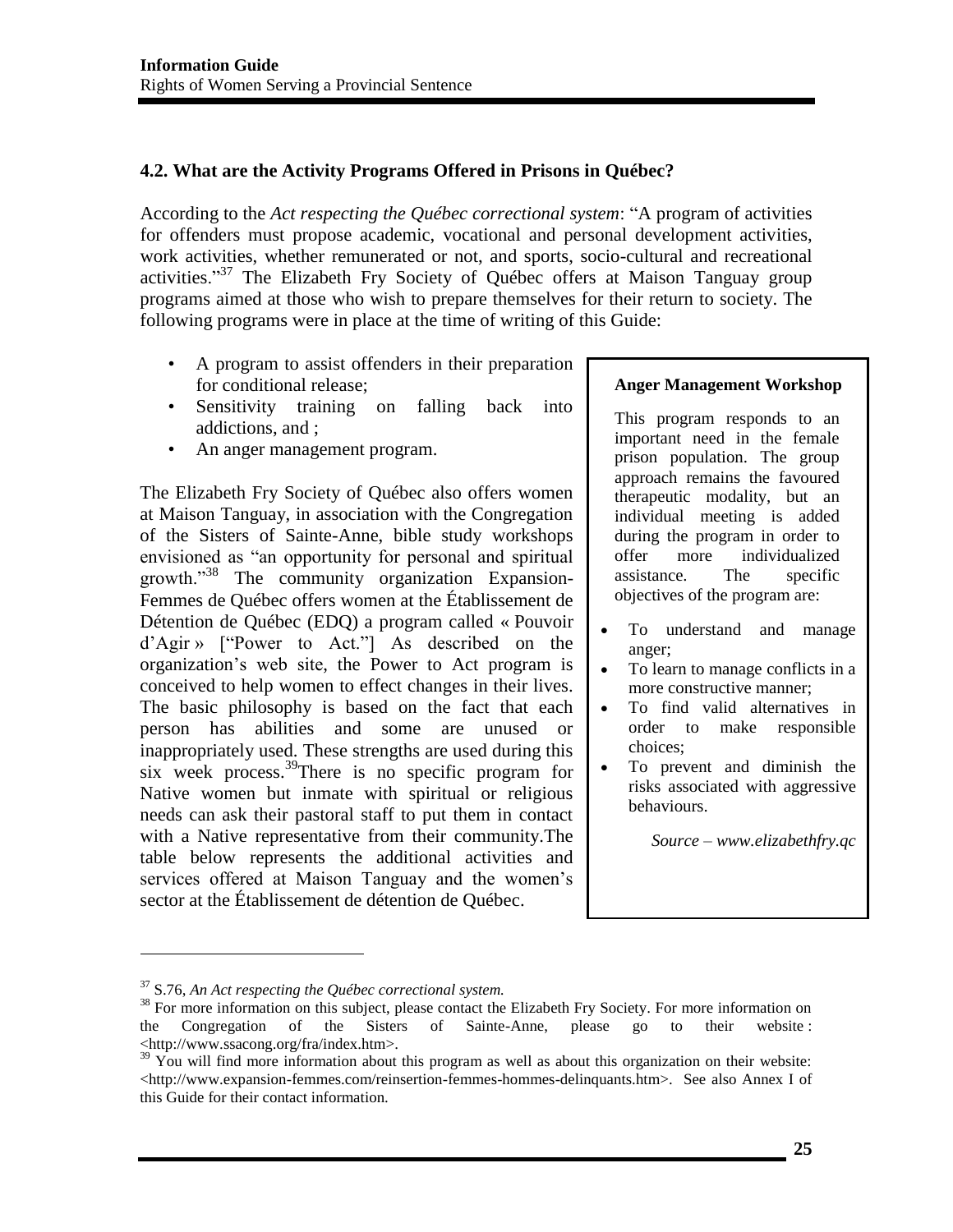|                   | <b>Training programs</b>                                                                                                                                                                                                                                                                                                                                          | <b>Community Activities</b>                                                                                                                                                                                                                                                                                        | Sports & leisure                                                                                                                                                                                                      |
|-------------------|-------------------------------------------------------------------------------------------------------------------------------------------------------------------------------------------------------------------------------------------------------------------------------------------------------------------------------------------------------------------|--------------------------------------------------------------------------------------------------------------------------------------------------------------------------------------------------------------------------------------------------------------------------------------------------------------------|-----------------------------------------------------------------------------------------------------------------------------------------------------------------------------------------------------------------------|
| Maison<br>Tanguay | Academic training :<br>$\bullet$<br>Literacy<br>French<br>Mathematics<br>English as a second language<br>Socio-professional Integration<br>(OPEX)<br>Personal training<br>Program Parcours:<br>Preparation for release<br>Addiction relapse prevention<br>Anger management<br>Addiction information<br>Art therapy<br>Zootherapie<br>Program mère-enfant (mother- | Sensitivity<br>$\bullet$<br>and<br>training<br>prevention regarding health<br>matters:<br>Workshops in<br>association with CLSC,<br>Cactus, Stella, etc. <sup>41</sup><br>Vaccination against<br>hepatitis<br>Theme nights organized by<br>pastoral services<br>Bible study workshops<br>Legal services and advice | Sporting activities<br>$\bullet$<br><b>Outdoor Courtyard</b><br>$\bullet$<br>Pastimes<br>$\bullet$<br>Television<br>Board games<br>Cards, etc.<br>Socio-cultural<br>activities<br>Library<br>$\bullet$                |
| ÉDO               | child) (CFAD)<br>Academic training:<br>$\bullet$<br>Literacy<br>French / English<br>Mathematics<br>College and university studies<br>Specific courses in social<br>$\bullet$<br>integration (Conrad Barbeau):<br>Grief and forgiveness<br>Parenting skills<br>Introduction to information<br>technology<br>Portfolio, etc.                                        | Sensitivity training and<br>$\bullet$<br>prevention regarding health<br>matters<br>Don't play with my life<br>Landmark, etc.<br>Pouvoir d'agir [Power to<br>Act] program<br>Zootherapie<br>$\bullet$<br>Narcotics anonymous<br>$\bullet$<br>Creative workshops<br>$\bullet$<br>Crafts<br>Music therapy, etc.       | Sporting activities<br>$\bullet$<br>Outdoor courtyard<br>$\bullet$<br>Pastimes<br>$\bullet$<br>Television,<br>DVD and<br>Nintendo<br>Board games<br>Socio-cultural<br>$\bullet$<br>activities<br>Library<br>$\bullet$ |

# Table  $5$  – Other Services Offered<sup>40</sup>

 $40$  For a complete and up-to-date list of activity programs, please refer to the "Régime de vie" [Rules and Politics] document given to the inmate upon her arrival in detention.

<sup>&</sup>lt;sup>41</sup> See Annex I of this Guide for the contact information for Cactus Montreal, an organization working with drug users to prevent the spread of HIV; also see the Annex for contact information for Stella an organization working for the defence of the rights of sex workers.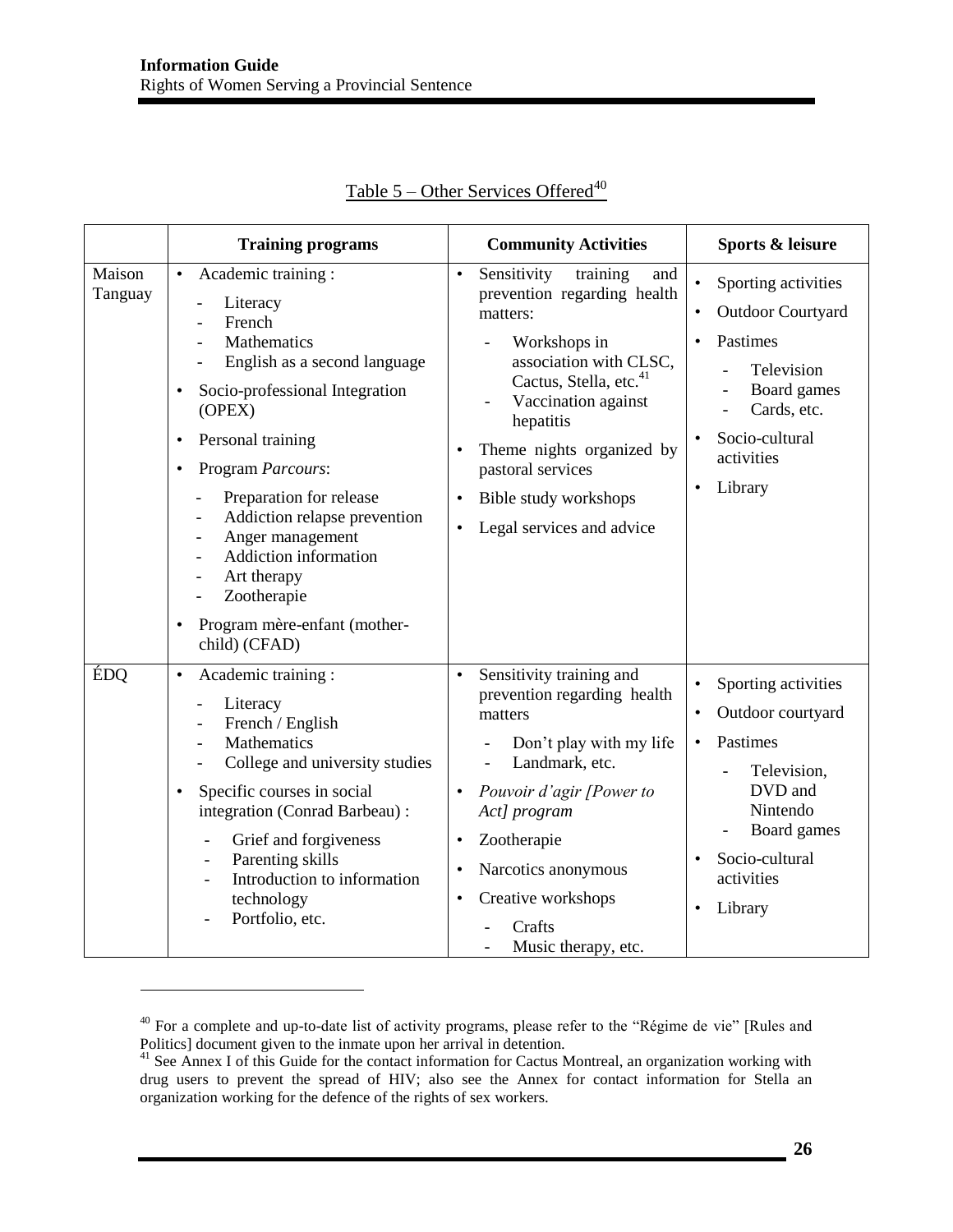# <span id="page-28-0"></span>**4.3. How do the Remunerated Employment Programs Work?**

Eligibility: At the ÉDQ, the opportunity to participate in an employment program depends on the classification and behaviour of the inmate. Only residents of departments  $19$  and  $20^{42}$  are eligible for the employment programs. In addition, those who wish to work must have a secondary V diploma. It is nevertheless possible to be admitted to school and to participate in work programs on a temporary basis.



At Maison Tanguay certain employment programs require special skills or aptitudes. The rules at this establishment provide that information respecting the registration process for work as well as the conditions that must be met shall be communicated to the inmate upon her arrival.

Absences: Once someone has participated on a long-term basis in a work program, it is possible to benefit from occasional days off. To do so, the person must make a written request to the person in charge of training, work and leisure. Unexplained absences could affect access to other activities as well as classification.

Dismissal: A person who participates in a work program must not only respect the safety standards (e.g. wearing protective equipment) but also the other rules related to the activity or might otherwise be dismissed. According to the rules at Maison Tanguay, a person can be dismissed from her work for the following reasons:

• Lack of respect

 $\overline{\phantom{a}}$ 

- Inadequate behaviour
- Unsatisfactory productivity
- Unjustified tardiness
- Unjustified absences

A person who feels she has been wrongly dismissed must attempt to discuss it with the person or people concerned. If this does not work, she may file a complaint.<sup>43</sup> However, to do so, she must have "reasonable grounds" for claiming that her dismissal was unjustified and does not respect the standards in place in the establishment.

<sup>&</sup>lt;sup>42</sup> For more information on this subject, see Part 3 of this Guide.

<sup>&</sup>lt;sup>43</sup> For more information on this subject, see Part 13 of this Guide which explains in detail the complaints process.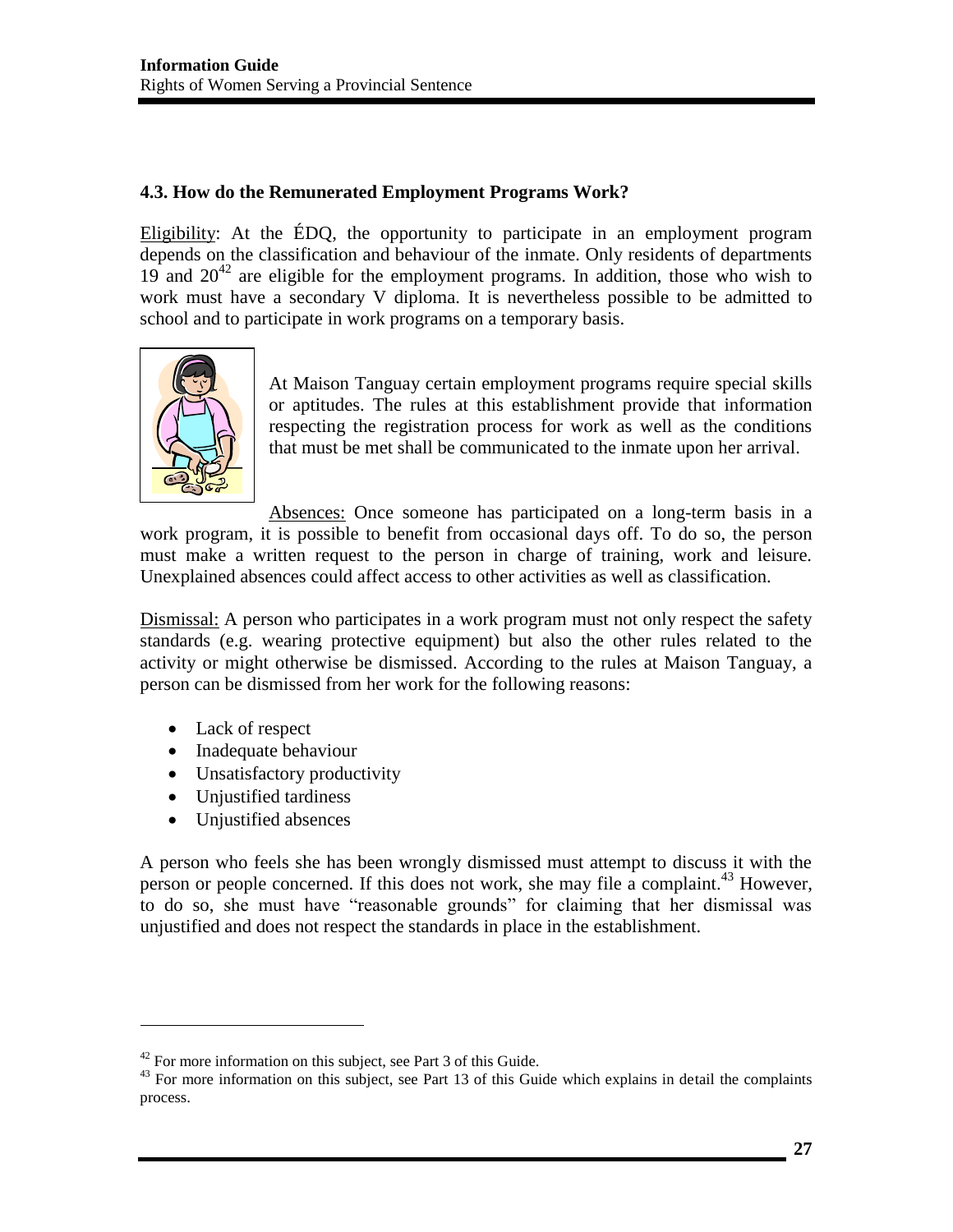$\overline{\phantom{a}}$ 

The table below shows the work programs offered at Maison Tanguay and at the women's sector of the Établissement de détention de Québec:

|                   | <b>Unpaid Work</b>                                                                                                                                                                                    | <b>Paid Work</b>                                                                                                                                                                                                     |
|-------------------|-------------------------------------------------------------------------------------------------------------------------------------------------------------------------------------------------------|----------------------------------------------------------------------------------------------------------------------------------------------------------------------------------------------------------------------|
| Maison<br>Tanguay | Daily cleaning of cells<br>Participation in the maintenance of<br>the common areas<br>Cleaning and sweeping corridors<br>Collection of sanitary equipment<br>٠<br>Cleaning of other areas as required | Workshops<br>Laundry<br>Library<br>Canteen<br>Garbage and recycling collection<br>Kitchen<br>Maintenance of the gym, household<br>٠<br>maintenance or landscaping<br>Laundry<br>Sacristy<br>Other specific contracts |
| ÉDQ               | Daily cleaning of cells<br>Participation in the maintenance of<br>the common areas<br>Cleaning and sweeping corridors<br>Collection of sanitary equipment                                             | The <i>Elle</i> workshops allow participation<br>in production tasks in order to acquire<br>professional skills, working habits<br>while receiving a salary. <sup>45</sup>                                           |

<sup>&</sup>lt;sup>44</sup> For a complete and up-to-date list of activity programs, please refer to the document containing the Rules of the establishment which is given to inmates upon their arrival in detention or consult a correctional officer.

<sup>&</sup>lt;sup>45</sup> The possibility of participating in these workshops is determined in function of the classification and the behaviour of the inmate. At the EDQ, the inmate must be classified in department 19 or 20 and possess a secondary V diploma. Some flexibility is however possible.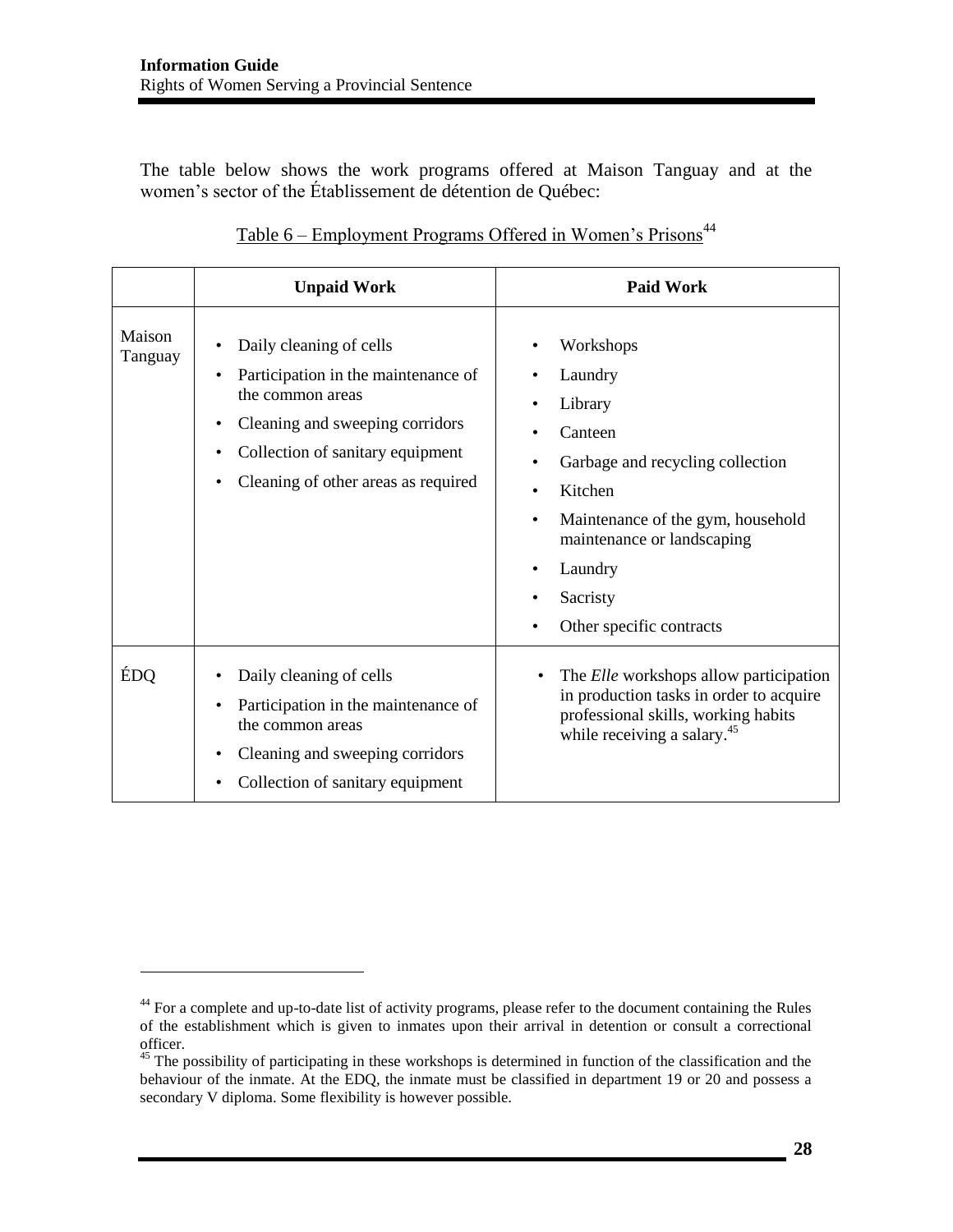### <span id="page-30-0"></span>**4.4. Mothers serving Provincial Sentence**

1) In the best interests of the child…

Many women in prison are mothers, sometimes even single mothers. Being far away from one's children is always difficult, but being in that situation because one is incarcerated is particularly difficult given the many potential obstacles to visits, custody rights, the responsibility for making important decisions that concern them, etc.

*The best interests of the child* is the main criterion used by the courts and the Direction de la protection de la jeunesse (DPJ) [Director of Youth Protection] to decide on all legal matters involving children including access rights or adoption. This principle ranks even above certain parental rights recognized in the *Charter*, including the right to freedom of expression and their right to freedom of movement. Because it is so broad, the criterion of the interests of the child is often difficult to interpret.

Some children regularly visit their incarcerated parent. As long as there is no court order providing that a woman detained at the provincial level may not have access to her child, the child is technically in a position to visit her. The number of visits often depends on the distance between the prison and the domicile of the child as well as the availability of someone who can accompany the child.

 2) Programs dedicated to the maintenance of relationships between incarcerated women and their children

 Since 2005, the Elizabeth Fry Society, in partnership with CFAD, runs a reading program called *Maman me raconte [Mother reads to me]*. 46 This project allows the women to participate in a reading program with their children or any children with whom they have a significant relationship with the use of tape recorder.

 $\overline{\phantom{a}}$ 

#### **Every night,** *Mother reads to me*

"I would like to acknowledge with respect those mothers who must sometimes make an effort because they fear not being able to read "properly"; to those who know their children feel that they have disappointed them, and who accept their feelings but reiterate the permanence of their maternal love. To those who have fun with their child, young or old, through reading a story, or the book they will finish on their own; and to all the others who make the effort to maintain the maternal link with the use of that special thing, the imagination.

Every reading session is unique. It can be a moment repeated a thousand times for a child who needs to hear the voice of her mother (or of her grandmother) in his ear in order to imagine her close to his heart and his cares. The members of the **Maman me raconte** [Mother reads to me] team hope to lighten the burden of the mistakes of these parents on the innocent."

Translation of an extract from a text written by France Lapointe, published in *Femmes et Justice,* the information bulletin of the Elizabeth Fry Society of Québec, summer 2008, p.7*.*

<sup>&</sup>lt;sup>46</sup> This program was made possible in Québec thanks to the generosity of the Congregation of the Sisters of Sainte-Anne. It was originally created by the women of the Elizabeth Fry Society of New Brunswick.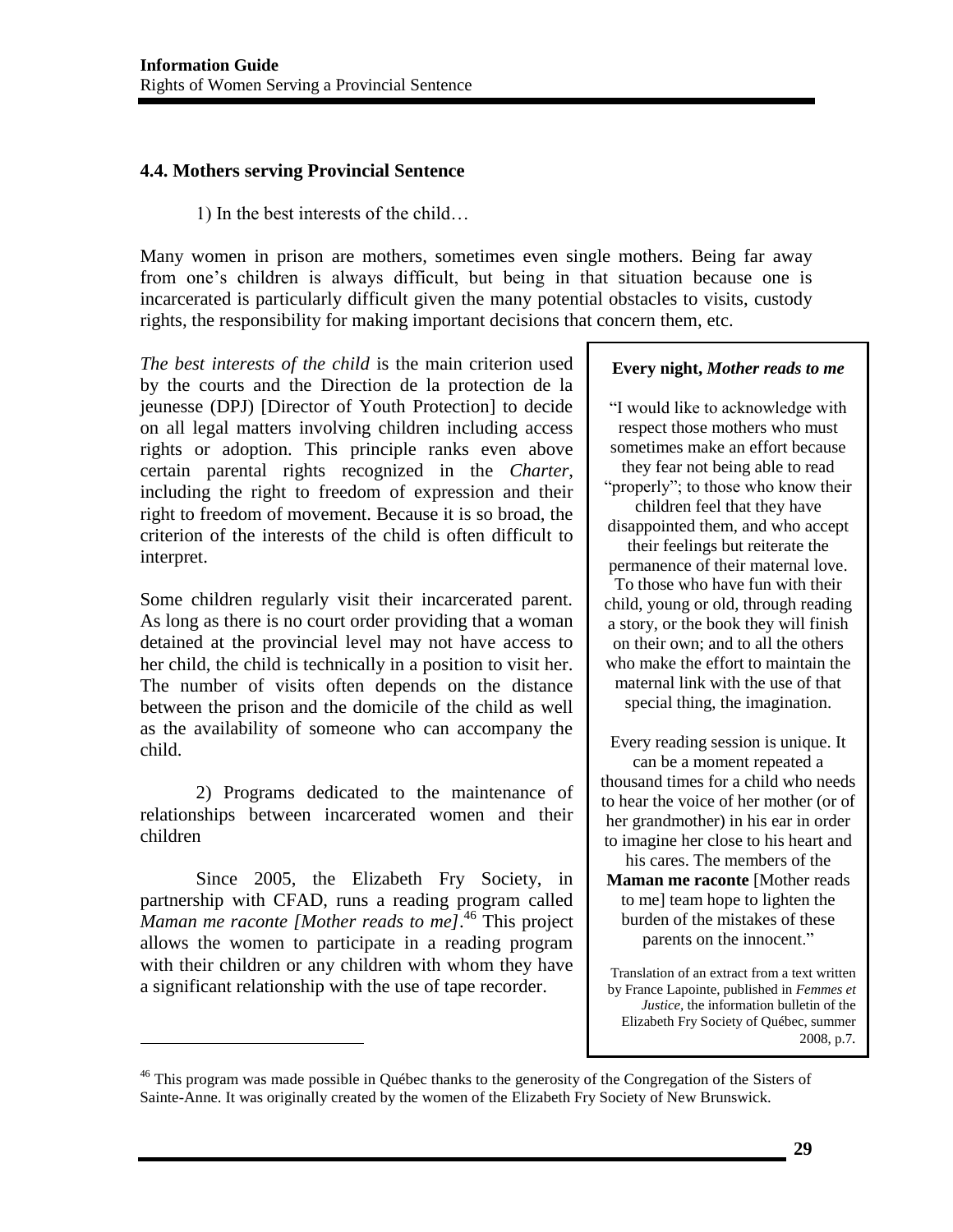The child receives a book, a walkman, headphones, a tape and batteries, which allows him to listen to the story and to the voice of his mother, grandmother or sister. Children of all ages find comfort and sometimes develop a special interest in reading.<sup>47</sup>

In addition, thanks notably to the organization *Continuité-famille auprès des détenues* (CFAD) [Family Continuity for Inmates],<sup>48</sup> mothers in prison can spend some time with their child during an outing in a mobile home. Outings are organized every weekend. Mothers interested must make a request to their case manager, which must be approved by the director of the establishment. If the request is approved, a member of the staff from CFAD will meet the mother beforehand in order to discuss the experience in confidentiality. Inmates who have a child of 12 years of age or under and who demonstrate real interest in the program are eligible.

#### **Other services offered by CFAD to incarcerated mothers**

The community organization Continuité-famille auprès des détenues [Family Continuity for Inmates] works towards the maintenance of ties between women detained at Maison Tanguay and their children. CFAD is also concerned with mother-child relationships at the moment of the mother's release. The CFAD team consists of many peer advocates, who are women and mothers who have themselves experienced the prison environment. Here are some examples of services offered by this independent organization:

- Accompaniment of the mother at the time of her release;
- Moral support over the telephone;
- Meeting with the mother when she returns back home;
- Encouragement and support for the mother with respect to her various obligations and tasks ;
- Food bank in collaboration with Moisson Montréal ;
- At home visits program for mothers of children under 12 years old;
- Saturday activity for school-aged children ;
- Women's CFAD co-op ;

l

Inmates who would like additional information can communicate by telephone with CFAD every Monday at: (514) 989-9891. The organization accepts charges from Maison Tanguay.

 $47$  You will find more information about this program on the web site of the Elizabeth Fry Society of Québec: <www.elizabethfry.qc>. Mothers or grandmothers interested in this program may address their request for participation to Ms. Aline White at Maison Tanguay.

<sup>&</sup>lt;sup>48</sup> See Annex 1 of this Guide for complete contact information for this organization.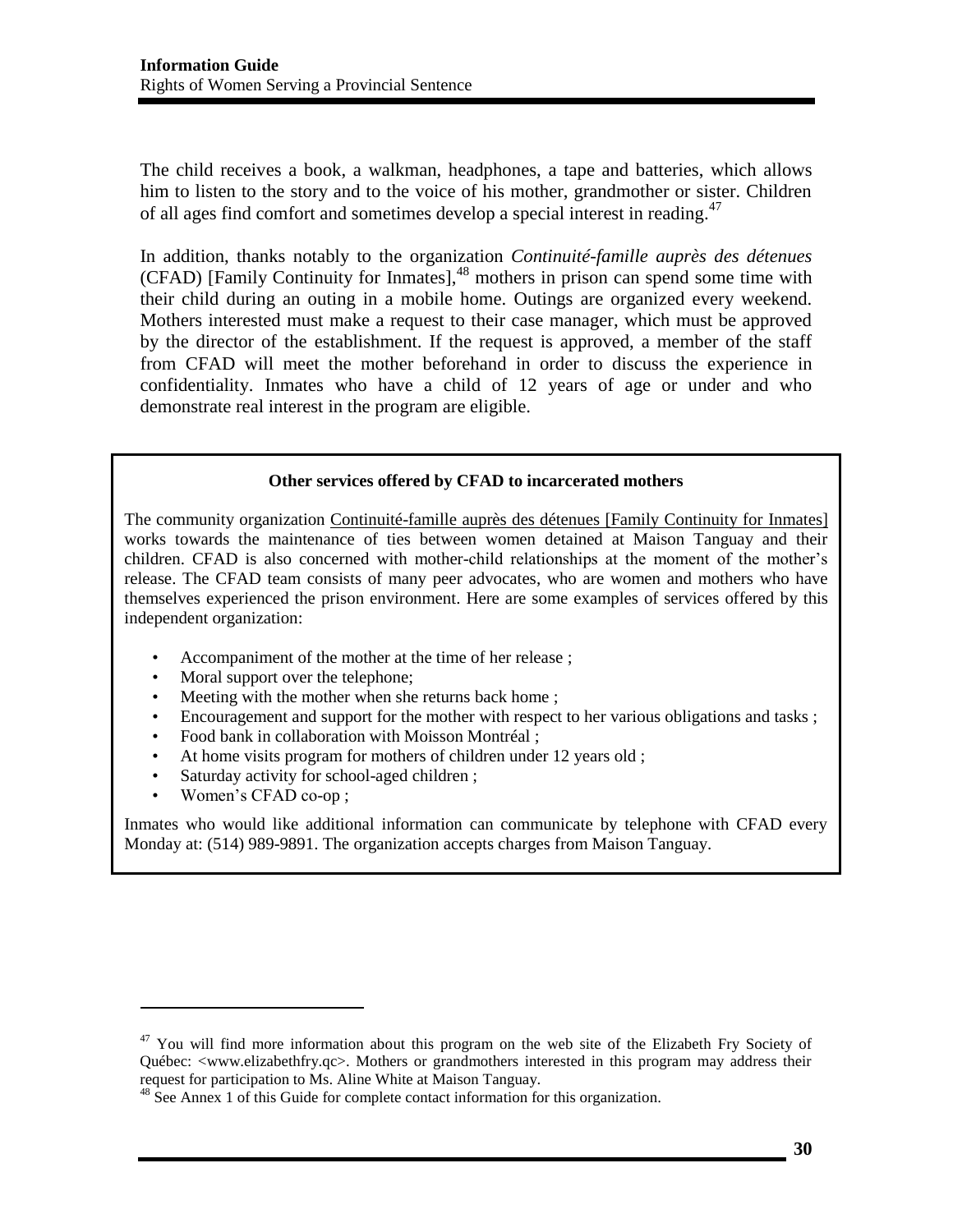# <span id="page-32-0"></span>**PART 5: Health care**



# <span id="page-32-1"></span>**5.1. How can Someone in Detention get Access Health Care?**

To get access to health care, the inmate must make a written request by filling out a form and writing a memo. The person must then meet with a member of the medical staff for an examination. Following this consultation, care will either be given inside the prison itself, or at a hospital outside, if this is deemed necessary by the doctor at the detention establishment.

The order of appointments is determined by the urgency of the situation. For security reasons, prison authorities inform the inmates when an appointment is made for them at a hospital outside the prison, but do not inform them of the date or time.

A health care professional must present a report to the director whenever he or she thinks that the physical or mental health of an inmate is or will be affected by the detention conditions that are imposed on her or by their continuation.49 In addition, the *Regulation under the Act respecting the Québec correctional system* provides that an inmate must be transferred to a hospital centre if her health condition requires such an action.<sup>50</sup>

# <span id="page-32-2"></span>**5.2. Who pays for health care?**

 $\overline{\phantom{a}}$ 

A health insurance card is obligatory in order to benefit from free health care. The inmate must therefore maintain it during her

detention and present it whenever she receives care. If, when she is admitted, she does not have it, or if, during her detention, she loses it, she must take the necessary steps at the Régie de l'assurance-maladie du Québec (RAMQ) to obtain a new one.<sup>51</sup> The prison medical service can help inmates to renew their health insurance card.

# *Regulation under the Act respecting the Québec correctional system***:**

### **SECTION 12**

An inmate may not be subjected to medical or scientific experiments that could affect the inmate's physical or mental integrity.

<sup>&</sup>lt;sup>49</sup> S.13, Regulation under the Act respecting the Québec correctional system.<br><sup>50</sup> S.11, Regulation under the Act respecting the Québec correctional system.<br><sup>51</sup> For information on this subject, see the web site of the R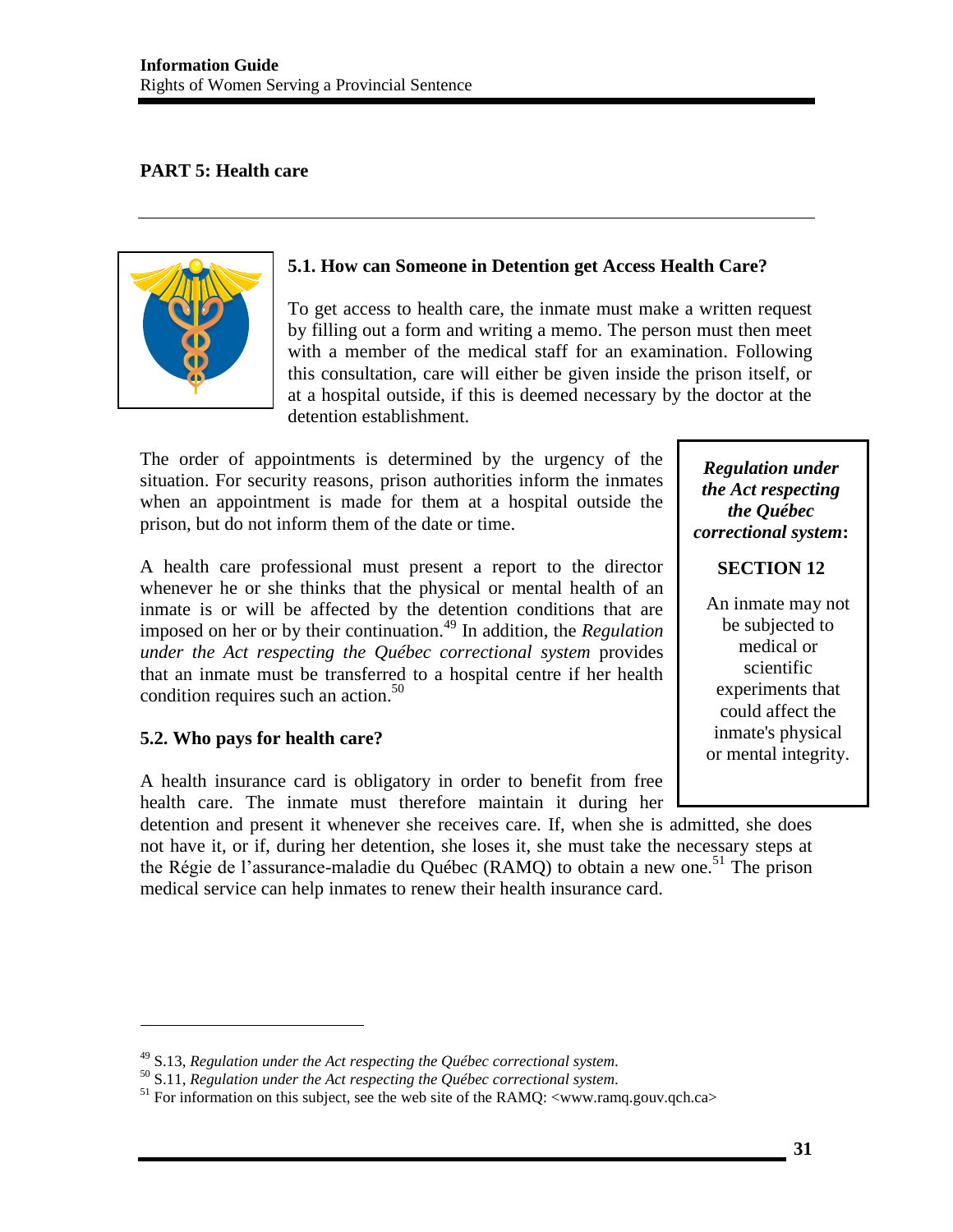

# <span id="page-33-0"></span>**5.3. How can someone in Detention get Access to Specialized Health Care Services?**

The inmate has access to essential dental care and emergency treatment. As with health care, a person with dental problems must write a request for a consultation in the form of a memo and send it to health services for assessment. The person

detained in a provincial prison must—unlike at federal penitentiaries—assume the costs associated with dental care which are not insured by RAMQ. The situation is the same with regard to optometry (eye care) and orthopaedic care (bodily malformations).

As such, when an inmate needs new glasses, orthopaedic equipment, prosthetics, or medical apparatus that is recommended by a specialist at the prison, she can get access but must assume the costs. However, in case of an emergency or absolute necessity or if the person does not have the means to pay for the costs associated with these services, the regimes at both women's prison establishments allow for the possibility that glasses, prosthetics or orthotics be provided by the prison authorities.

# <span id="page-33-1"></span>**5.4. Can Inmates Refuse Medical Treatment?**

The "free and enlightened" consent of the inmate must be obtained before any exam, procedure or medical treatment. "Free and enlightened" consent means that the person has the capacity to understand the nature of the procedure, the risks and the probable result. If the patient is not in a state to give consent, the medical staff has the authority to take decisions in the interests of the inmate.

An inmate can refuse all medical treatment even if her refusal puts her life in danger. She can also ask that a procedure, exam or assessment be stopped at any time. Her refusal cannot result in a disciplinary measure. However, if the refusal of treatment poses risks for the people around her, for example in the case of sexually transmitted diseases, special measures may be taken by the authorities to avoid these risks.

Health care staff must not collect samples from inmates for non-medical purposes.

#### **Mental or psychological difficulties**

If you are having difficulties of a mental or psychological nature (depression, aggression, suicidal thoughts), do not hesitate to ask for help from the correctional services or health care officers. At the women's sector of the ÉDQ, some members of the staff are part of a specialized suicide-prevention intervention team. You can also contact Suicide Action directly which offers telephone intervention service:

> 1-866-APPELLE ou 1-866-277-3553.

*Source – "Régime de vie" (Rules and Politics) at the ÉDQ, p.7.*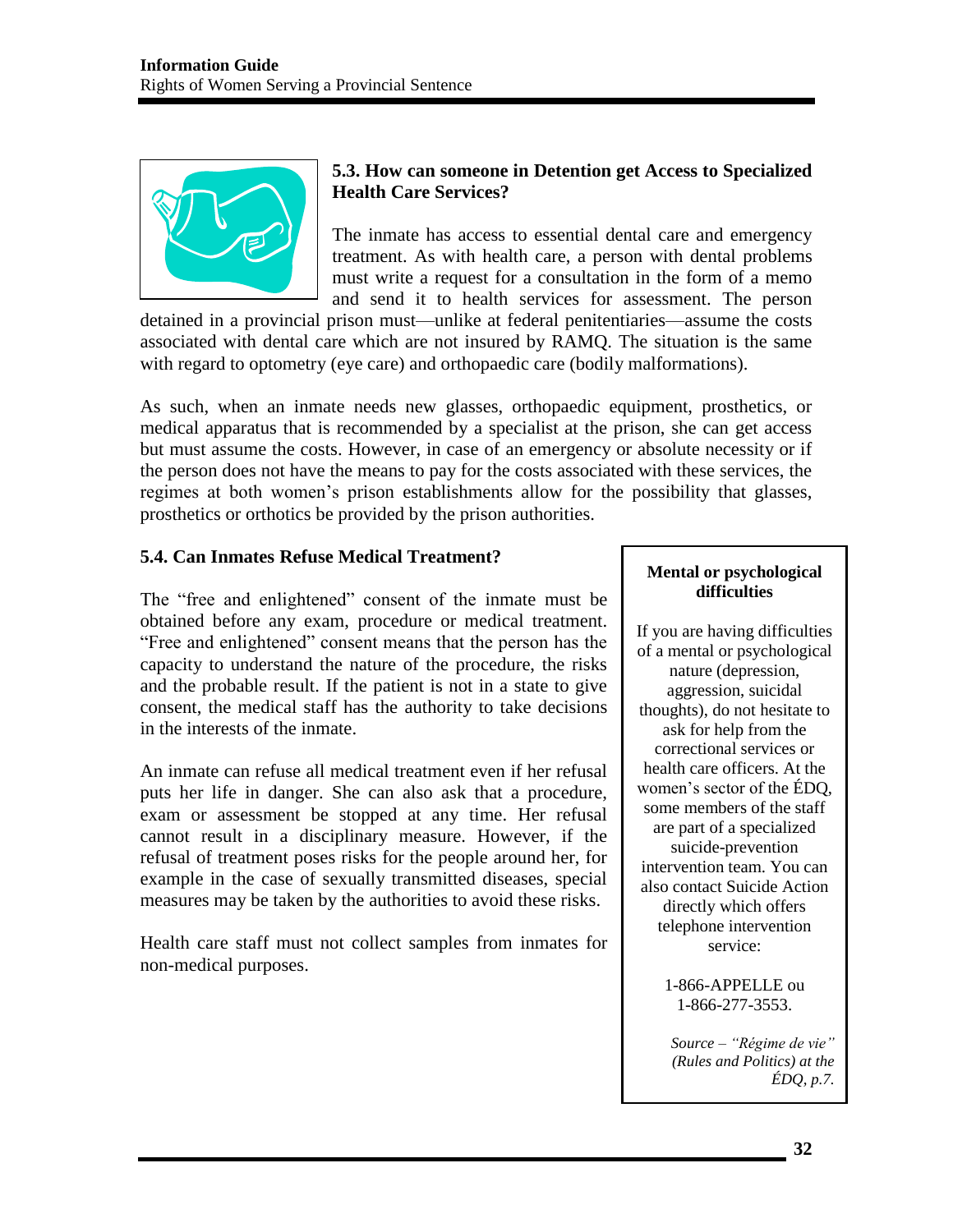# <span id="page-34-0"></span>**5.5. What is the Extent of the Right to Privacy with regard to Health Information?**

Unless the inmate has given her authorization to do so, her medical file must be treated confidentially and its contents cannot be revealed to staff, family or others with close personal relations. However, information of a medical nature susceptible of having an impact on the safety and the risk created by the inmate are communicated to the case management team. In addition, when the inmate consents to treatment according to her correctional plan, the information in relation with this treatment is communicated to the case management team.

Note that all information related to an inmate's HIV or AIDS status must remain confidential.<sup>52</sup> However, when the medical staff believes that an inmate represents a danger for others or for herself, they must inform the authorities.

### <span id="page-34-1"></span>**5.6. How does one make a Complaint with respect to a Medical Decision or Act?**

When an inmate wishes to contest a medical decision or act carried out by the staff members who provide care, she may use the complaints process described in Part 13 of this information Guide. She must complain directly to the provincial professional association to which belongs the person who committed the alleged fault. For example, if an inmate wishes to contest an act committed by the nurse who examined her, she would contact the "Ordre des infirmières et infirmiers du Québec" [nurses professional order]. 53

Note that in order to make a complaint, it is necessary to provide certain information and details which permit a better assessment of the file, such as for example the grounds for the complaint, the name of the doctor or nurse implicated, etc.

l

#### **Special health needs**

Under the rules and politics at the Maison Tanguay and the EDQ:

"If you have a special need due, for example, to your ethnic origin, your language, your religion, your financial situation or your disability, speak to your case manager or to a member of the staff in order to obtain the help you need.

If you have financial difficulties, you can obtain indigent status."

*Source – Translation of Régime de vie à l'ÉDQ, p.43,and Régime de vie à la Maison Tanguay, p.38.* 

 $52$  To file a complaint or for more information on the rights of inmates infected with HIV or AIDS, consult Annex 1 of this Guide, which includes contact information for organizations working on these issues, such as the *Centre de services sida secours du Québec*.<br><sup>53</sup> See Annex 1 of this Guide for contact information for the relevant professional associations.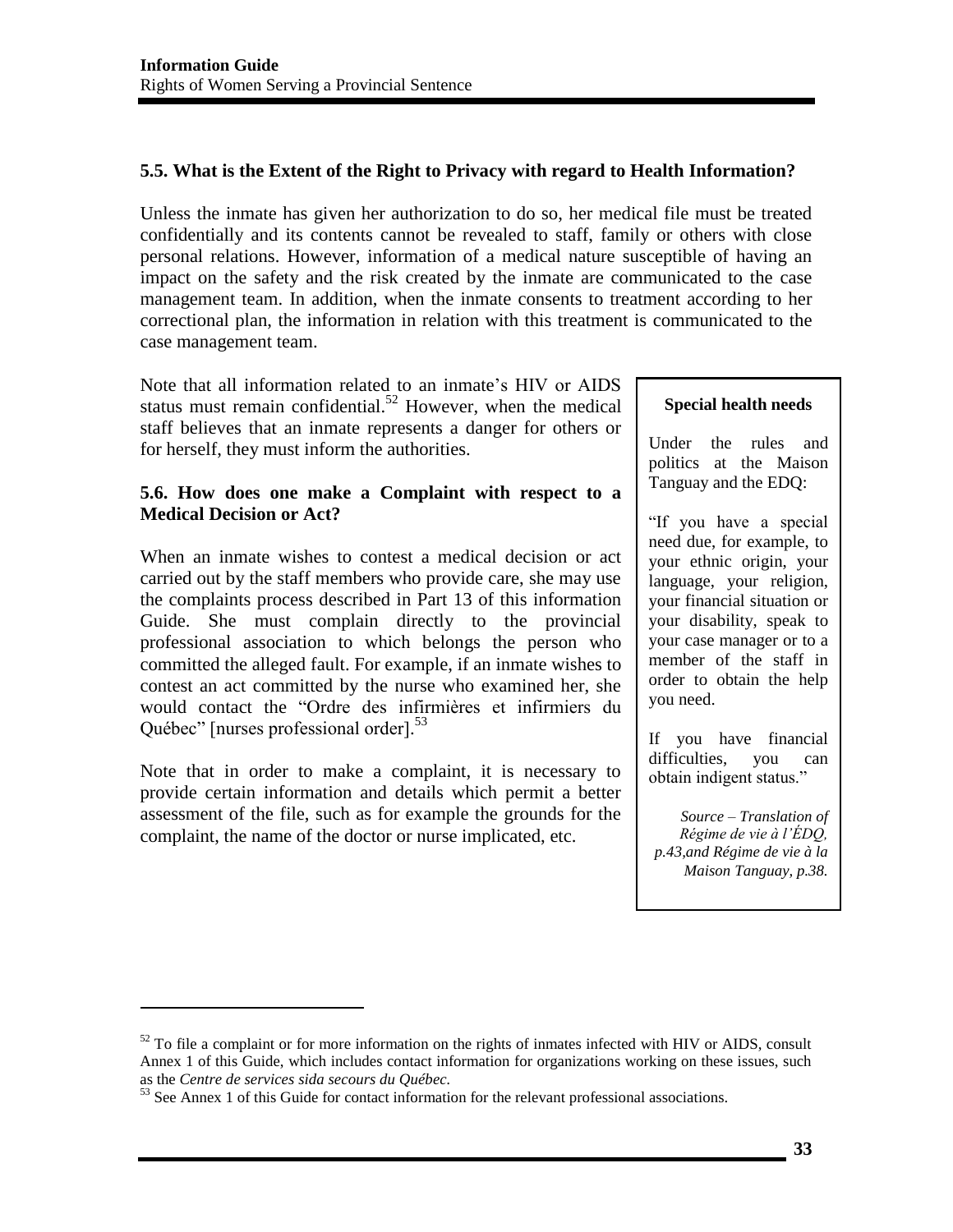# <span id="page-35-0"></span>**5.7. Hygiene and Exercise**

According to the *Regulation under the Act respecting the Québec correctional system*, an inmate who is not working outdoors or does not work outside of the prison must get at least one hour each day of physical exercise outdoors, unless she is subject to preventive isolation measures.<sup>54</sup>

In addition, an inmate must have the opportunity to take a shower or bath a minimum of twice a week and must have toiletries available for this purpose.<sup>55</sup>

# <span id="page-35-1"></span>**5.8. Care for pregnant women**

Pregnant women have access to medical follow up regularly inside prisons and can also start medical follow up outside with an obstetrician if needed. When prescribed by a doctor, they can have access to a special diet and additional lunches. If legal and in accordance with the sentence, doctors' recommendations are generally accepted and applied by prison staff.

Because the average time spend in provincial prison is less than a month, pregnant women have generally been released before they give birth. For those who have not yet and are about to give birth, they can be granted a temporary absence. If so, a pregnant woman can go to an outside hospital to come back to prison after she gave birth and when doctors gave her the authorization to leave.

Not a lot of women breast feed their new born; consequently it is rarely an issue inside provincial prison. Please note that cohabitation between mothers and new-born is made available at the transitional house *Thérèse Casgrain*.

#### **Extract from the Annual Report of the Public Protector on Health in Prisons**

"Following assessments done in 2006-2007, the Public Protector asked the Minister to put in place a health inspection mechanism. Two years later, the Public Protector notes that there are still no common health standards in place in detention establishments. Although the Minister recognizes the need to monitor the hygiene and health conditions in order to prevent the spread of illness and to manage risks of contamination, he has been slow to take significant action to correct this major gap. The Public Protector feels that the current negotiations regarding the eventual transfer of responsibility for health services in detention centres to the Ministry of Health and Social Services do not justify the inertia of the Minister of Public Security ».

> *Annual Report 2008-2009, Justice and Public Security p.20. Online : <http://www.protecteur ducitoyen.qc.ca>*

<sup>54</sup> S.10, *Regulation under the Act respecting the Québec correctional system.* 55 S.6, *Regulation under the Act respecting the Québec correctional system.*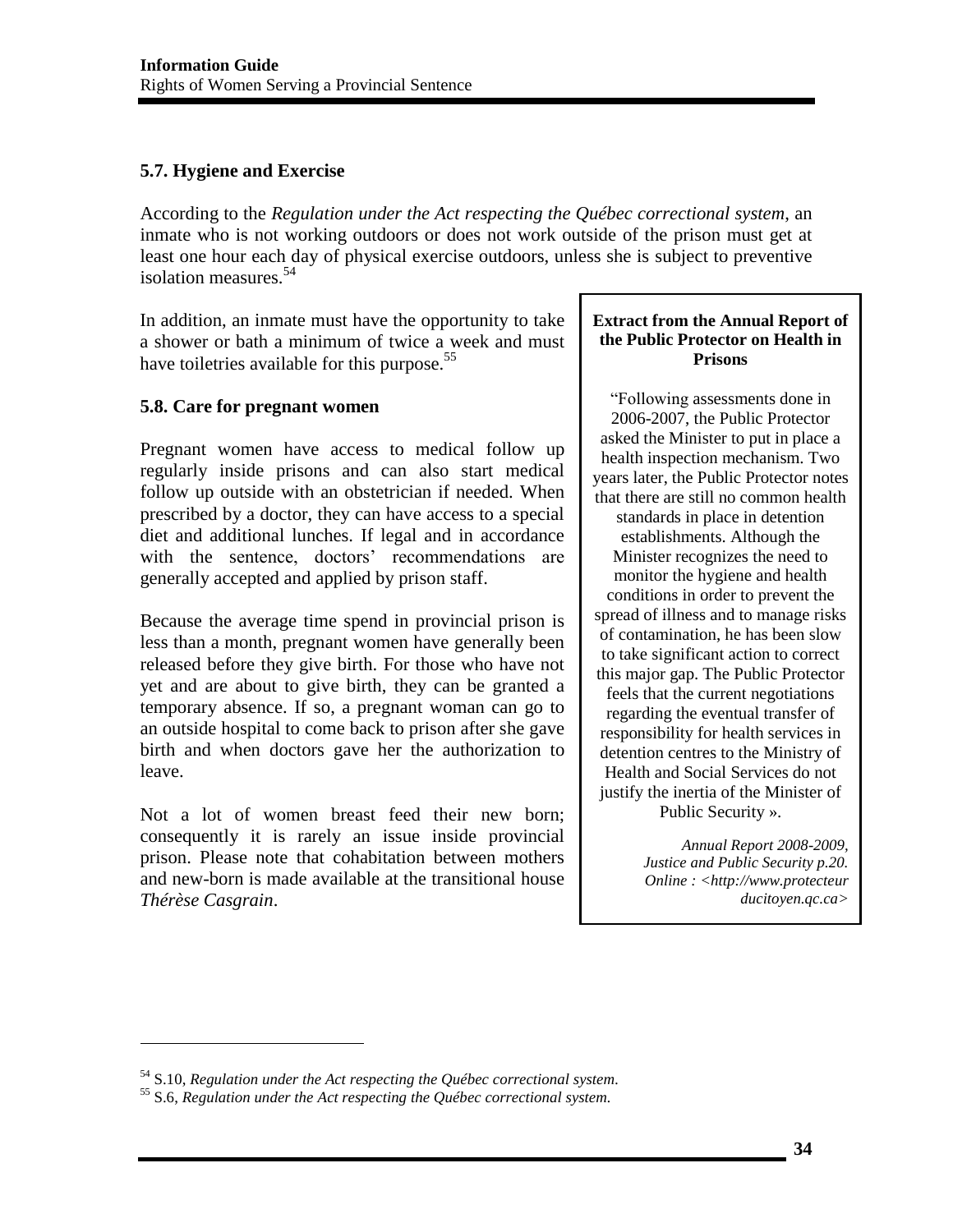# **PART 6: ACCESS TO INFORMATION AND CONFIDENTIALITY**

#### **6.1. How can an Inmate get Access to the Information held by QCS about her?**

An inmate who wishes to have access to the information contained in her correctional file must make a request to the coordinator of access to information or to the manager of administrative services at the prison. If, after having consulted her file, an inmate is unsatisfied with what she has been shown or if she believes the file is incomplete, she can appeal to the "Commission d'accès à l'information"56 [Access to Information Commission] by describing the documents which she was permitted to consult. When making such a request, it is advised that she specifies the information she wishes to obtain.

The inmate may, upon demand, have certain documents transmitted to her, such as the *Québec Charter of Human Rights and Freedoms*, the *An Act respecting the Québec correctional system*, the *Regulation under the Act respecting the Québec correctional system* and the regulations and directives concerning inmates. Note also that the *Commission des québécoise des libérations conditionnelles* [Québec parole board] must provide inmates who are eligible for temporary absences with certain information, including the criteria taken into consideration to render a decision, the delays and the procedure.<sup>57</sup>

### **6.2. Can an Inmate be Refused Access to Certain Information?**

The QCS can refuse to provide certain information to an inmate when they find that its communication may endanger the safety of another individual or of the prison, or if they find that the communication of such information would hinder a lawful investigation.

#### **Example of a request for access to information**

(Name of the person in charge of access)

Re : Request for access to personal information

(Madam, Sir)

 By virtue of section 83 of the *Act respecting access to documents held by public bodies and the protection of personal information*, I would like to receive a copy of the documents containing information that concerns me.

Sincerely,

(Your address)

*Source http://www.cai.gouv.qc.ca* 

<sup>(</sup>City), (date)

<sup>56</sup> See Annex 1 of this Guide for contact information for the Commission on Access to Information.

<sup>57</sup> S.2, *Regulation under the Act respecting the Québec correctional system*.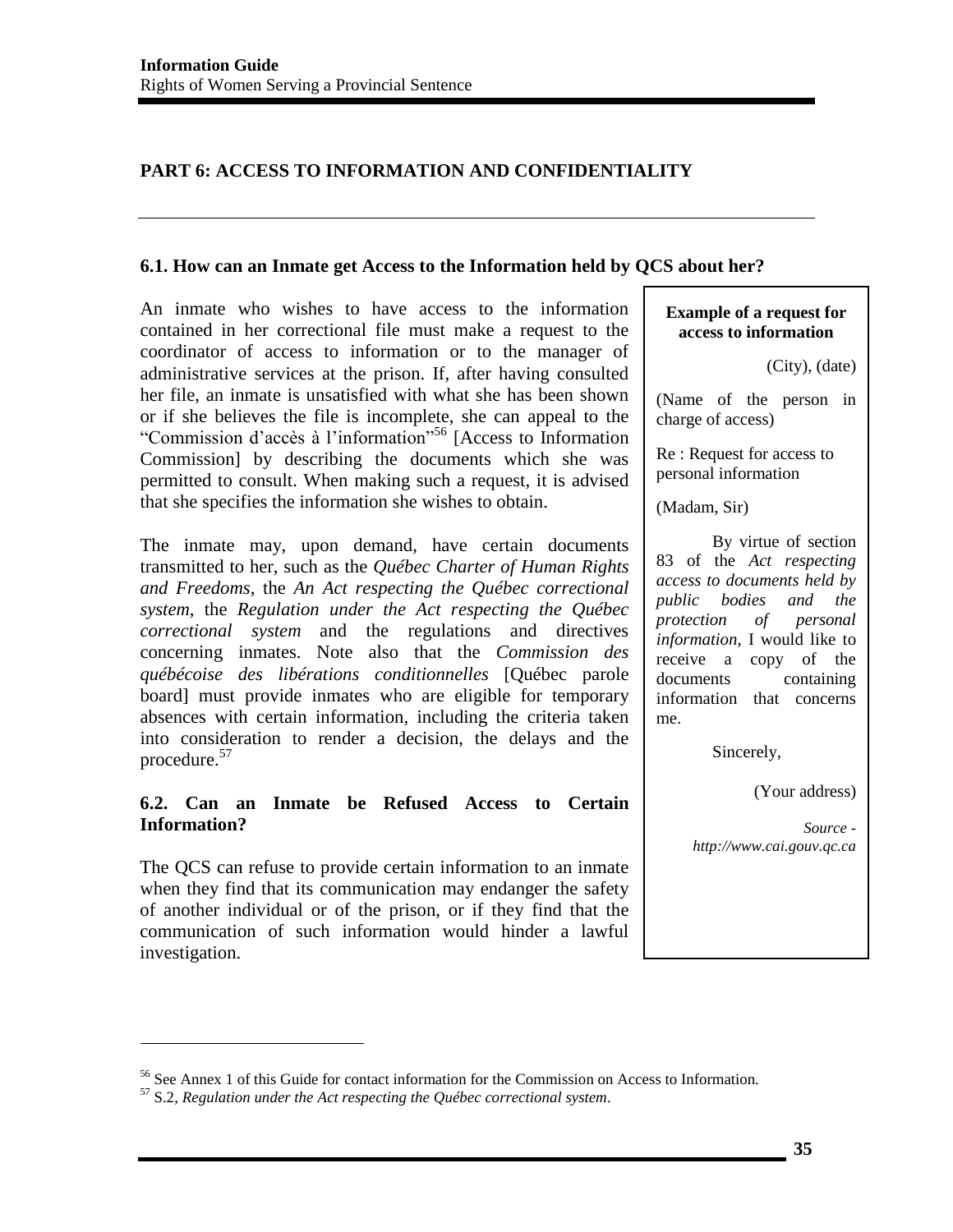## **6.3. How can an Inmate Correct Errors in the information about her?**

If, when reading the documents in her file, the inmate discovers incorrect information, she may advise the person who transmitted the documents to her. The necessary corrections will be made if they based on verifiable facts, for example a decision rendered by a committee or the courts, a name, a type of program followed, etc.

### **AQCS SECTION 174**

For the purposes of this Act, a victim is any natural person who suffers physical or psychological injury or incurs property loss as a result of the perpetration of an offence. *L.R.Q., chapter S-40.1*

 $\overline{\phantom{a}}$ 

# **6.4. What kind of Information about an Inmate may be disclosed to the Victims?**

The director of the detention centre must take the possible measures to communicate to the victims who made a request<sup>58</sup> :

- The date of eligibility of the inmate for release for the purposes of reintegration;
- The date of a temporary absence for reintegration purposes as well as the conditions attached to the release and the destination of the inmate upon her release;
- The date of release of the inmate at the end of her prison sentence;
- The fact that the person has escaped or is illegally at  $\text{large.}^{59}$

The president of the *Commission québécoise des libérations conditionnelles* [Québec parole board] has the same obligation of communication to victims. $60$  However, the information will not be communicated to a victim if there are "reasonable grounds to believe" that their disclosure could threaten the safety of the inmate.<sup>61</sup>

Note finally that the exchanges between the director of a prison or the *Commission québécoise des libérations conditionnelles* [Québec parole board] and a victim are confidential. The inmate will therefore not be informed of their content.<sup>62</sup>

<sup>&</sup>lt;sup>58</sup> Victims of crimes which are "subject to government policies, such as domestic violence and sexual assault...paedophilia" will receive information without making the request. See s. 175 de la  $AQCS$ .<br><sup>59</sup> S. 175, An Act respecting the Québec correctional system.<br><sup>60</sup> Ibid. Note that the president of the *Commission des* 

must inform victims of decisions rendered as a function of sections 136, 140, 143, 160, 163, 167 et 171 de la *AQCS*. 61 *Supra,* note 23. Section 175, *An Act respecting the Québec correctional system*. 62 Section 175.1, *An Act respecting the Québec correctional system*.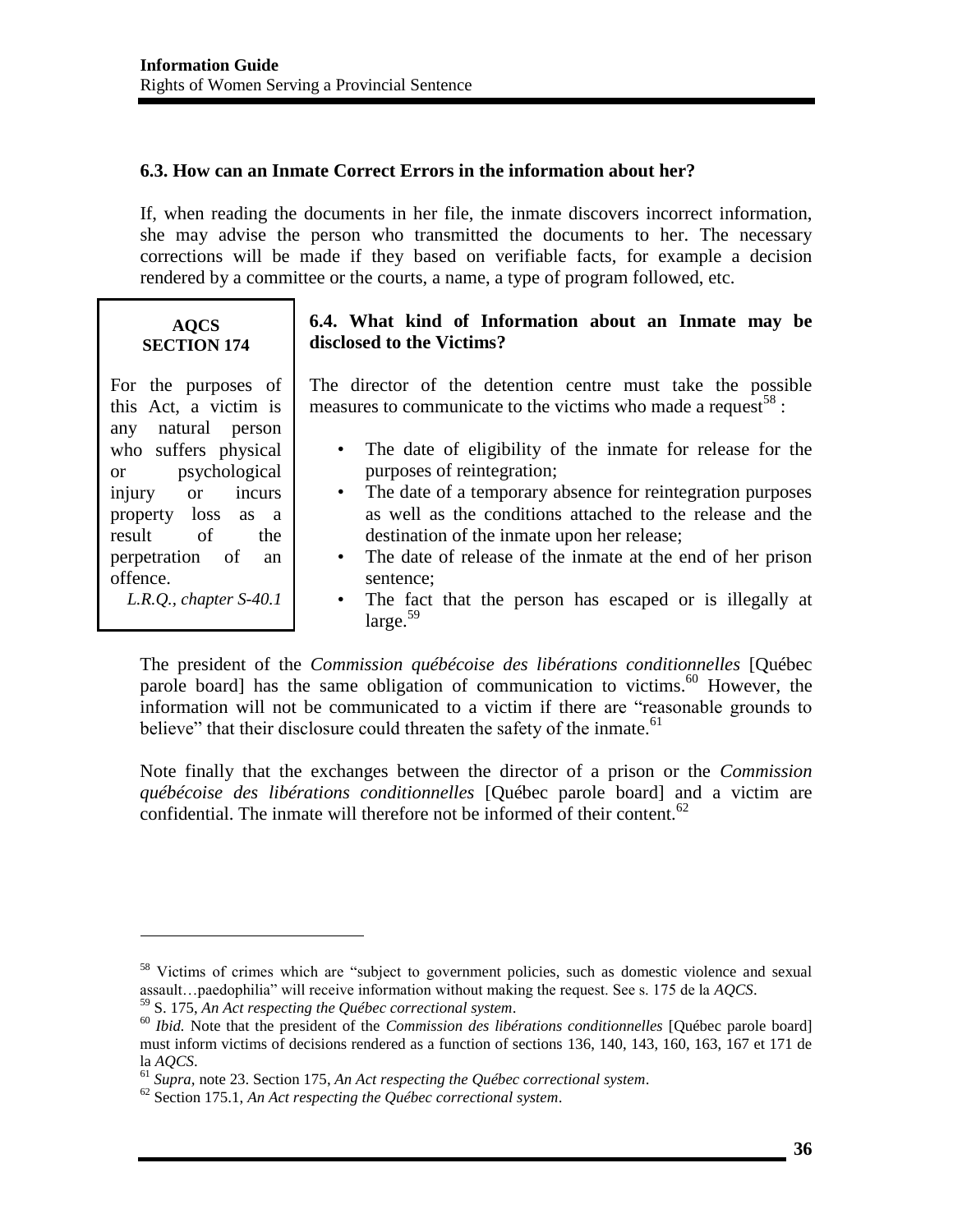## **6.5. Which Information may be transmitted to Police Authorities?**

The QCS and police forces may exchange all information, including personal information regarding the inmate, without the consent of this person in the following cases:

- The information is necessary for taking charge of the person entrusted to the Québec Correctional Services or for the administration of her sentence;
- The information is necessary to prevent, detect or punish a crime;
- There are reasonable grounds to believe that the safety of people or places for which Correctional Services is responsible, or that of members of its staff, has been compromised;
- There are reasonable grounds to believe that this person is likely to re-offend, injure another person or damage property.<sup>63</sup>

<sup>63</sup> S. 18.1, *An Act respecting the Québec correctional system*.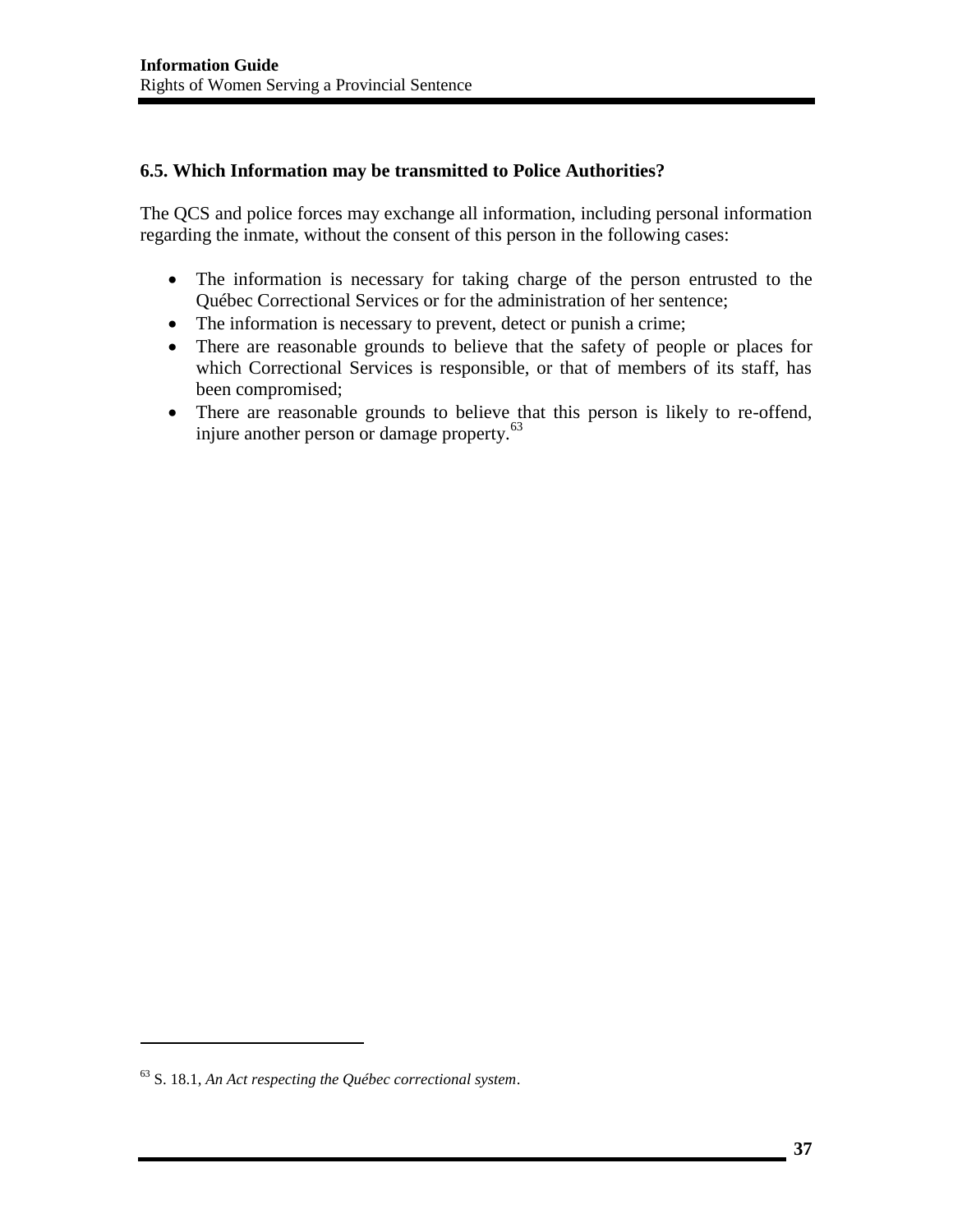# **PART 7: THE RIGHT TO COUNSEL**

#### *Canadian Charter of Rights and Freedoms*  SECTION 10(b)

« Everyone has the right on arrest or detention: … (b) to retain and instruct

counsel without delay and to be informed of that right …».

 $\overline{a}$ 

### **7.1. Under which Circumstances does an Inmate have a Right to Consult a lawyer?**

The Canadian and Québec *Charters* provide that an inmate has the right to legal assistance, meaning the right to consult a lawyer.<sup>64</sup> In certain circumstances, an inmate has the right to be informed of this right. Upon her request, she must be provided with information about legal aid services. There are numerous circumstances under which an inmate may exercise her right to counsel. For example, when:

- The person is placed in isolation. **She must then be informed** of her right to speak to a lawyer and to have a "reasonable opportunity" to obtain the assistance of a lawyer without delay, meaning immediately and at the latest within 24 hours;
- The inmate is about to be transferred involuntarily. **She must then be informed, in writing, of her right to consult a lawyer** except in the case of an emergency;
- After an emergency transfer. The law provides that an inmate must be allowed to call a lawyer "immediately" and at the latest within 24 hours following the transfer;
- The inmate has a date for a hearing to obtain a conditional release.

#### **The Discipline committee and the Right to a Lawyer**

*According to the rules and politics at the Maison Tanguay and the EDQ: "You can make a request for legal representation before the discipline committee. However, the Committee may refuse your request to be represented. The Committee will accept your request, notably when the possible sanction, in the event that you are found guilty of the violation, would constitute a serious hindrance to your remaining freedom (e.g. removal of the possibility for reduction of sentence) and when without this assistance you could not adequately defend yourself and would suffer irreparable harm. If your request for representation is accepted, the hearing before the discipline committee may be delayed by a maximum of five days. You have the responsibility to ensure the presence of your lawyer at the time fixed for the hearing. If he or she is not present at the appointed time, the committee will proceed with the hearing regardless.*"

*Source – Translation of the Régime de vie at the ÉDQ (p.33) and Maison Tanguay (p.30).* 

<sup>64</sup> Section 10(b) of the *Canadian Charter of Rights and Freedoms*.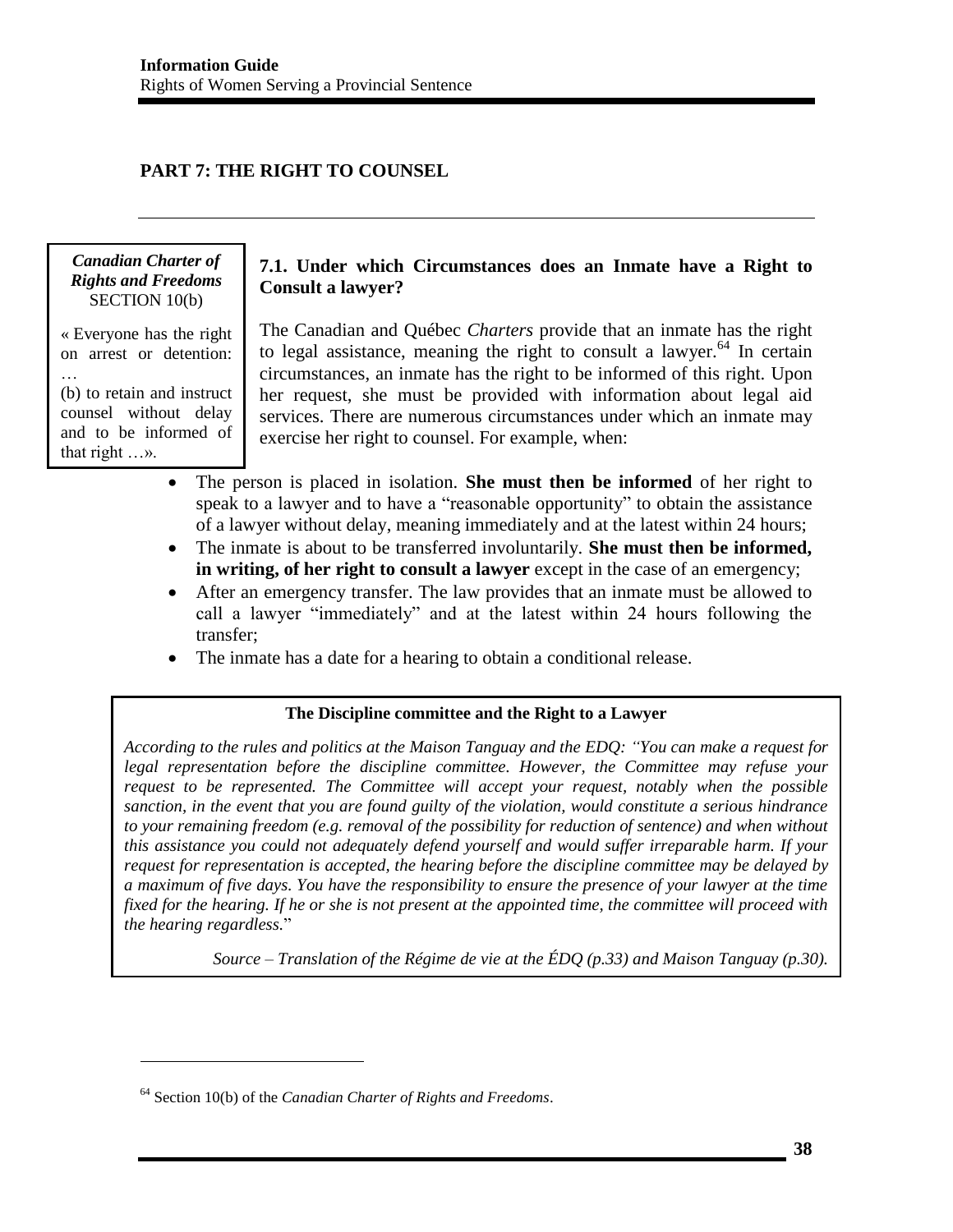# **7.2. What is Legal Aid?**

l

Legal aid is a system put in place by the Government of Québec which assumes the costs of lawyers' fees for people with low income. To benefit from legal aid, a person must be eligible and the services which she requests must be covered. Thus, the financial situation of the inmate who requires legal aid, or, if applicable, that of her family, is analyzed to determine their eligibility. Annual income, ownership of a residence and liquid assets are taken into account.

Legal aid is always available for youth protection issues, representation for young offenders or individuals being prosecuted for criminal acts. However, if a person is prosecuted by way of summary conviction, meaning a less serious offence, legal aid is only available if there are risks of imprisonment or an additional custodial sentence where the person is already detained.

Legal aid can cover preparation for obtaining a conditional release and representation before a discipline committee for a serious violation.<sup>65</sup> If legal aid is refused, it is possible to contest this decision by asking for a review within 30 days. This request must be made in writing and must explain the reasons invoked. It must be sent by registered mail to the Legal Aid Commission.<sup>66</sup>



## **7.3. How can an Inmate Access a Telephone to Communicate with her Lawyer?**

Telephone conversations between an inmate and her lawyer are confidential. Note however that there is no guarantee that the calls made on the telephone system in a detention centre are not recorded. Telephone conversations are made during business hours and according to the schedule in place in each sector of the prison. In detention the telephones work on a *Débitel* system, meaning that charges apply for each call and must be assumed by the inmate making the call.

<sup>&</sup>lt;sup>65</sup> The inmate who wishes to obtain legal aid services in Montreal may call the following number collect : (514) 842-2233. For more information on legal aid, the eligibility criteria and the services covered, please consult the web site of Legal Aid Montreal : <www.ccjm.qch.ca>.

<sup>66</sup> See Annex 1 of this Guide for a list of relevant organizations and contact information.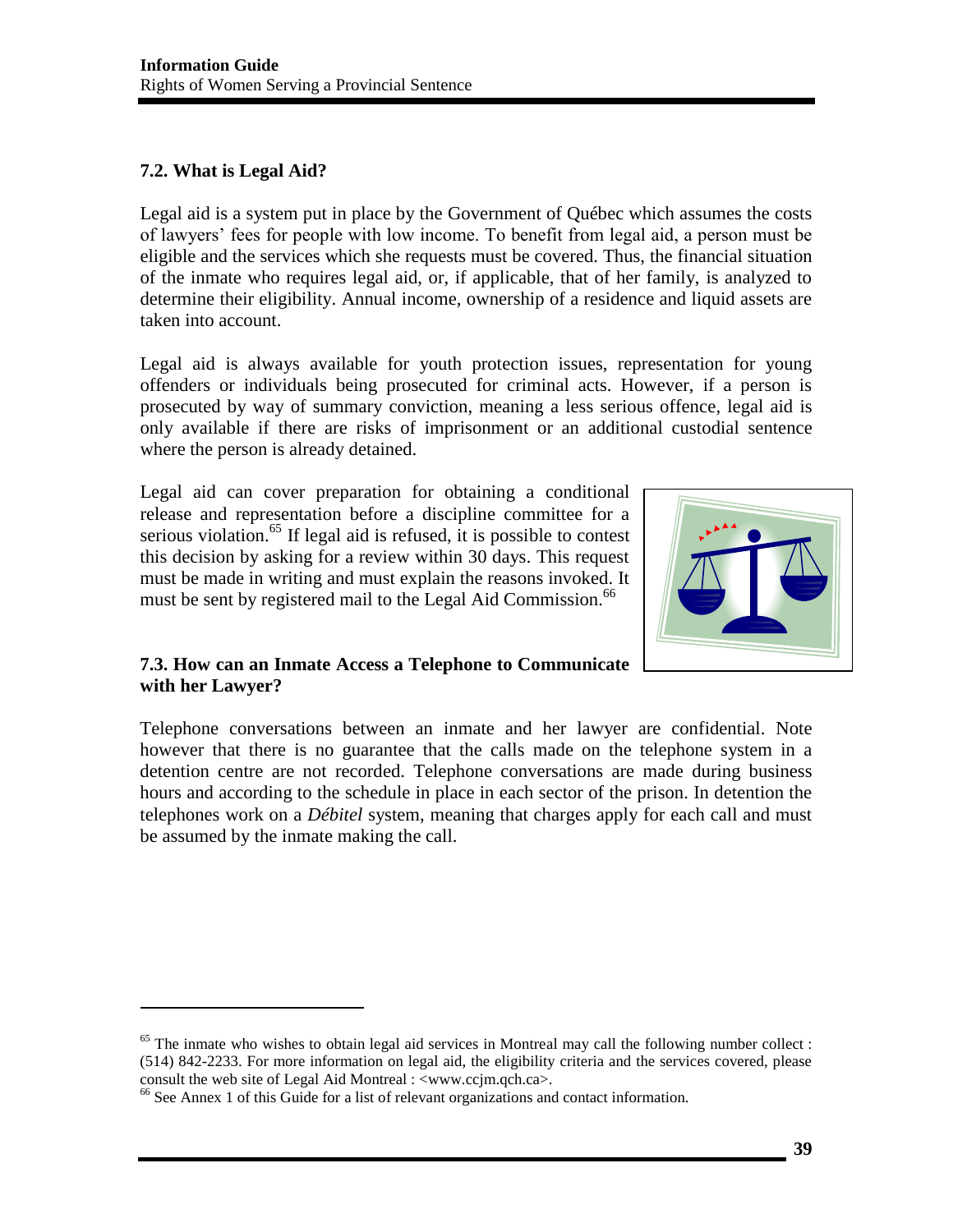## **PART 8: ISOLATION**

### **8.1. What is Isolation?**

Isolation is also called "segregation" and is a situation which is even more restrictive than ordinary detention. Inmates placed in isolation are separated from the rest of the prison population and do not have the right to leave their isolation cell or to access the programs offered by the detention centre. This kind of cell is usually located in a sector separated from the other cells. There are two types of isolation: preventive isolation and disciplinary isolation.

### i) Preventive isolation

 The goal of preventive isolation is to prevent an inmate from being in contact with the prison population for security reasons. This isolation may be **involuntary** or **voluntary**.

An inmate may be isolated if the QCS has "reasonable grounds" to believe that she is hiding prohibited items such as drugs, weapons, narcotics, or unprescribed medications. $67$  In these cases, preventive isolation lasts 72 hours. If the person evacuates the items, the isolation is terminated. However, it may be extended to 24 hours if there are "reasonable grounds" to believe that the inmate has consumed medication which prevents the evacuation of the prohibited items.<sup>68</sup>

The inmate who is subject to preventive isolation measures must be incarcerated in a cell where she remains alone. During this isolation, she does not have the right to the regular one hour per day of outdoors.<sup>69</sup>

Apart from preventive involuntary isolation, an inmate may, for reasons of personal safety, request to be placed

 $\overline{\phantom{a}}$ 

#### **Extract from the 1999-2000 Annual Report of the Public Protector on a violation of the rules on preventive isolation**

"An inmate at the detention centre of Saint-Jerome was kept over nine days in preventive isolation. During this period, she was not given the right to shower, nor to her daily exercise, nor to visit members of her family. At the request of the Public Protector, the authorities of the establishment took the necessary measures to remedy the situation and prevented it from recurring; various actors met to assess their practices regarding preventive isolation and produced an action plan."

*Source – Translation of Rapport annuel 1999-2000, Le Protecteur du citoyen, p.99.*

<sup>&</sup>lt;sup>67</sup> S.31, Regulation under the Act respecting the Québec correctional system.<br><sup>68</sup> S.36, Regulation under the Act respecting the Québec correctional system.<br><sup>69</sup> S.35, Regulation under the Act respecting the Québec corre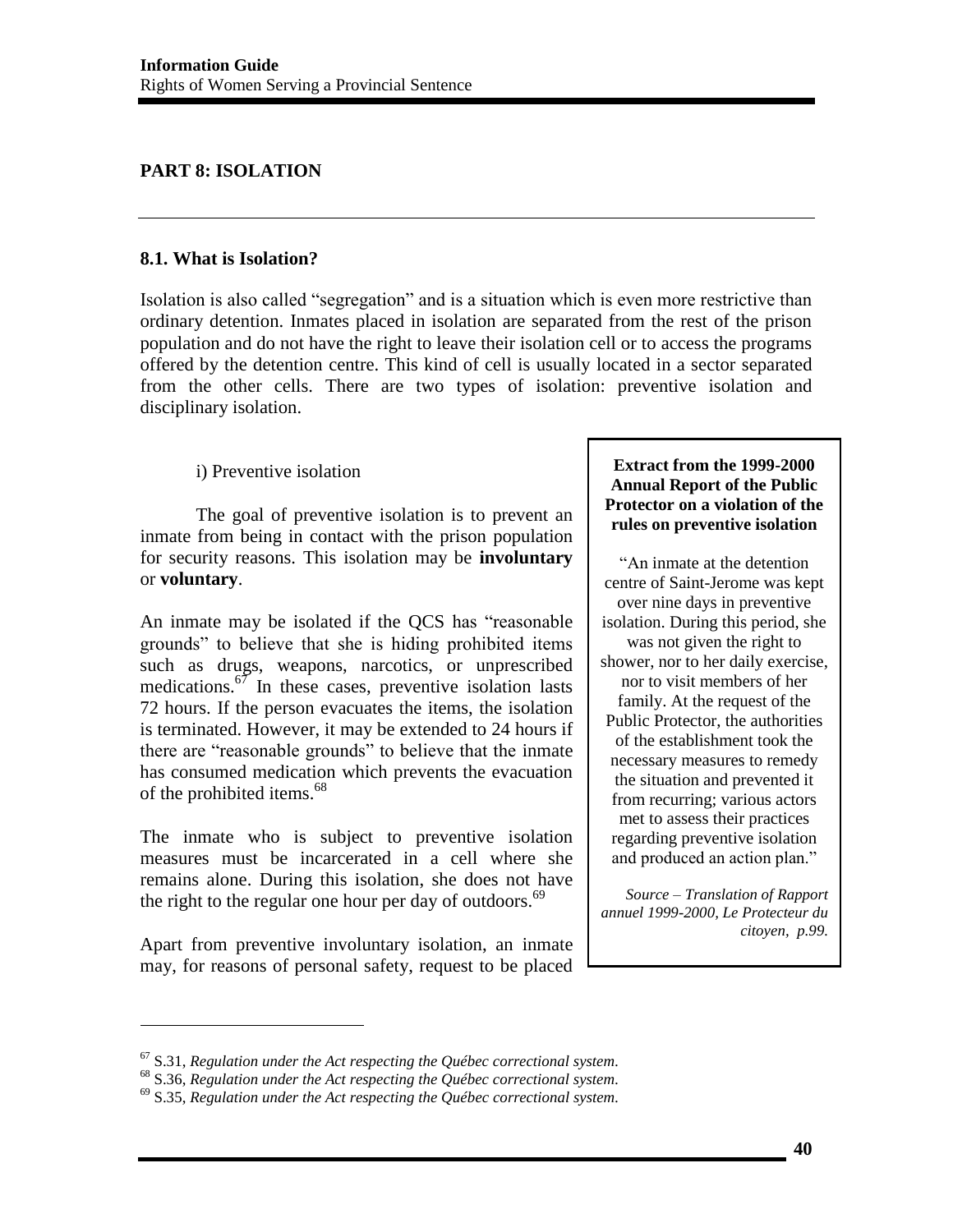in isolation. However this is not a right. The person must justify with serious reasons how her safety will be compromised if she remains in the general prison population.

If the director of the prison refuses placement in isolation, the person may contest the decision via the complaints process discussed in Part 13 of this Information Guide. It is recommended to a person who wishes to be placed under protection to discuss it with her case manager who can assess the different options and recourses available.

ii) Disciplinary isolation

 Disciplinary isolation is a sanction. It is a form of sanction that may be imposed upon an inmate if she is found guilty of an infraction. The sanction is imposed by the Discipline Committee. Disciplinary isolation may be accompanied by the loss of certain privileges as a form of sanction. The loss of privileges may affect, for example, participation in recreational activities such as watching television or listening to the radio. There are two types of disciplinary isolation:

- **Confinement** during which the person must stay in her cell in her sector for a maximum of 5 days ;
- **Reclusion** during which the person is placed in a different cell from the one she normally occupies, usually in another sector of the prison than her own. The maximum duration of this type of disciplinary isolation is  $7 \text{ days}$ .<sup>70</sup>

Confinement and reclusion may also be used as temporary measures while the person accused of disciplinary violations waits to appear before the Discipline Committee. Isolation of this kind may not last more than 24 hours.

**The effects of isolation** 

"The Public Protector of Québec has recognized that isolation may have serious physical and psychological effects on an inmate. In every case, isolation is an extreme measure and must not be used except as a last resort…"

*Source – Translation of Preventive Disciplinary Isolation : A Personal Guide. Elizabeth Fry Society of Québec, 2005.*

A woman incarcerated at the provincial level will not spend her entire sentence in segregation (whether it is voluntary or not). Confinement, reclusion and isolation are extraordinary measures only and the direction of the institution will end it as soon as the crisis is finished or that the disciplinary measure has ended.

## **8.2. What Kind of Information is a Person in Isolation entitled to Receive?**

In the case of preventive isolation: The inmate must be informed in writing, as soon as possible, of the reasons justifying her placement in isolation.<sup>71</sup>

<sup>70</sup> S.74, *Regulation under the Act respecting the Québec correctional system.* 71 S.32, *Regulation under the Act respecting the Québec correctional system.*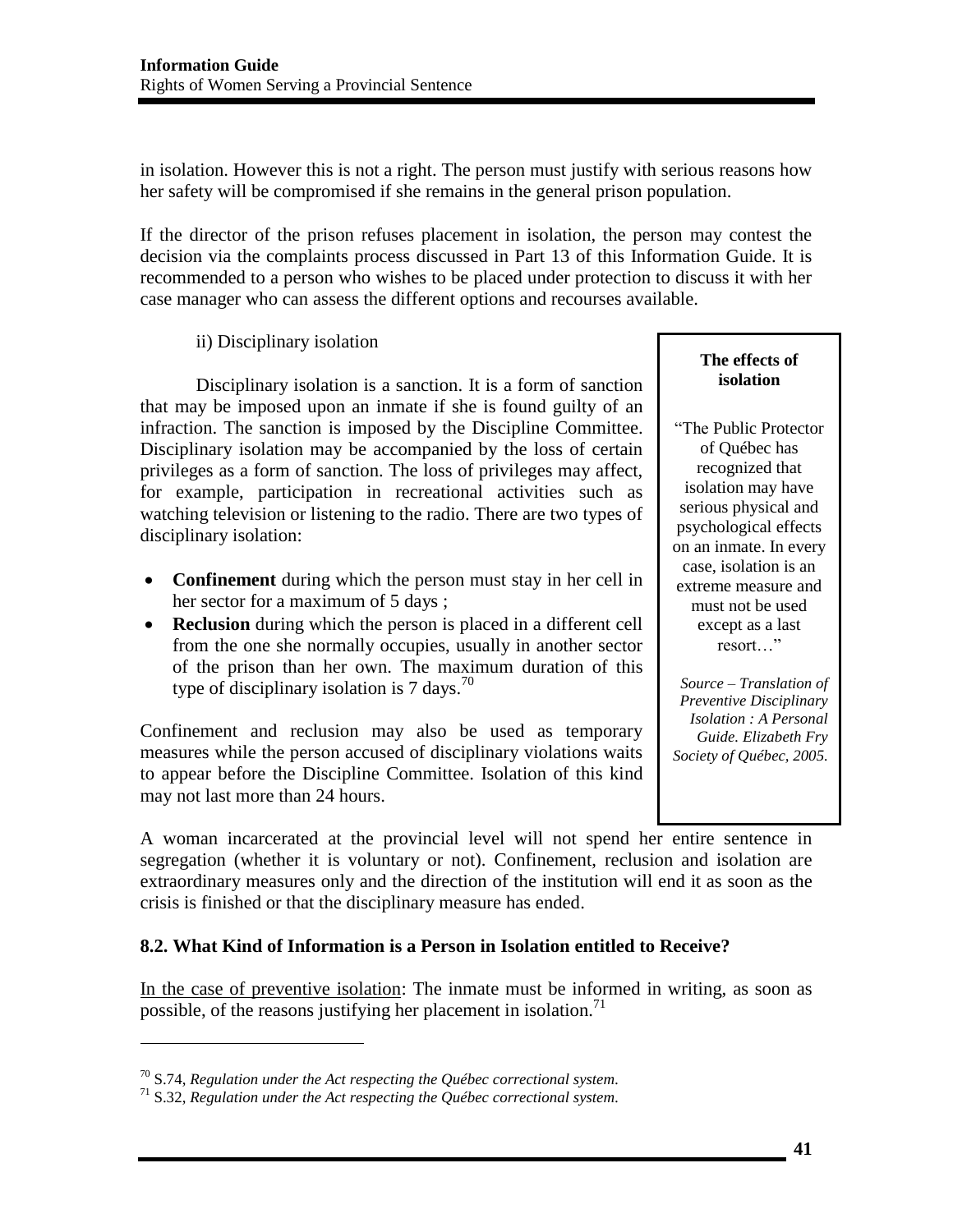In the case of disciplinary isolation: When the inmate commits a disciplinary infraction and a simple warning does not suffice, the person is informed verbally that a report of a disciplinary violation will be produced and that she may be accused of an infraction. The report must indicate the name and the date of birth of the inmate, the information regarding the violation and the names of the witnesses. If the officer who writes the report has taken temporary measures, he or she must indicate them in the report and must sign and date it. A copy of the report is then given to the inmate. The name of the person who gives the report to the inmate must also be indicated in the report.<sup>72</sup>

The Discipline Committee of the detention centre then studies the violation—expeditiously if the person is subject to temporary measures.73 The person must also be informed as to the content of the violation report. Once the decision is made, the Committee must inform the inmate.<sup>74</sup> Sanction, whether it is isolation or something else, may be carried out from the moment determined by the Discipline Committee.<sup>75</sup>



## **8.3. How can a Decision regarding Isolation be Reviewed?**

In the case of preventive isolation: The inmate has the right to present her observations before preventive isolation measures are imposed.<sup>76</sup> If, notwithstanding these observations, the QCS still decides to proceed with preventive isolation, the inmate may request the review of this decision from the director of the prison. The director must give her the opportunity to present her observations again.<sup>77</sup>

The director undertakes the review as soon as possible before the end of the isolation measures. If the director decides to cancel these measures, the preventive isolation ends immediately.<sup>78</sup>

In the case of disciplinary isolation: The inmate placed in isolation may request a review of the decision or of the sanction of the Committee. To do so, she must write a request on the form provided for this purpose within 8 business hours following the reception of decision report of the Discipline Committee. Members of the Discipline Committee or

<sup>72</sup> S.69, *Regulation under the Act respecting the Québec correctional system.* Note that the report may also be written by a correctional services officer or by the manager, the probation officer or the prison counsellor who observed the disciplinary problem.<br>  $^{73}$  S.71(3), Regulation under the Act respecting the Québec correctional system.

<sup>&</sup>lt;sup>74</sup> S.72, Regulation under the Act respecting the Québec correctional system.<br><sup>75</sup> S.75, Regulation under the Act respecting the Québec correctional system.<br><sup>76</sup> S.32, Regulation under the Act respecting the Québec corre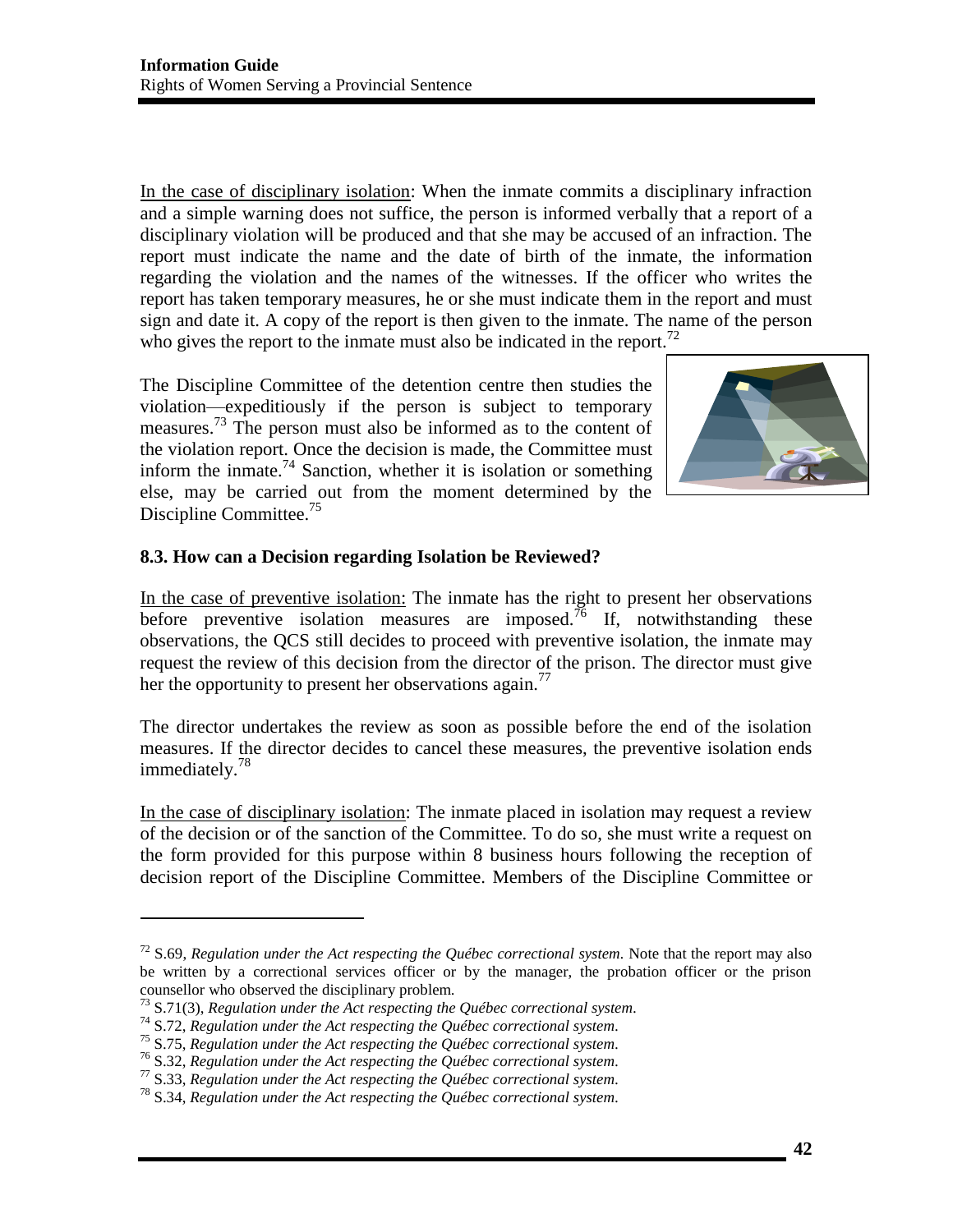other members of the staff can inform the person placed in isolation of the steps to follow to present her request. After review, the director of the prison or the assistant director general, as the case may be, must communicate the decision to the isolated inmate, in writing and within 8 business hours after receiving the request for review.

### **8.4. Does an Inmate Placed in Isolation have the Right to Consult a Lawyer?**

After being placed in isolation, correctional agents must inform the inmate of her right to consult a lawyer. In every case of isolation, whether preventive or disciplinary, she must have access to a telephone to communicate with a lawyer. However, it is possible that the prison cannot give her immediate access to a telephone. In this case, agents have the obligation to give the person access to a telephone as soon as possible, and within 24 hours.

The inmate has the right to the assistance of a lawyer before the Discipline Committee when the hearing is for a serious disciplinary infraction. Even if she intends to plead guilty to the infraction, she may consult a lawyer to help make the appropriate representations for the determination of the sanction.<sup>79</sup>

## **8.5. What Rights does a Person in Isolation have with respect to Health Care, Hygiene and Access to Programs?**

The detention establishment must guarantee to inmates appropriate health and hygiene measures. The inmate must benefit from this guarantee during her isolation. The detention centre must also ensure that the isolation person is appropriately clothed and fed, that she receives appropriate

 $\overline{\phantom{a}}$ 

#### **Right to Religious and Spiritual Objects in Isolation**

"Inmates have the right to practice freely their religion and to express their spirituality, even during isolation."

*Source – Translation from Preventive and Disciplinary Isolation : a Personal Guide. Elizabeth Fry Society of Québec, 2005, p.17.* 

However, religious rights and access to spiritual objects are limited by the conditions of isolation. Requests regarding spiritual objects are therefore assessed in relation to the limits of isolation as well as the security of the establishment and the people.

bedding, toiletry sections and any other items necessary for her personal cleanliness and hygiene.

Note that the "*Régime de vie*" [rules and politics] at the ÉDQ provides that when a disciplinary measure is imposed on an inmate, including isolation, the visitation rights of the inmate are suspended.

 $79$  In Québec, Legal Aid offers free consultation services to people placed in isolation, 24 hours a day, every day of the week at this toll free number : 1-800-842-2213.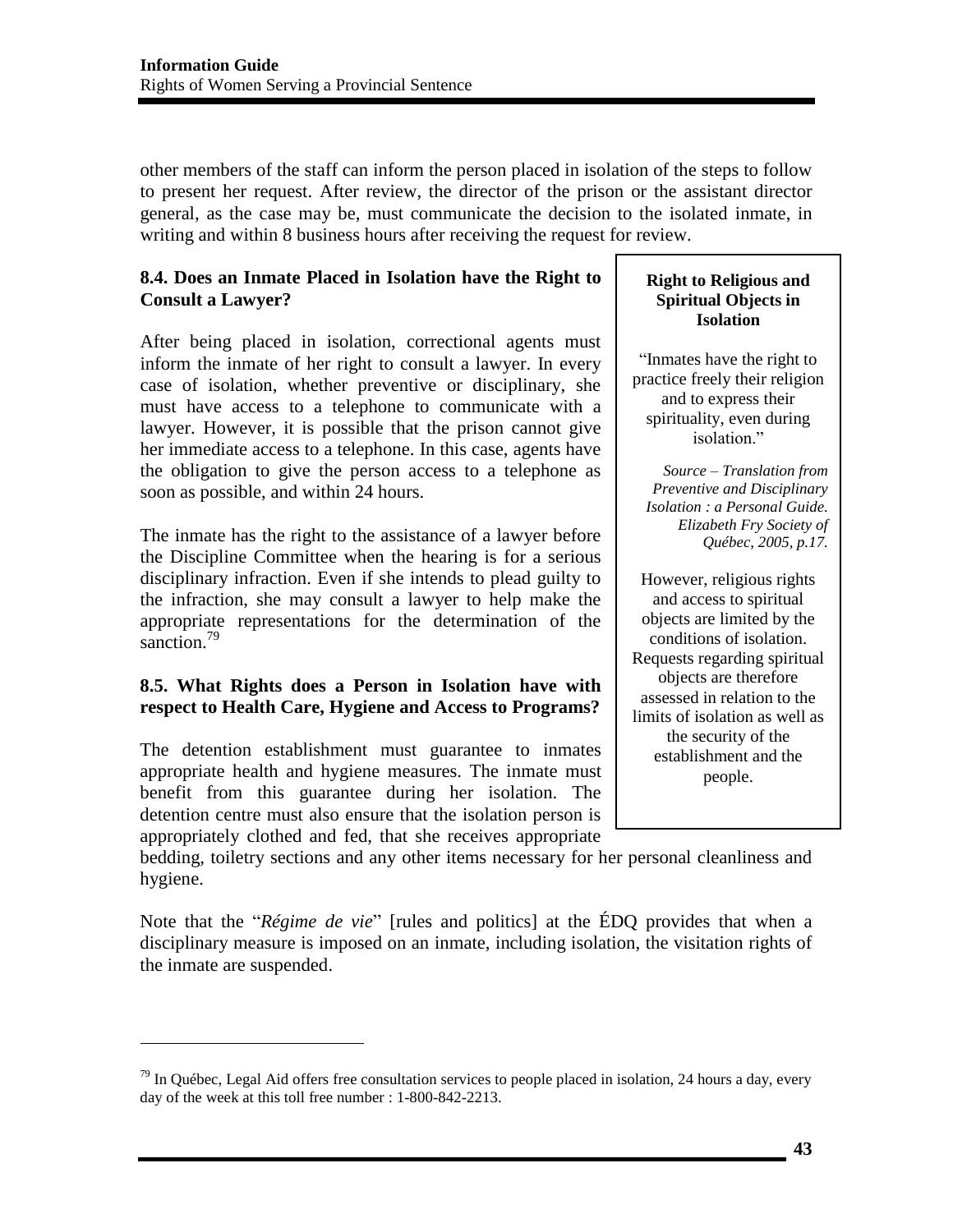# **PART 9: TRANSFERS**

#### **9.1. When and for what reasons may an inmate be transferred?**

In provincial prisons, transfers are much more frequent than in federal penitentiaries. Inmates are transferred according to the needs of prisons and according to available spaces. In the case of overpopulation, it is not rare that spaces are freed in order to admit new inmates. Transfers also take place when an inmate shows behavioural problems or when her safety is compromised. Ordinarily, transfers are done near the end of the week. The usual reasons for this are:

- In order to serve a sentence while receiving the services required by women detainees;
- The appearance in court is in another judicial district;
- Safety requirements and/or health reasons;
- To bring the inmate closer to her place of origin;
- The availability of places in institutions.

When a transfer decision is made, the inmate is not necessarily informed in advance; she is sometimes informed only a few hours before departure for security reasons.

## **9.2. May an inmate request to be transferred?**

There are three types of transfers: those that are voluntary, those that are involuntary and those done under emergency circumstances. It is therefore possible for an inmate to request a transfer to another detention establishment. However, the procedure varies from one prison to another and can take many weeks. It is not guaranteed that a transfer will be made by the detention establishment. The person who wishes to be transferred can make inquiries about the necessary steps to follow by speaking to her lawyer or to the staff at the detention centre.

# **9.3. How can an Inmate Request a Review of a Transfer Decision?**

#### **Extract from the "Régime de vie" at the Maison Tanguay and the ÉDQ**

"In order to limit the inconveniences associated with a transfer, actions must be taken by the establishment so that, for example, your prescriptions for medication or your health needs are transmitted rapidly to the receiving establishment, that the balances of your operations and savings accounts are transmitted and credited rapidly, that your personal belongings are transferred along with you, and that the realization of the objectives of your correctional intervention plan are as little affected as possible."

*Source – Translation of "Régime de vie"[rules and politics] de la Maison Tanguay, p.33 and of the EDQ, p.37.* 

The inmate who is the subject of a transfer decision must wait until she arrives at the new establishment before making a complaint or asking to be transferred again.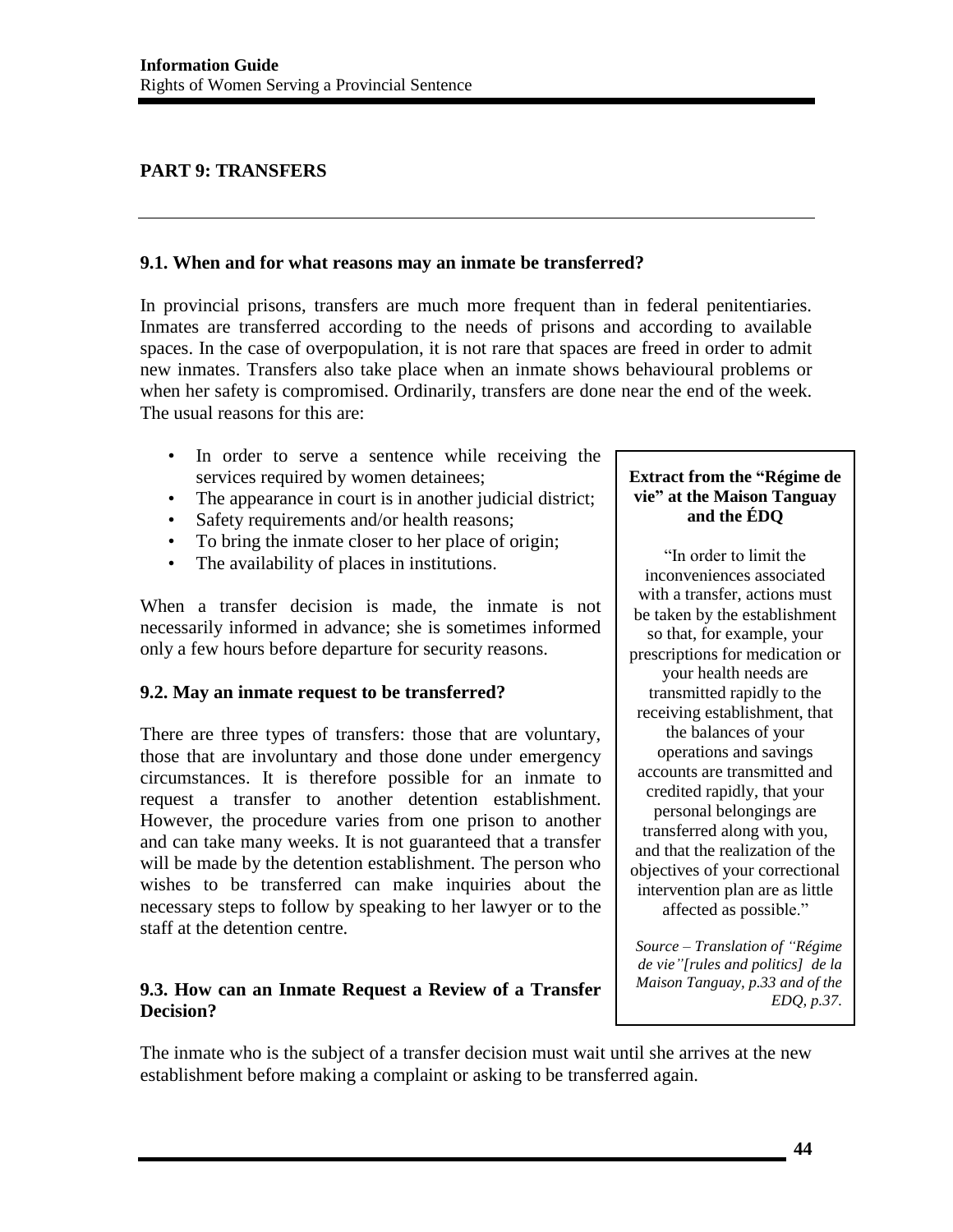# **PART 10: DISCIPLINE**

### **10.1. What are the Objectives of the Disciplinary System in Detention?**

According to section 37 of the *Act respecting the Québec correctional system*, "[a]n inmate must be respectful of the personnel and other inmates and of their property and the property of the correctional facility; an inmate must, in addition, comply with the other responsibilities determined by regulation."<sup>80</sup> In the event of "misbehaviour," members of the prison staff are authorized to take various disciplinary measures.

Under section 37, the AQCS further provides, however, that an inmate who conforms to the rules and directions during her detention and shows respect with regard to staff and other inmates can be rewarded with a reduction of her sentence. This reduction is conditional upon the inmate's respect of the conditions of permission for temporary absences and upon her participation in programs and activities provided for her reintegration project. $81$  The disciplinary system is thus designed to promote order and security while encouraging participation and involvement of inmates in their rehabilitation. According to the Québec Correctional Services, the objective of the disciplinary system is not to punish so much as to give a sense of responsibility to the inmate.

## **10.2. What is a Disciplinary Infraction?**

Québec Correctional Services considers disciplinary infractions those actions which contravene to the prescriptions of the AQCS, as well as those which contravene to the internal regulations of detention establishments. Section 69 of the *Regulation under the Act respecting the Québec correctional system* establishes that an inmate fails to fulfil her responsibilities when she:

### **The Three Objectives of the Disciplinary Process**

1. To help the inmate become conscious of her responsibilities and to develop respect for the rules of conduct in place in a detention establishment.

- 2. To allow the inmate to make amends.
- 3. To apply disciplinary measures which encourage the creation of a healthy environment in which the inmate will conduct herself according to the standards of behaviour accepted in detention establishments.

*Source – Translation of J.C. Bernheim & S. Brousseau, « Les droits des personnes incarcérées – Les règles, la réalité et les ressources », Ed. Cursus Universitaire, 2002, p.88.*

<sup>80</sup> S. 37, *An Act respecting the Québec correctional system*. 81 S. 38, *An Act respecting the Québec correctional system*.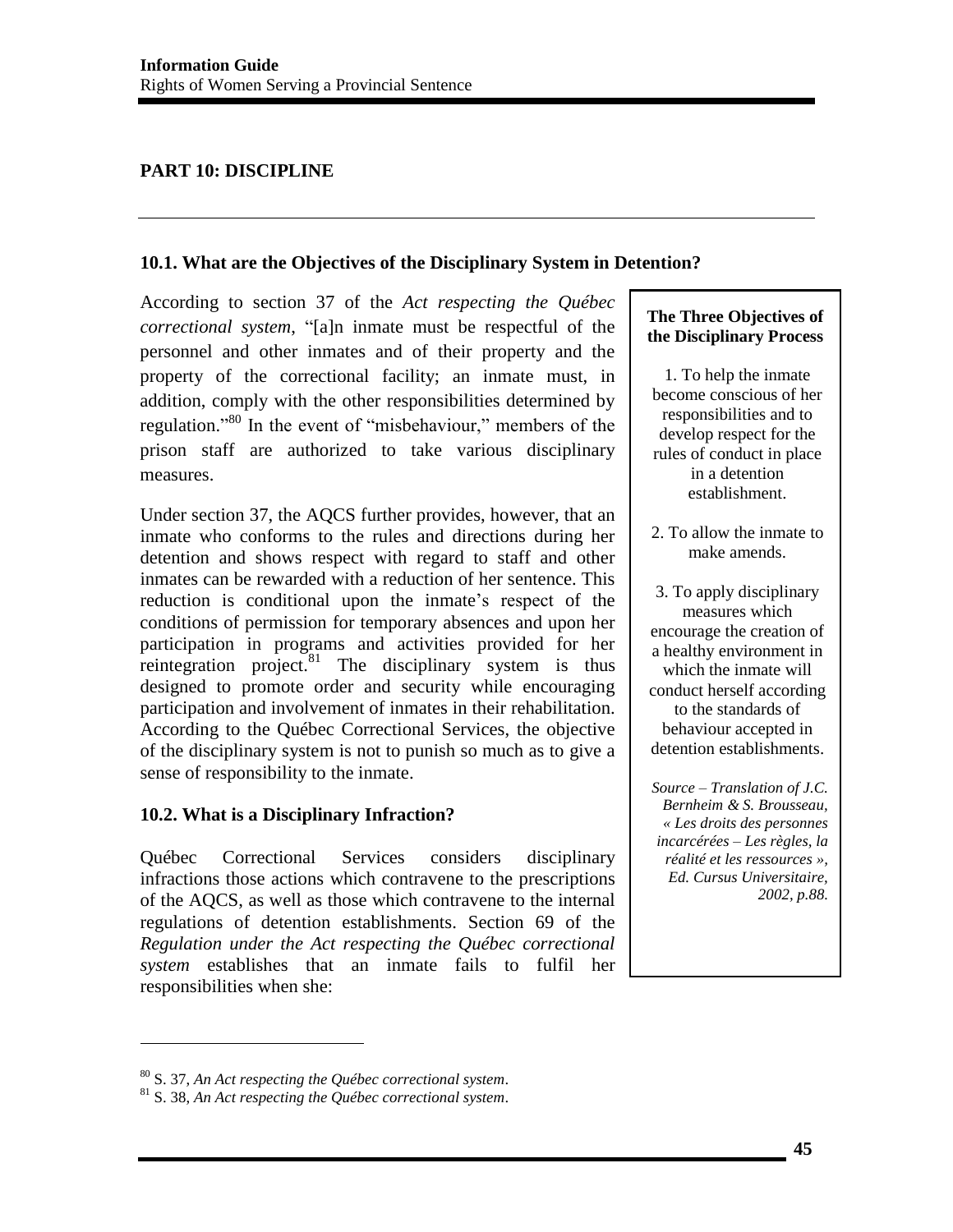- Uses physical violence, injurious or threatening language or gestures towards another inmate, member of the staff or any other person;
- Alters or damages the property of the prison, of the Reintegration Support Fund.<sup>82</sup> of another inmate, of a member of the staff or of any other person;
- Refuses to participate in mandatory activities;
- Obstructs the unfolding of activities, including activities of the Reintegration Support Fund, by intentionally failing to provide a satisfactory level of productivity, by creating conflicts with other inmates, members of the staff or persons in charge of activities by mocking, harassing, provoking or disturbing their work;
- Is in possession of, makes use of or traffics unauthorized or prohibited items, such as alcohol, drugs, narcotics, non-prescription medications, keys or any other object that could be considered as a weapon, such as a shard of glass, a piece of metal, wood or plastic;
- Makes a gift of or exchanges objects without authorization from the director of the detention establishment;
- Commits acts of an obscene nature, such as masturbating in public, soliciting or offering sexual intercourses to someone in public, or making a public display of sexual intercourse;
- Refuses to comply with the rules or directions of the detention establishment. $83$

#### **10.3. What are the Consequences for Committing a Disciplinary Infraction?**

When an inmate commits a disciplinary infraction, the prison staff may:

1. Give her a warning;

 $\overline{\phantom{a}}$ 

- 2. Give her a written notice of infraction;
- 3. Write a disciplinary report and/or;
- 4. Take temporary measures.

The warning: Personnel who have observed a disciplinary breach can give a warning indicating to the inmate that she has contravened to a rule or a directive and thereby demands that she stops this behaviour. This is generally what happens when the infraction committed is not serious, when it is an isolated act and when the person has ordinarily a good behaviour.

The notice of infraction: If the behaviour does not stop, staff may also give a written notice of infraction to the inmate. This notice informs the person that a disciplinary report will be written and may lead to a disciplinary accusation.

<sup>82</sup> For more information on the Support Funds, see Part 4 of this Guide as well as the *Regulation respecting programs of activities for offenders*, sections 15 to 26.<br><sup>83</sup> S.68, *Regulation under the Act respecting the Québec correctional system.*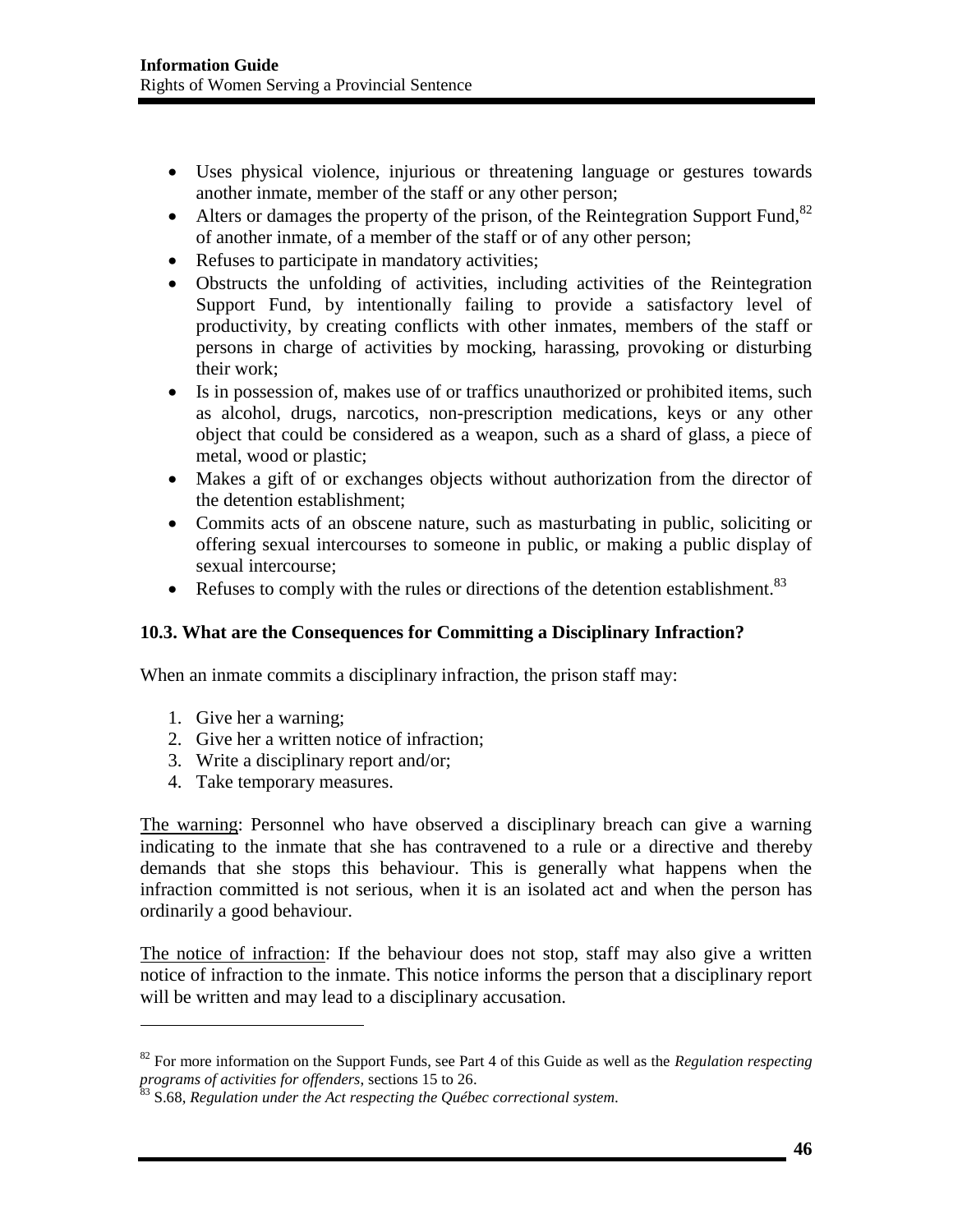The disciplinary report: When a warning is not enough to correct the situation, the staff may write a disciplinary report regarding the inmate. This report must indicate the name and the date of birth of the inmate, the information regarding the disciplinary infraction and the names of witnesses. It must be signed and dated. A copy must be given to the inmate as soon as possible. $84$ 

Temporary measures : If necessary, in addition to a written infraction report, it is possible that temporary measures will be taken against the inmate who committed the infraction. The member of the prison staff who observed the infraction shall not take these measures without authorization from his or her immediate superior. $85$  These temporary measures may consist in:

- The loss of privileges such as access to television or participation in recreational activities;
- Confinement, meaning obligating the person to remain in her cell, apart from the rest of the prison population, and;
- Reclusion, meaning isolation in a cell located in a separate sector of the establishment designated for this purpose.

The duration of temporary measures may not exceed 24 hours. $86$  The Discipline Committee of the prison gives priority to the assessment of the file of a person subjected to temporary measures.<sup>87</sup>

## **10.4. The Discipline Committee**

When an inmate receives an infraction report, she must meet with the Discipline Committee, whose task is to determine whether or not she is guilty of the infraction for which she is accused. If she is found guilty, the Committee must decide on the sanction to impose. The director of the prison designates two people as members of the Committee. These two people may be chosen among the correctional service

#### **The Discipline Committee must:**

- $\Rightarrow$  Summons you ;
- $\Rightarrow$  Ensure that you have had access to all the documents relating to the disciplinary infraction for which the hearing before the discipline committee has been convened;
- $\Rightarrow$  Obtain your consent to the presence of observers ;
- $\Rightarrow$  Explain you the content of the report which concerns you;
- $\Rightarrow$  Summon and hear witnesses, if applicable;
- $\Rightarrow$  Allow you to ask questions to the witnesses, if applicable;
- $\Rightarrow$  Communicate to you the decision rendered and the sanction as the case may be.

*Source – Translation of Régime de vie at Maison Tanguay, p.30* 

l

<sup>&</sup>lt;sup>84</sup> S.69, Regulation under the Act respecting the Québec correctional system.<br><sup>85</sup> Ibid.<br><sup>86</sup> S.70, Regulation under the Act respecting the Québec correctional system.<br><sup>87</sup> S.71(3), Regulation under the Act respecting th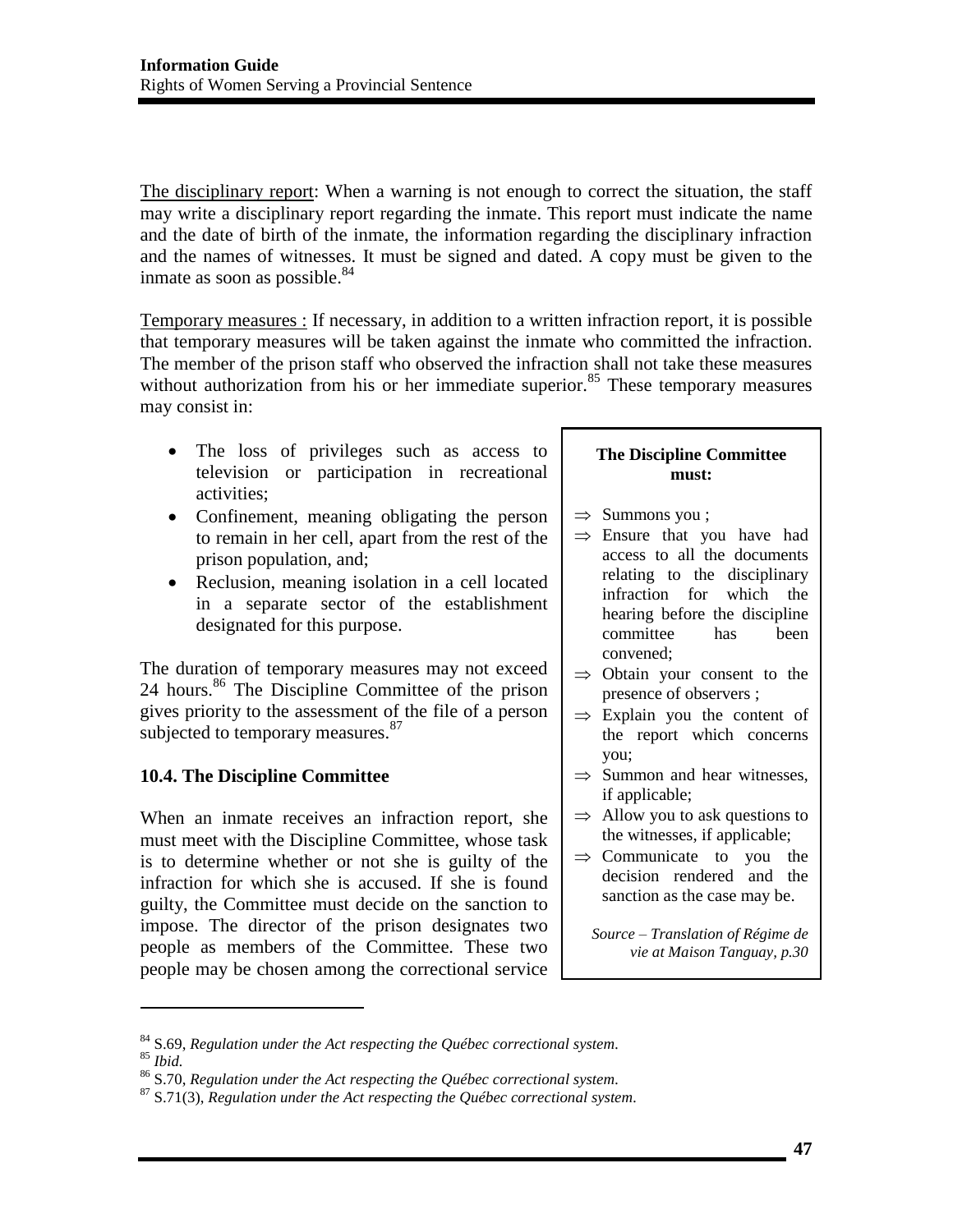agents, probation officers, prison counsellors and managers working in detention establishments.<sup>88</sup> However, if a member of the personnel was involved in the event under examination, this person may not be part of the Discipline Committee.<sup>89</sup>

The inmate receives a summons in order to participate in the hearing before the Committee. If she refuses to present herself, the Committee proceeds without her. However, the inmate may transmit to the Committee her written version of the facts. The decision of the Committee must be unanimous. Otherwise, a new hearing with two new members must take place. This new hearing must be held within a maximum of 16 hours after the director of the detention establishment has been informed of the impossibility of arriving to a consensus.<sup>90</sup>

A copy of the hearing report must be given to the inmate accused of committing the infraction within 8 business hours following the day of the hearing.

### **10.5. What Type of Defence can the Inmate present before the Discipline Committee?**

The person may say that she did not commit the disciplinary infraction for which she is appearing before the Committee, meaning she can claim that she is innocent. The inmate may also plead that she did not know that she was breaking a rule. Another defence could be to allege that a misunderstanding occurred between the inmate and the QCS staff. A procedural error could also be invoked as a defence by the person accused of a disciplinary infraction.

### **The Discipline Committee and the Right to a Lawyer**

You may ask to be represented by a lawyer before the Discipline Committee. However, the Committee may refuse this request to be represented. It will accept this request if the possible sanction would constitute a serious infringement on your remaining freedom (e.g. non-attribution or loss of days of reduction of sentence) and if, without this assistance, you would not be able to adequately defend yourself and would suffer irreparable harm.

*Source – Translation of Régime de vie at the EDQ (p.33) and Maison Tanguay (p.30)* 

# **10.6. What are the factors taken into account by the Discipline Committee?**

In its decision, the Discipline Committee must take into account the following factors:

- The seriousness of the infraction;
- The degree of premeditation;

 $\overline{\phantom{a}}$ 

• The consciousness of the inmate in committing the infraction;

<sup>88</sup> S. 40, *An Act respecting the Québec correctional system*. 89 S.71(3), *Regulation under the Act respecting the Québec correctional system.*

<sup>90</sup> S.71(5), *Regulation under the Act respecting the Québec correctional system.*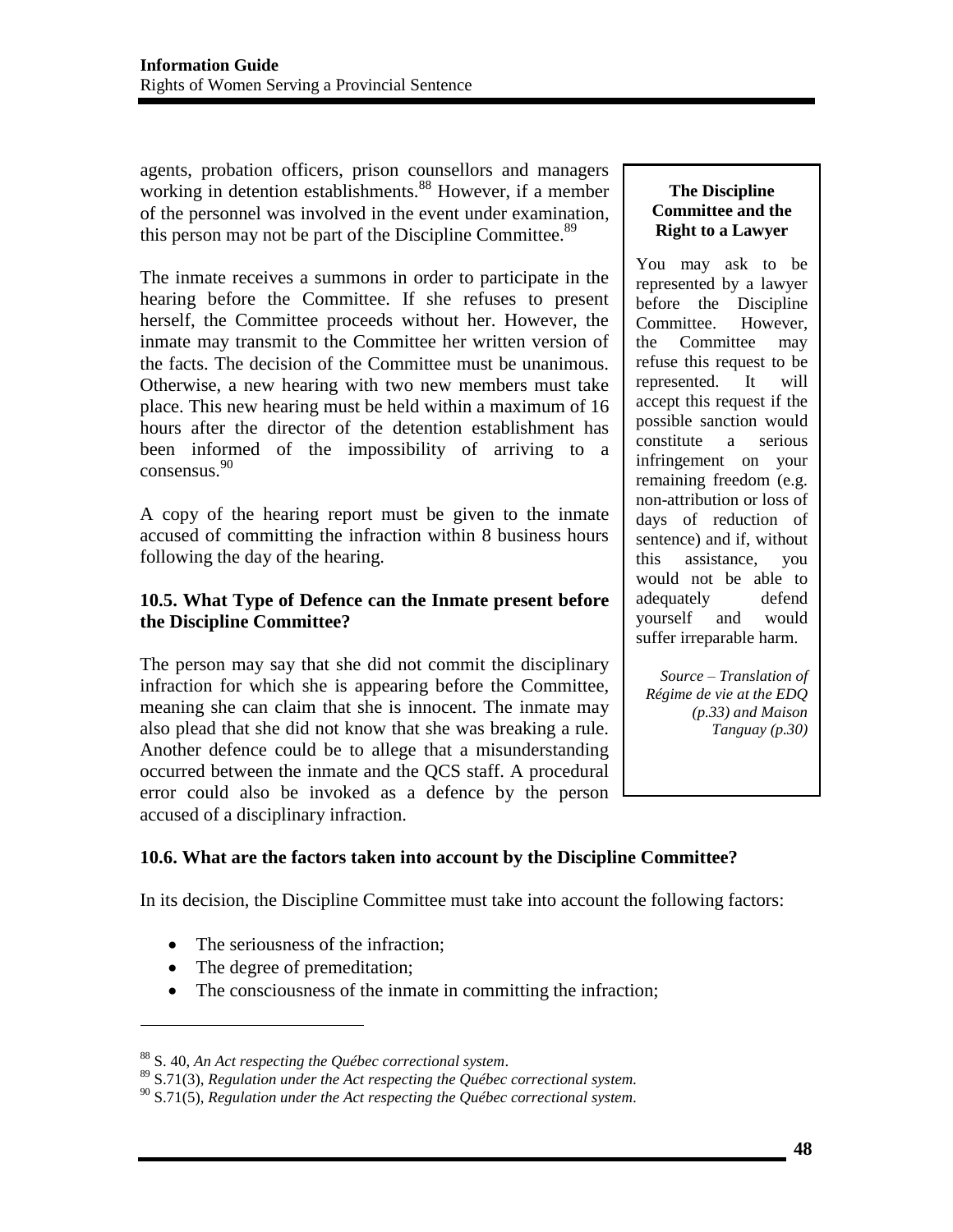- The inmate's behaviour since the beginning of her incarceration;
- The circumstances surrounding the infraction, such as the fact that there was provocation;
- The repetitiveness of the offence ;
- The possible consequences of the sanction on the future conduct of the inmate;
- The temporary measures taken following the infraction.<sup>91</sup>

If, after considering the infraction report and the hearing, the members of the Discipline Committee conclude that an infraction was committed, they may impose sanctions among the following:

- Reprimand, meaning blame addressed to the inmate;
- Loss of privileges, meaning deprivation for a time up to a maximum of 15 days of an advantage such as access to television, radio, telephone or participation in socio-cultural or sports activities;
- Confinement, meaning obligating the inmate to remain in her cell for a period of up to a maximum of 5 days;
- Reclusion, meaning obligating the inmate to remain in a cell in a distinct sector of the prison for up to a maximum of 7 days;
- Non-attribution of days of reduction of sentence that the person serving would have merited for the month of imprisonment;
- The loss of days of reduction of sentence that the person has accumulated.<sup>92</sup>

Section 74 of the du *Regulation under the Act respecting the Québec correctional system* also provides that the Discipline Committee may "also impose any of those sanctions as a suspended sanction which consists in determining the nature of the sanction but making its execution conditional on the commission of any offence within 30 days following the decision."

# **10.7. How can an Inmate Request for a Review of a decision of the Discipline Committee?**

If an inmate is not satisfied with the decision or with the sanction imposed or she believes they are unjustified, she may ask the director of the prison to review her file. She must write a request on the form provided for that purpose within 8 working hours following the reception of the disciplinary hearing report.

In her request, the inmate must indicate her name, her date of birth, the date and the nature of the infraction, the date and the nature of the sanction and the reasons justifying

<sup>91</sup> S.73, *Regulation under the Act respecting the Québec correctional system.*

<sup>92</sup> S.74, *Regulation under the Act respecting the Québec correctional system*.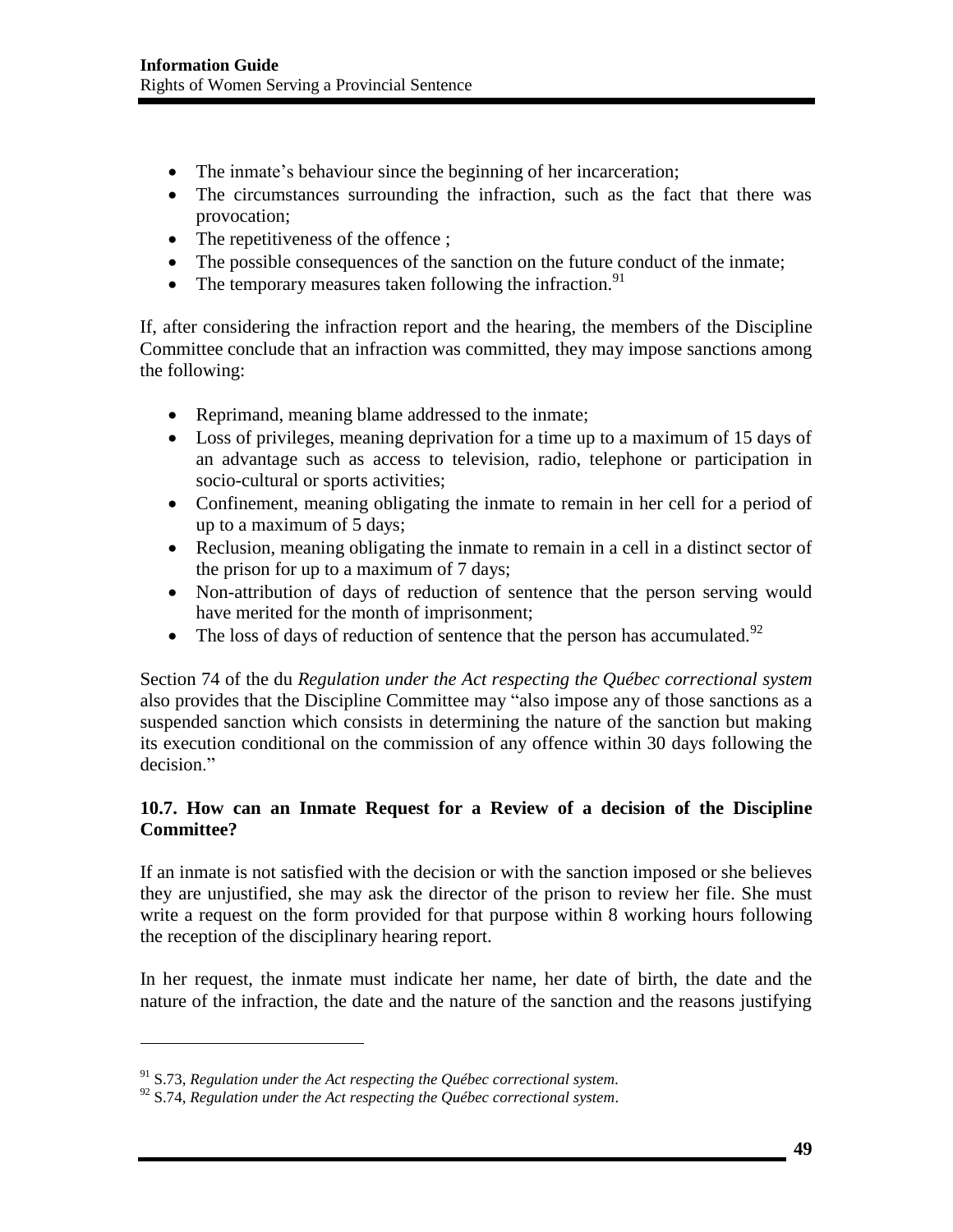her request for review.<sup>93</sup> The person who requests a review must also enclose the decision of the Discipline Committee that she is contesting and the date at which it was rendered. If the decision of the Discipline Committee revokes more than 15 days of sentence reduction already attributed to the inmate, the review must be addressed to and examined by the assistant director.

Section 79 of the *Regulation under the Act respecting the Québec correctional system* provides that "[f]or the purposes of the decision, the facility director or the person designated by the Minister may hear the inmate, a member of the discipline committee or any other person." After the review, which consists in an examination of the request, the director of the prison, or the assistant director, as the case may be, must inform the inmate of his decision within 8 business hours after the receipt of the request for review.

### **10.8. Who decides when an Infraction must be Turned over to the Police for the Purposes of an Inquiry which may lead to Criminal Charges?**

In the case of serious infractions or events such as physical violence towards staff or another inmate, drug trafficking, sexual assault, escape, etc., it is possible that an inmate may be subject to a complaint filed with the police. Such a complaint may lead to criminal charges.

This decision is taken by the prison's Director. It is important to note that the ultimate decision to continue further the charges is made by the Crown Prosecutor.

 $\overline{a}$ 

<sup>93</sup> Section 77, *Regulation under the Act respecting the Québec correctional system.*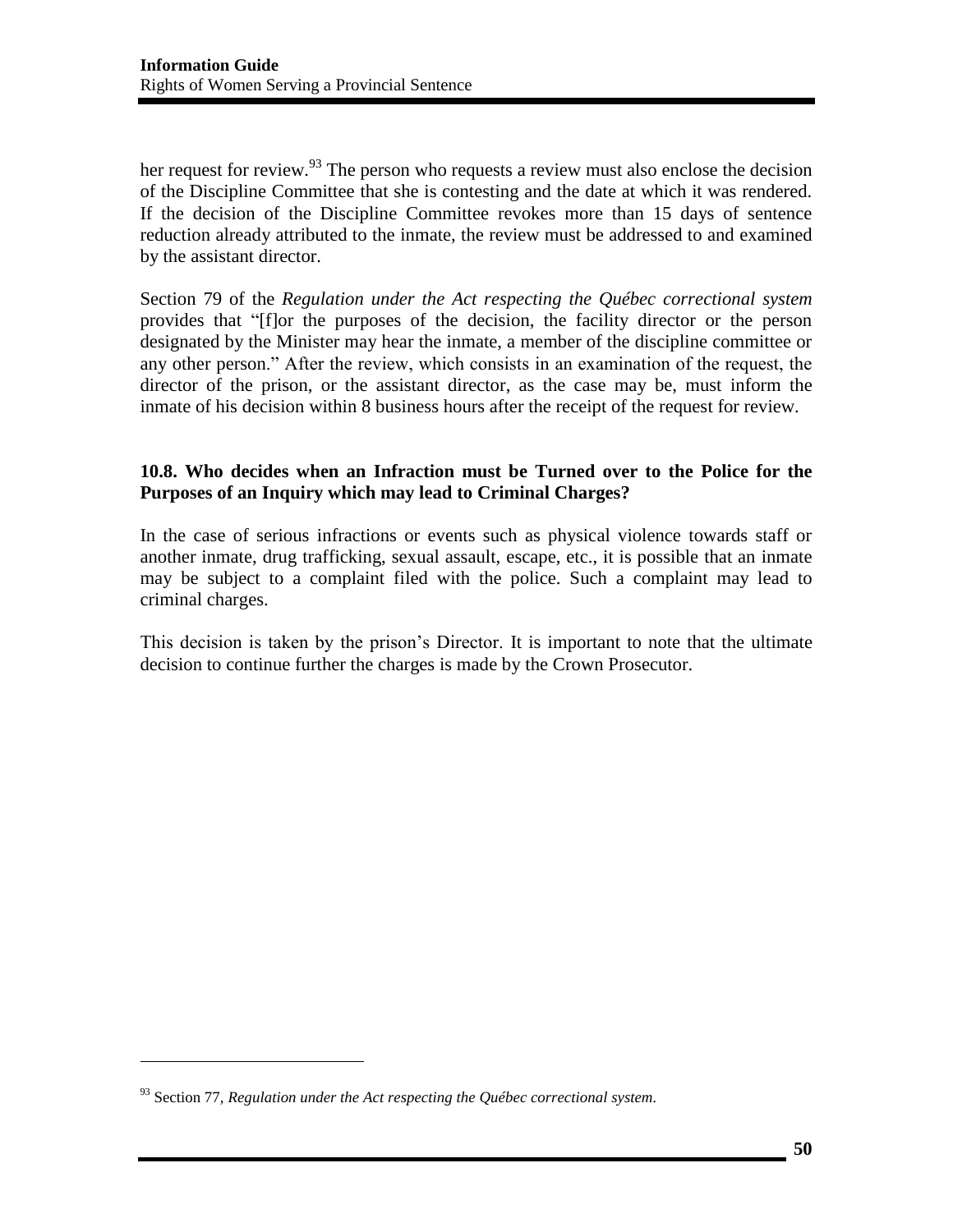## **PART 11: SEARCHES**

### **11.1. What is a Body Search?**

The purpose of a body search is to detect the presence of prohibited objects on the inmate, such as drugs, weapons, etc. In general, body searches are done in order to ensure the security of the detention establishment and the inmates. There are many types of body searches:

 *The non-intrusive (or discrete) search*: is carried out by technical means, including the use of metal detectors, portable detectors or dogs. It also includes searches done either by hand or by technical means of the objects in possession of the searched detainee, which she is asked to remove or to give up temporarily. $94$  The person remains clothed;

**Canadian Charter of Rights**  SECTION 8

"Everyone has the right to be secure against unreasonable search and seizure."

- *The frisk search*: is carried out using hands. This search is done from head to toe, front and back, around the legs, the thighs and in the creases of clothing, the pockets and shoes. If necessary, it may be required that the searched person lift up, lower or open her underclothes in order to allow a visual inspection. It also includes a search of the jacket or coat of the person, who is asked to remove it, and of her other personal effects such as a briefcase, wallet or handbag. It may also include a visual inspection during which the searched person must open her mouth, show her nostrils and hears and run her fingers through her hair.<sup>95</sup>
- *The strip search*: consists in a visual examination of the body completely undressed during which the searched person must open her mouth, show her nostrils and her ears. If necessary, she must remove prosthetic teeth, hair, etc., show the soles of her feet, run her fingers through her hair, open her hands, spread and lift up her arms, lift up her breasts, and bend over to allow a visual examination of the anal and vaginal cavities. The searched person must permit a visual examination of all the folds of her body. In addition, all the clothes and personal effects of the person must also be searched.<sup>96</sup>

<sup>&</sup>lt;sup>94</sup> S.19, *Regulation under the Act respecting the Québec correctional system.*<br><sup>95</sup> S.20, *Regulation under the Act respecting the Québec correctional system.* 

<sup>95</sup> S.20, *Regulation under the Act respecting the Québec correctional system.* 96 S.21, *Regulation under the Act respecting the Québec correctional system.*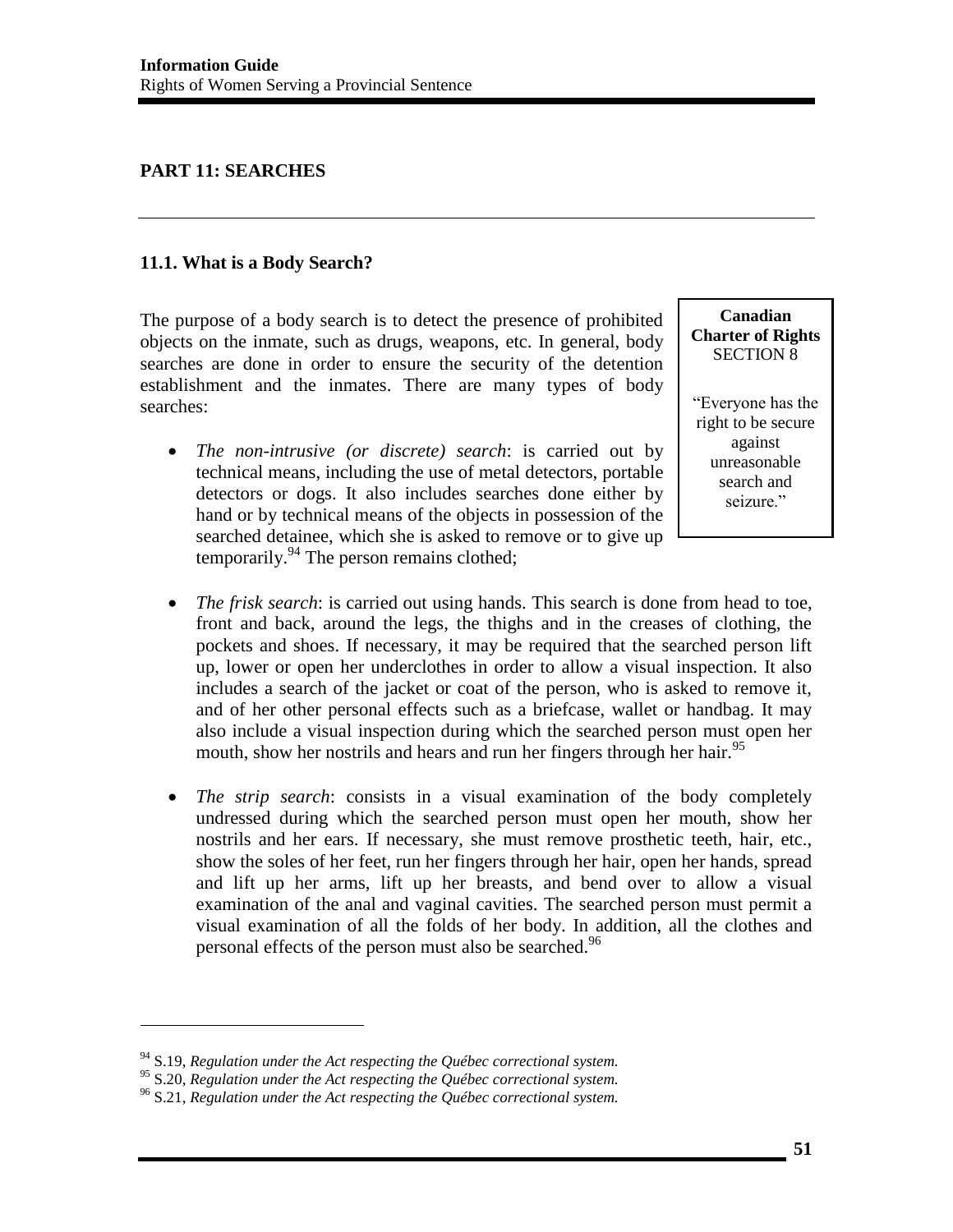- *The body cavity search*: the examination of the body cavities is a search performed by a doctor and includes, for women, the examination of the rectum and the vagina.<sup>97</sup>
- *X-ray photography*: an X-ray is a search consisting in taking one or many X-rays by a member of the Order of Radiology Technologists of Québec, of all or part of the body in order to detect an object.<sup>98</sup>

### **11.2. Cell Searches and Seizure of Unauthorized Objects**

In addition to body searches, inmates should be aware that their cells and personal effects will be searched on many occasions during their detention. Even religious objects such as aboriginal medicine bundles might be searched. The *Regulation under the Act respecting the Québec correctional system* provides that searches of cells or of different living sectors of the prison can be done at any time and as often as "necessary." The presence of two members of the staff is however required during the search of a cell. $^{99}$ 

When a correctional services staff member has "reasonable grounds" to believe that prohibited items may be found in the cell of an inmate, she or he may, with the authorization of his or her superior, search the cell and all the objects within it.<sup>100</sup> However, if the staff member has "reasonable grounds" to believe that the delay necessary to obtain authorization may endanger someone's life or security, he or she may search the cell without authorization.<sup>101</sup> Cells may also be searched if an urgent situation arises at the detention establishment.<sup>102</sup>

In addition, section 50 of the *Regulation under the Act respecting the Québec correctional system* provides that "[t]he

facility director may also order a correctional officer to conduct a search of areas, workshops, recreational areas such as sports areas, training rooms and other areas inside the facility. The director may also order the search of any other location or item that could conceal contraband, such as exercise yards and the facility grounds, and vehicles

 $\overline{\phantom{a}}$ 

#### **Unauthorized personal effects**

- Money and documents of identification
- Magazines and books from outside the prison
- Alcohol and medication not prescribed by the establishment doctor
- Jewellery worth over \$100
- Lighters
- Pieces of metal (penknives, knives, belts, combs)
- Signs and posters
- Sunglasses (tinted)
- Any electronic devices including Ipods, MP3 players, etc.

*Source – Translation of Régime de vie de la Maison Tanguay, p.55* 

<sup>&</sup>lt;sup>97</sup> S.22, *Regulation under the Act respecting the Québec correctional system.*<br><sup>98</sup> S.23, *Regulation under the Act respecting the Québec correctional system.* 

<sup>&</sup>lt;sup>99</sup> S.45, Regulation under the Act respecting the Québec correctional system.<br><sup>100</sup> S.46, Regulation under the Act respecting the Québec correctional system.<br><sup>101</sup> S.47, Regulation under the Act respecting the Québec cor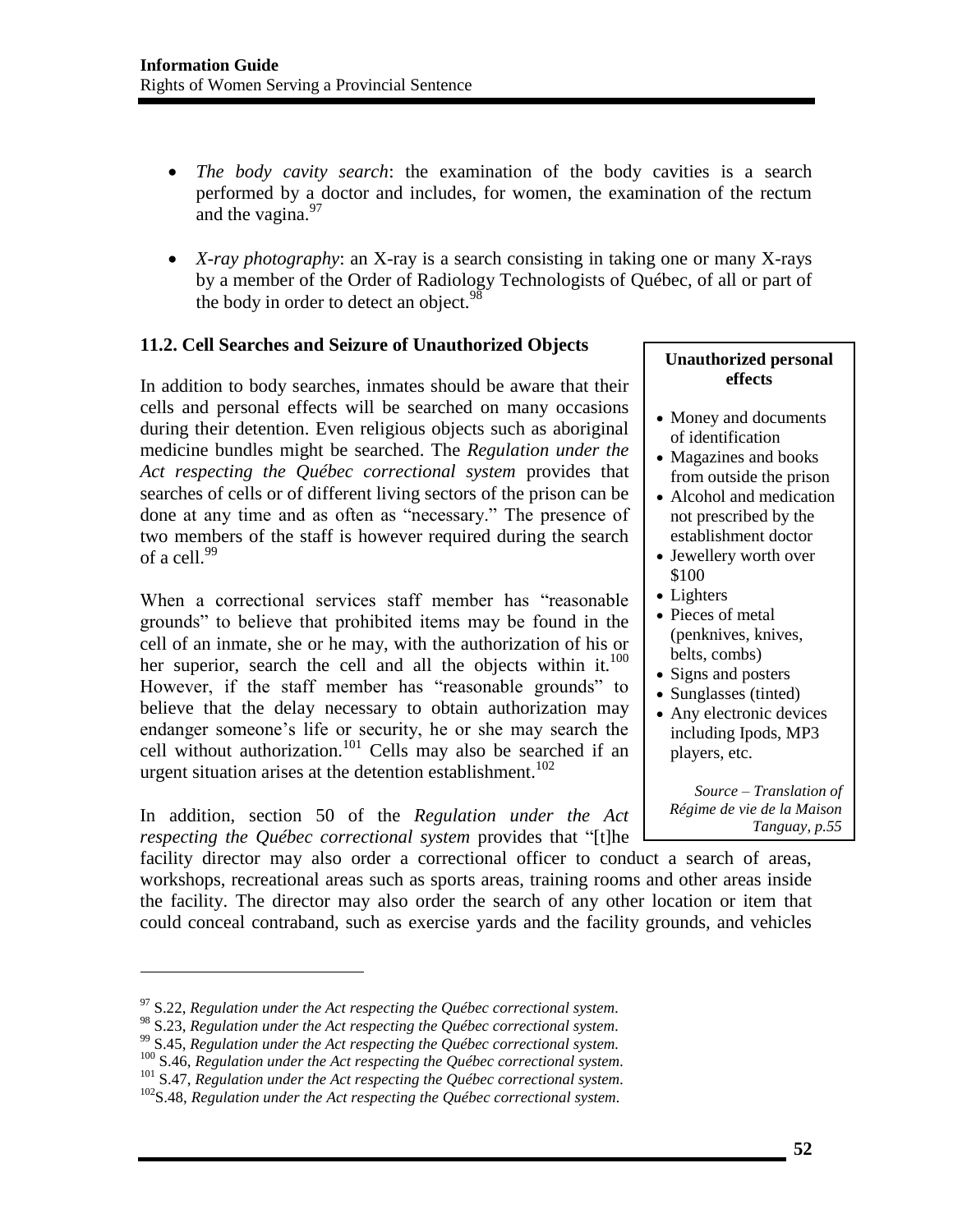inside the facility's security perimeter. The searches may be conducted at any time and as often as necessary"<sup>103</sup>

The objects seized during the body searches and cell searches are kept along with the personal effects of the inmate or are given back to their owner if this person is clearly identified. Thus, prison authorities may seize and retain the personal property that does not conform to the rules, that surpasses the authorized limits or that is not registered on the list of personal property of the inmate.

### **11.3. When may Inmates be Searched?**

To carry out a search, prison personnel must respect precise rules that vary according to the type of search. However, any correctional agent may proceed with a search with the exception of body cavity examinations, and they may do this without authorization when the delay to obtain such an authorization may compromise the security of the detention establishment or of an individual, or when the delays may cause the disappearance or destruction of evidence.

Frisk searches: According to the *Regulation under the Act respecting the Québec correctional system*, a correctional services agent may submit an inmate to a frisk search in the following circumstances:

- When entering and exiting a detention establishment;
- When entering or exiting an institutional vehicle;
- When entering or exiting sectors, workshops, activity rooms and recreational areas of the establishment;
- When entering and exiting reclusion, preventative isolation and observation cells.104

Strip searches: According to the *Regulation under the Act respecting the Québec correctional system*, a correctional services agent may submit an inmate to a strip search under the following circumstances:

- When entering and exiting a detention establishment;
- When entering or exiting an institutional vehicle;

 $\overline{\phantom{a}}$ 

 When entering or exiting a sector where visits other than those that are secure take place;

<sup>&</sup>lt;sup>103</sup> Section 50, *Regulation under the Act respecting the Québec correctional system.*<br><sup>104</sup> Section 26, *Regulation under the Act respecting the Québec correctional system.*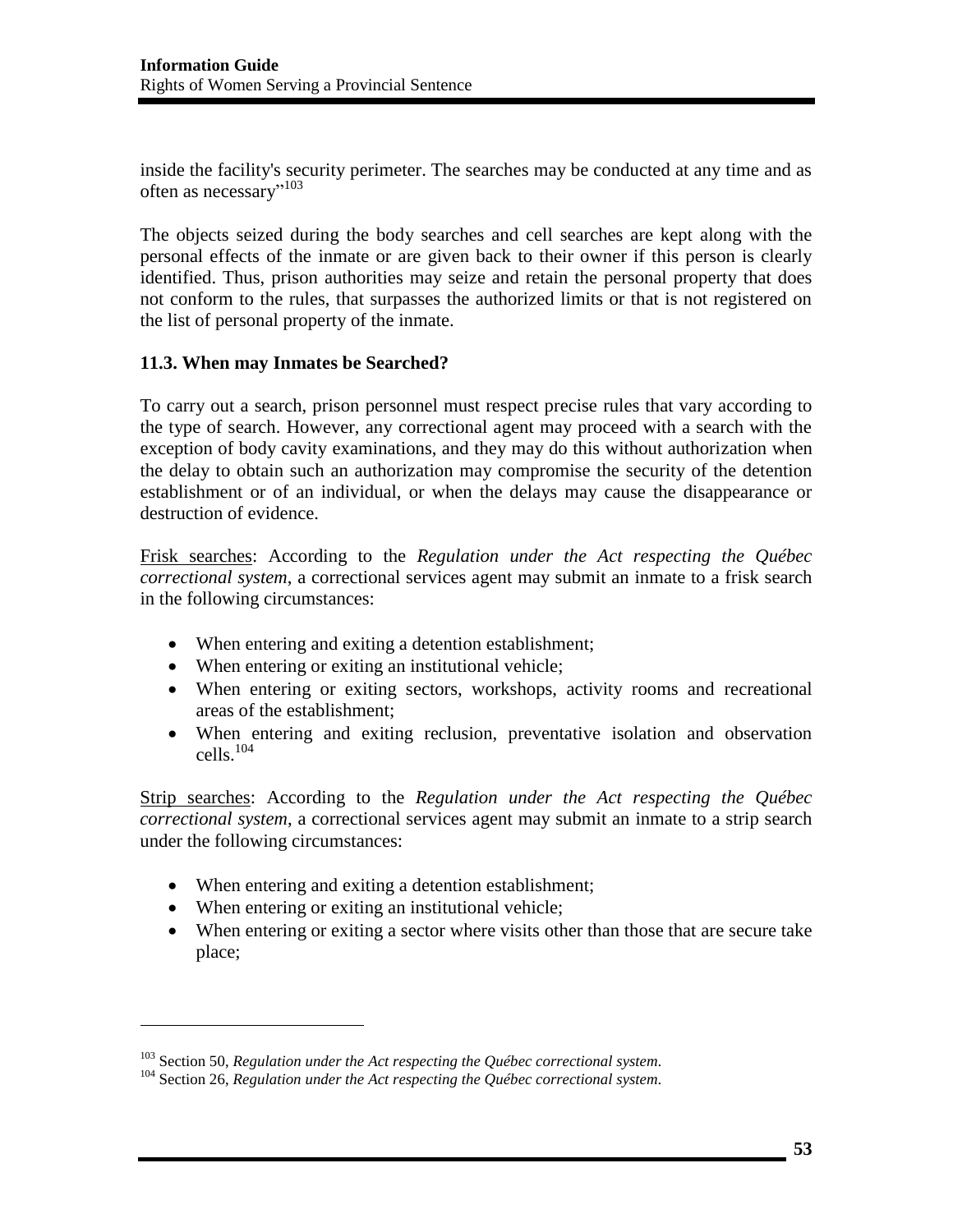- When exiting sectors, workshops, activity rooms and recreational areas of the establishment where the inmate may have had access to a prohibited object which she may have hidden on herself;
- When entering and exiting reclusion, preventative isolation and observation  $cells.<sup>105</sup>$

#### **Abusive searches**

According to the Québec Public Protector, all strip searches carried out systematically, without suspicion or reasonable grounds, constitute an abusive practice which violates the rights of the inmate protected by section 24.1 of the Québec *Charter of Human Rights and Freedoms* and by section 8 of the *Canadian Charter of Rights and Freedoms*.

*Source – Translation of Annual Report 1999-2000 of the Québec Public Protector, p.98.*

 $\overline{\phantom{a}}$ 

In addition, if a member of the staff has "reasonable grounds" to believe that in circumstances other than those which have just been mentioned, the inmate is in possession of unauthorized or prohibited items, or of evidence related to a criminal infraction, he or she may proceed to a frisk search or a strip search. The *Regulation under the Act respecting the Québec correctional system* provides that "[t]he search must be authorized by the manager in charge, except in an emergency where the search must be the subject of a report by the correctional officer who conducted it justifying its necessity and the reason for the urgency ». 106

### **11.4. What is the Procedure for the Body Cavity Search?**

The examination of body cavities or intimate parts of the body of an inmate may not be carried out without the authorization of the director of the prison. In addition, the examination must be necessary to retrieve hidden objects. The person being searched must consent in writing to the search of her body cavities.

The member of the staff who makes the request must be "satisfied that there are reasonable grounds to believe that an

inmate is carrying contraband in a body cavity or has ingested contraband."<sup>107</sup> This type of examination must be carried out by a doctor of the same gender as the inmate unless she consents to an examination by a doctor of the opposite gender. The law also requires that a witness of the same gender of the person be present during the examination.<sup>108</sup> The same procedure applies to a search by X-ray.<sup>109</sup>

The *Canadian Charter of Rights and Freedoms* protects all citizens, including inmates, against abusive searches.<sup>110</sup> This is a fundamental right. An abusive search is one which is done without any reason, is not permitted by law, or is done repetitively when the

<sup>&</sup>lt;sup>105</sup> S. 27, Regulation under the Act respecting the Québec correctional system.<br><sup>106</sup> S. 28, Regulation under the Act respecting the Québec correctional system.<br><sup>107</sup> S. 29, Regulation under the Act respecting the Québec

<sup>109</sup> S. 30, *Regulation under the Act respecting the Québec correctional system.* 110 S. 8, *Canadian Charter of Rights and Freedoms.*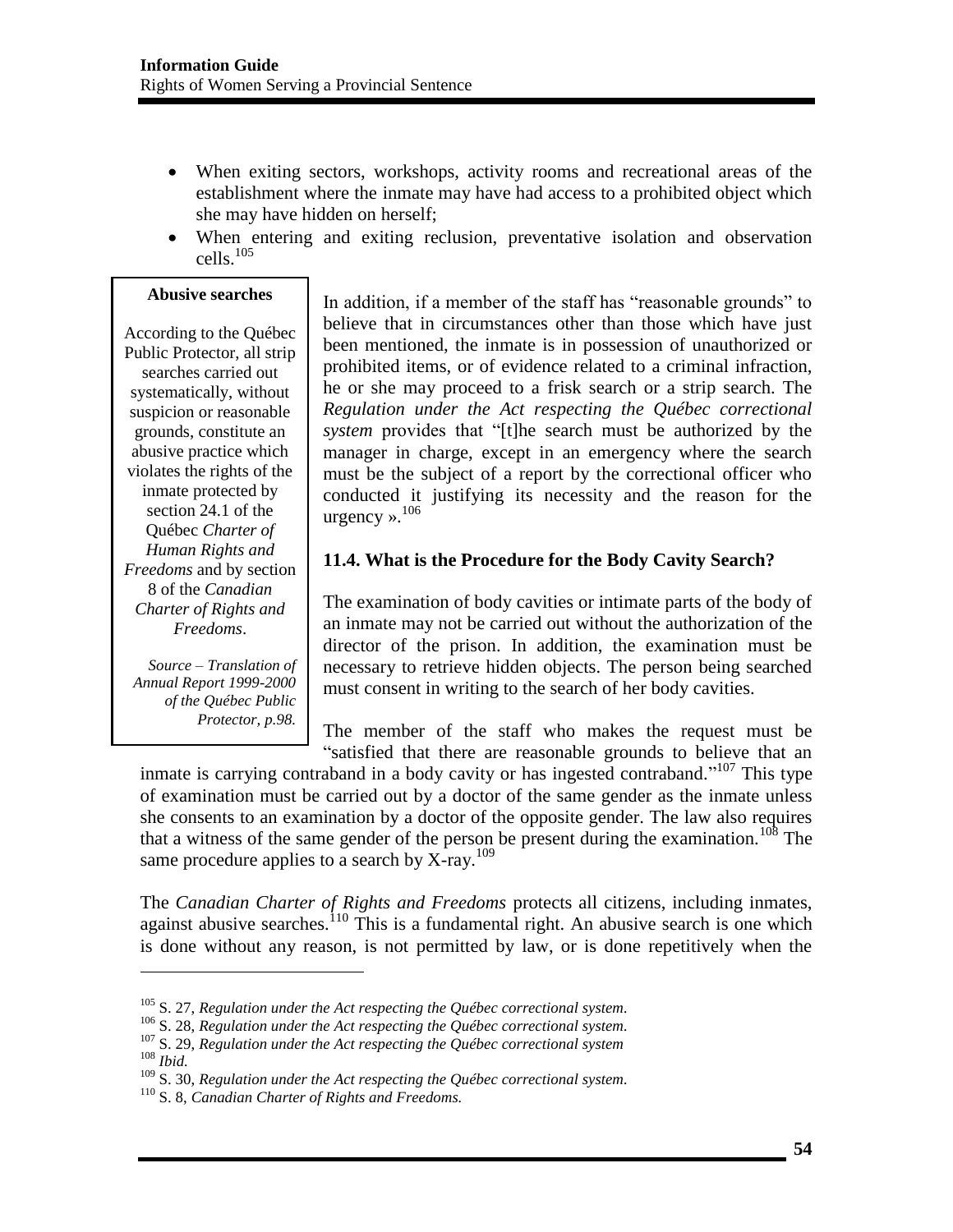circumstances in no way lead to a belief that the person being searched has broken the rules of the prison.

### **11.5. What is the Procedure for the Search of Visitors?**

Visitors may be summarily searched when entering or exiting a detention establishment. They may also be required to pass through a metal detector.<sup>111</sup>

The *Regulation under the Act respecting the Québec correctional system* provides that a member of the staff who has obtained an authorization from the director of the prison may submit a visitor to a strip search if he or she has "reasonable grounds" to believe that a visitor is in possession of prohibited or illicit objects.<sup>112</sup> Before proceeding to the strip search, the prison staff must permit the visitor who refuses to be searched to leave the establishment.<sup>113</sup>

The *Regulation under the Act respecting the Québec correctional system* provides that "[a] minor under 14 years of age may not be strip searched unless the person having parental authority has given written authorization. In the absence of that consent, the child will not have access to the facility unless the manager in charge authorizes a secure visit."<sup>114</sup>

#### **11.6. What is the Procedure for Urine Tests?**

There are no urine tests in provincial detention establishments. However, undergoing certain tests may sometimes be a requirement to be eligible to a half-way house or to participate in certain programs.

<sup>&</sup>lt;sup>111</sup> S.37, Regulation under the Act respecting the Québec correctional system.<br><sup>112</sup> S.38, Regulation under the Act respecting the Québec correctional system.<br><sup>113</sup> S.39, Regulation under the Act respecting the Québec co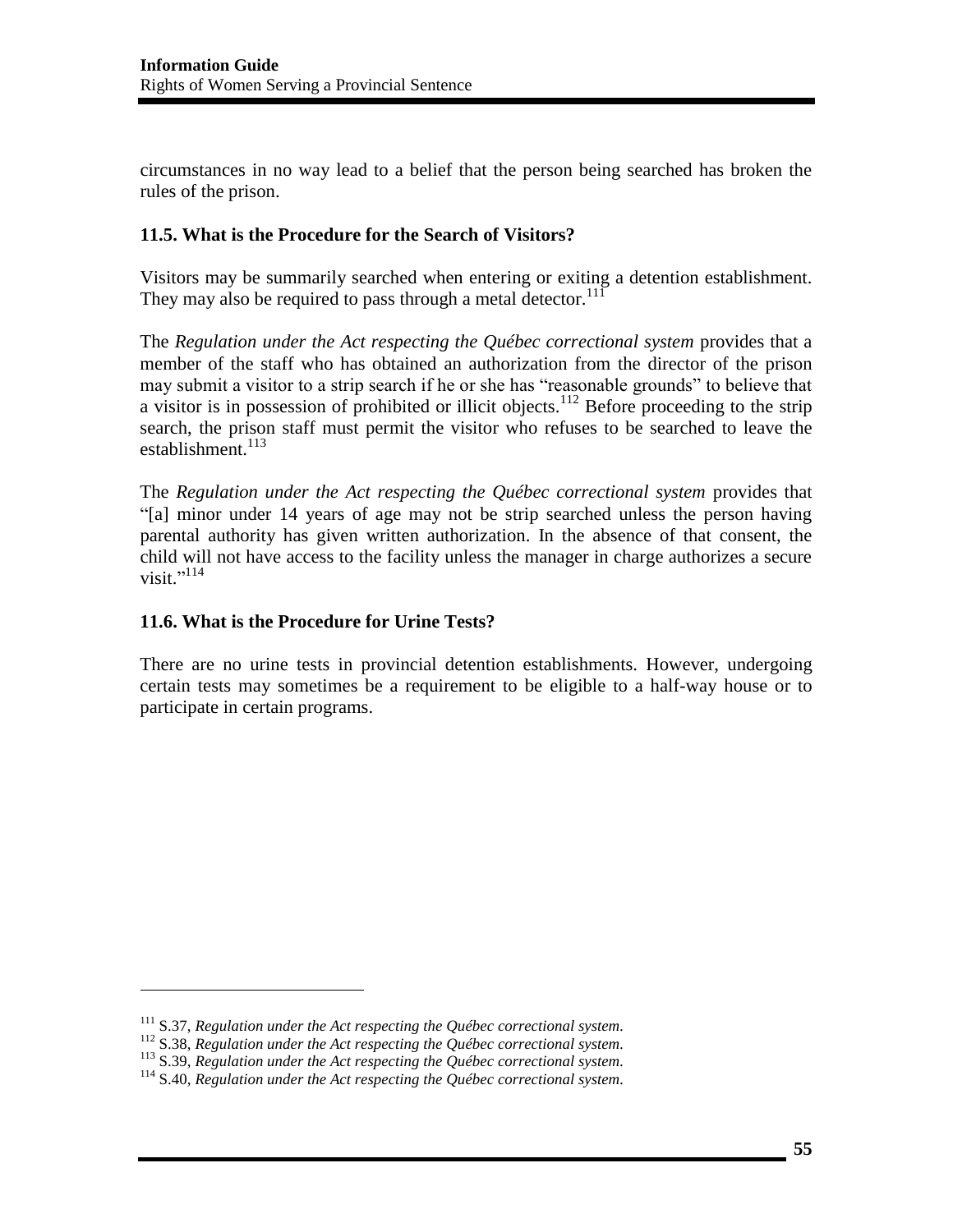# **PART 12: TEMPORARY ABSENCES**

#### **12.1. What is a Temporary Absence?**

It is a measure authorized by the director of the prison and which permits the inmate to be absent temporarily, under certain conditions and for various reasons.

This is generally the first type of release that an inmate may obtain. The temporary absence may be granted with or without escort and can last a few hours up to a few days. A temporary absence with an escort indicates that an inmate will be accompanied by someone to monitor her during her absence.

### **12.2. What are the Eligibility Criteria to be granted a Temporary Absence?**

Temporary absences may be authorized for medical or humanitarian reasons, for participation in activities with a Reintegration Support Fund or for spiritual activities. It may also be granted for reintegration purposes. The eligibility criteria depend on the type of temporary absence requested, and the duration of the absence varies according to the inmate's status – an accused awaiting trial or her sentence, an inmate sentenced to less than six months or an inmate sentenced to six months or more.

#### i) Medical temporary absence

This permission may be given at any time, with the recommendation of a doctor, by the director of the prison who determines the duration and the conditions.<sup>115</sup> The inmate, whether accused or sentenced to more or less than six months, must meet the following conditions:

• She is terminally ill;

 $\overline{\phantom{a}}$ 

- Her state of health requires immediate hospitalization;
- She needs an assessment or examination in a specialized environment;
- She requires care or treatment which cannot be provided in the detention establishment. $116$

To obtain this temporary absence, the inmate must make a written request using the appropriate form. However, the *Act respecting the Québec correctional system* provides that where the life or the health of the inmate is in danger the director of the prison may

<sup>115</sup> S. 43, *An Act respecting the Québec correctional system.* 116 S. 42, *An Act respecting the Québec correctional system.*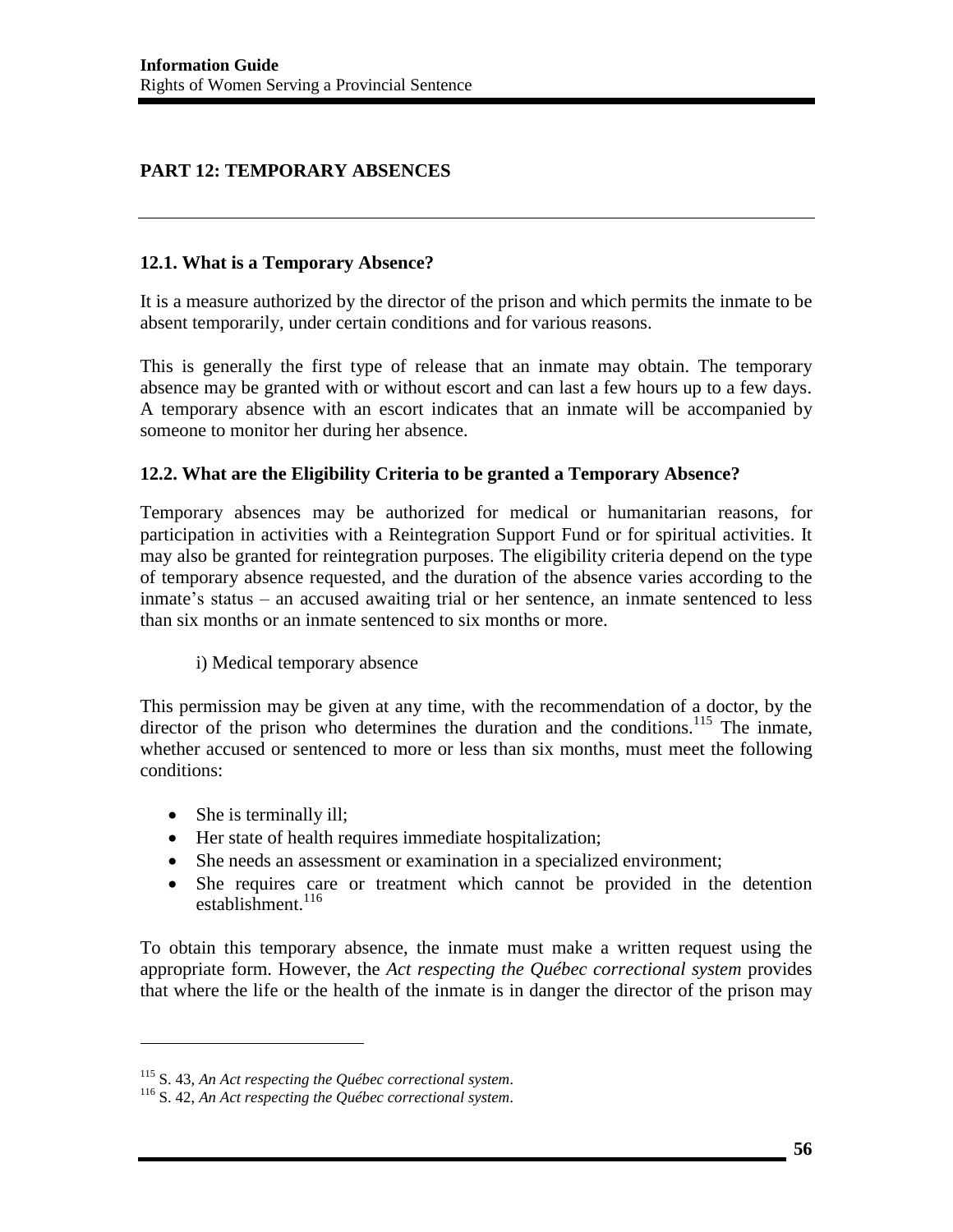permit a temporary absence under escort supervision without any further formality, that is without having submitted the written request. $117$ 

### ii) Humanitarian temporary absence

 The director of the prison may, at any time, allow an inmate—accused, detained for less or more than six months—to leave for humanitarian reasons. He or she determines the conditions which must apply to this temporary absence as well as the duration, which may not exceed 20 days.<sup>118</sup> The AQCS provides 5 reasons for such a temporary absence:

- For the birth, baptism or wedding of her child;
- For a reason related to a serious illness, the death or the funeral of her partner, her child, her father or mother, her brother or sister or a person who took the place of her father or mother;
- When she must provide for health care for her partner, her child, her father or mother, her brother or sister, when no other relative can do so;
- When she must assist her partner, her child, her father or mother or a person who took the place of father or mother, when, without this assistance, serious harm would be caused to one of these persons;
- Due to a personal judicial or administrative obligation when this obligation by its nature cannot be fulfilled by a representative designated for that purpose or when the failure to fulfil this obligation may cause serious harm to a third party.<sup>119</sup>

During this kind of temporary absence, the AQCS provides that an inmate must be escorted and kept under constant surveillance by a correctional services officer.<sup>120</sup> To be granted such a temporary absence, the inmate must make a written request using the appropriate form. If the request is accepted, she will receive a Certificate for

l

#### **The responsibilities of inmates during a leave according to the Minister of Public Security**

"You are the most important actor in the success of your temporary absence. The respect of the conditions and the quality of your collaboration make it possible to allow this measure. Once you have signed your certificate for temporary absence, you have committed yourself to:

-Respecting all the conditions imposed by the *Commission des québécoise libérations conditionnelles* [Québec parole board] or by the Québec Correctional Services;

-Presenting yourself at the fixed appointments;

-Cooperating with your worker by answering his or her questions, providing the proof requested and following his or her instructions;

-Attaining the objectives provided by your correctional intervention plan and participating actively in your reintegration.

By adopting an open attitude with regard to your correctional worker and your community intervention worker, and by applying yourself to your program, you increase your chances of success."

*Source - www.msp.gouv.qc.ca* 

<sup>&</sup>lt;sup>117</sup> S. 44, *An Act respecting the Québec correctional system.*<br><sup>118</sup> S. 40, *An Act respecting the Québec correctional system.*<br><sup>119</sup> S. 49, *An Act respecting the Québec correctional system.* 

<sup>&</sup>lt;sup>120</sup> S. 51, *An Act respecting the Québec correctional system.*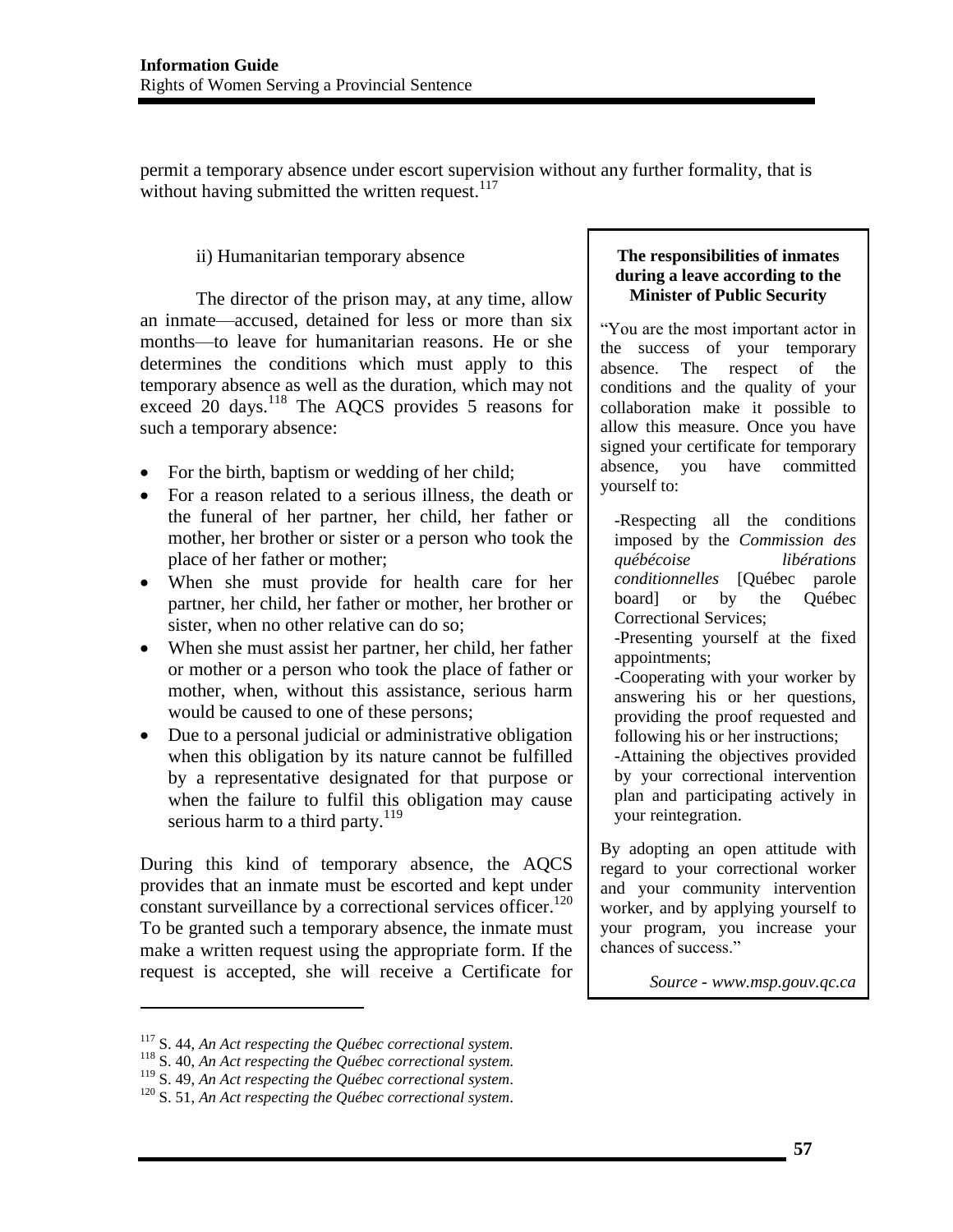Temporary absence which explains the conditions that she must respect during the temporary absence. If the request is refused, she receives a document containing the reasons for the decision. In order to grant a temporary absence for humanitarian reasons, the director of the prison must take into account:

- The protection of society considering the risk of re-offence by the inmate, which is determined according to her needs relating to her delinquency;
- The nature, seriousness and the consequences of the infraction committed by the inmate, and;
- The behaviour of the inmate and her capacity to respect the conditions imposed.<sup>121</sup>

iii) Temporary absence for the purpose of participation in the activities of a Reintegration support fund or for spiritual activities $^{122}$ 

This type of temporary absence may be granted at any time by the director of the prison who determines the conditions.<sup>123</sup> The person who benefits from this type of temporary absence must return to the detention establishment in the evening.<sup>124</sup> Inmates awaiting trial or their sentence are not eligible for this kind of temporary absence.

To be granted such a temporary absence, the inmate must make a written request using the appropriate

#### **The Responsibilities of Correctional Services with regard to temporary absences**

"Correctional Services has the responsibility of your monitoring in the community. This means that they must:

-Support you in the realization of the goals of your projects while on leave; -Provide you with the appropriate resources; -Verify the respect of the conditions imposed and take the appropriate measures if the conditions are not respected.

Failure to respect one of your obligations or the commission of a new criminal offence may lead to the suspension of your temporary absence. You may lose the privileges which you have been given, and, consequently, spend part or all of your sentence in detention."

*Source - www.msp.gouv.qc.ca* 

form. If the request is accepted, she will receive a Certificate for Temporary absence which explains the conditions that she must respect during the temporary absence. If the request is refused, she receives a document containing the reasons for the decision.

 $\overline{a}$ 

<sup>&</sup>lt;sup>121</sup> S. 52, *An Act respecting the Québec correctional system*.<br><sup>122</sup> Spiritual activity is defined at section 45 of the AQCS as an activity which helps "offenders [to] find a meaning to their lives, improve their physical, psychological and social well-being and develop their potential as human beings, at the moral and religious levels".<br><sup>123</sup> S. 47, *An Act respecting the Québec correctional system*.<br><sup>124</sup> S. 46, *An Act respecting the Québec correctional system*.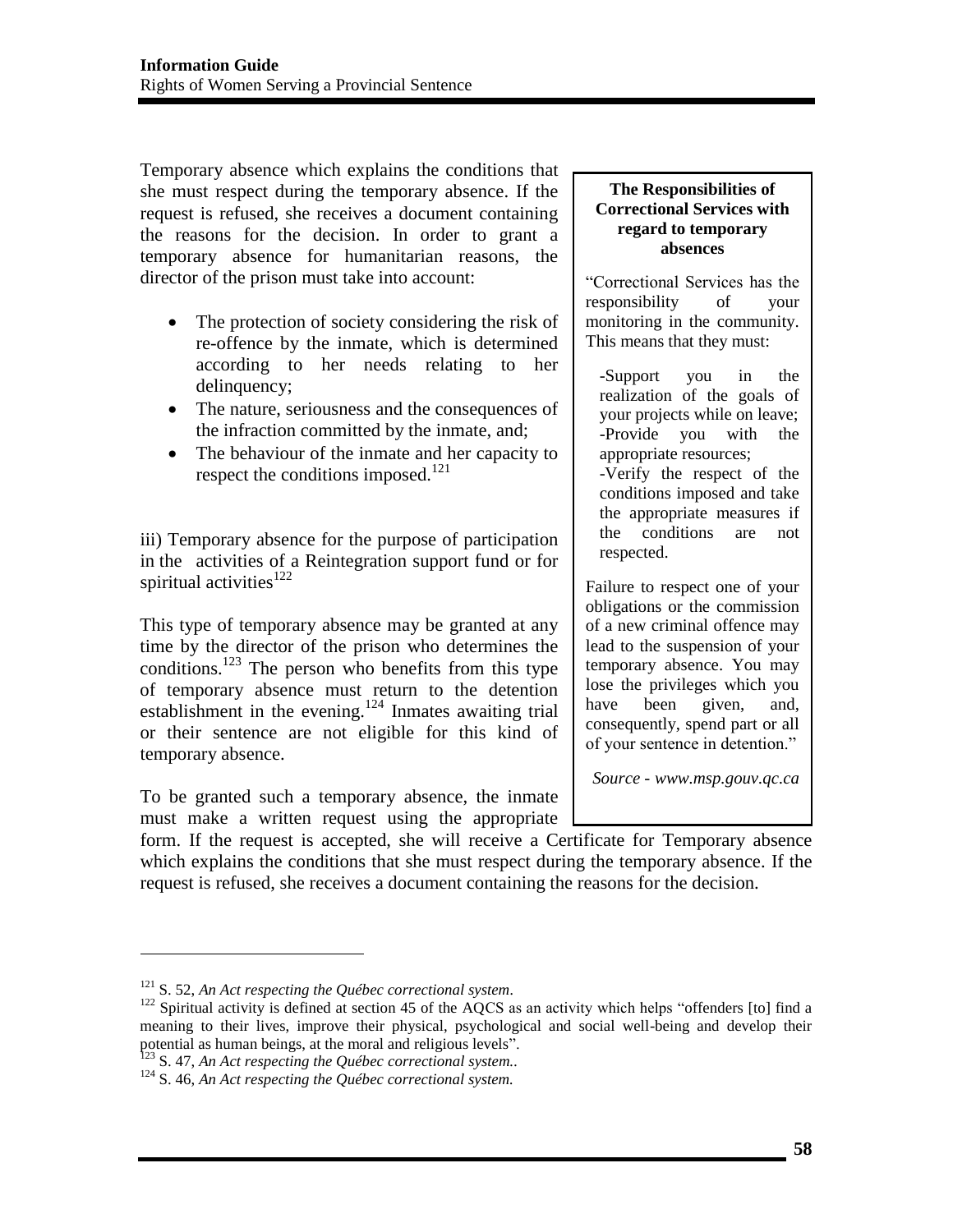In order to grant a temporary absence for the purposes of participation in the activities of a Reintegration support fund or for spiritual activities, the director of the prison must take into account:

- The protection of society considering the risk of re-offence by the inmate and her potential for reintegration, which is determined in accordance with her needs relating to her delinquency;
- The nature, seriousness and the consequences of the infraction committed by the inmate, and;
- The behaviour of the inmate and her capacity to respect the conditions imposed.<sup>125</sup>

iv) Temporary absence for the purposes of reintegration

 According to the AQCS: "[t]emporary absence for reintegration purposes constitutes a stage in the offender's rehabilitation process, forms part of his or her preparation for release and takes place within the framework of a plan for his or her reintegration into the community"<sup>126</sup>. An inmate is eligible for this kind of temporary absence once she has served one sixth of her sentence of less than six months. Inmates awaiting trial or their sentence and inmates sentenced to six months or more are not eligible for this kind of temporary absence.

The director of the prison determines the conditions and the duration of the temporary absence for reintegration. This type of temporary absence cannot exceed 60 days.<sup>127</sup> The director may give his or her authorization once an inmate makes a written request for the following reasons:

- To hold a remunerated employment;
- To actively seek for a remunerated employment;
- To undertake voluntary work in a community resource centre;
- To undertake or continue high-school, college or university education;
- To pass an academic assessment for the purposes of returning to school;
- To pass an assessment to determine her eligibility to a community living centre and, as the case may be, to stay there;
- To participate in a community help program or in therapy associated with her needs;
- To maintain or re-establish connections with her family or social network.<sup>128</sup>

l

<sup>&</sup>lt;sup>125</sup> S. 48, An Act respecting the Québec correctional system.<br><sup>126</sup> S. 53, An Act respecting the Québec correctional system.<br><sup>127</sup> S. 54, An Act respecting the Québec correctional system.<br><sup>128</sup> S. 54, An Act respecting t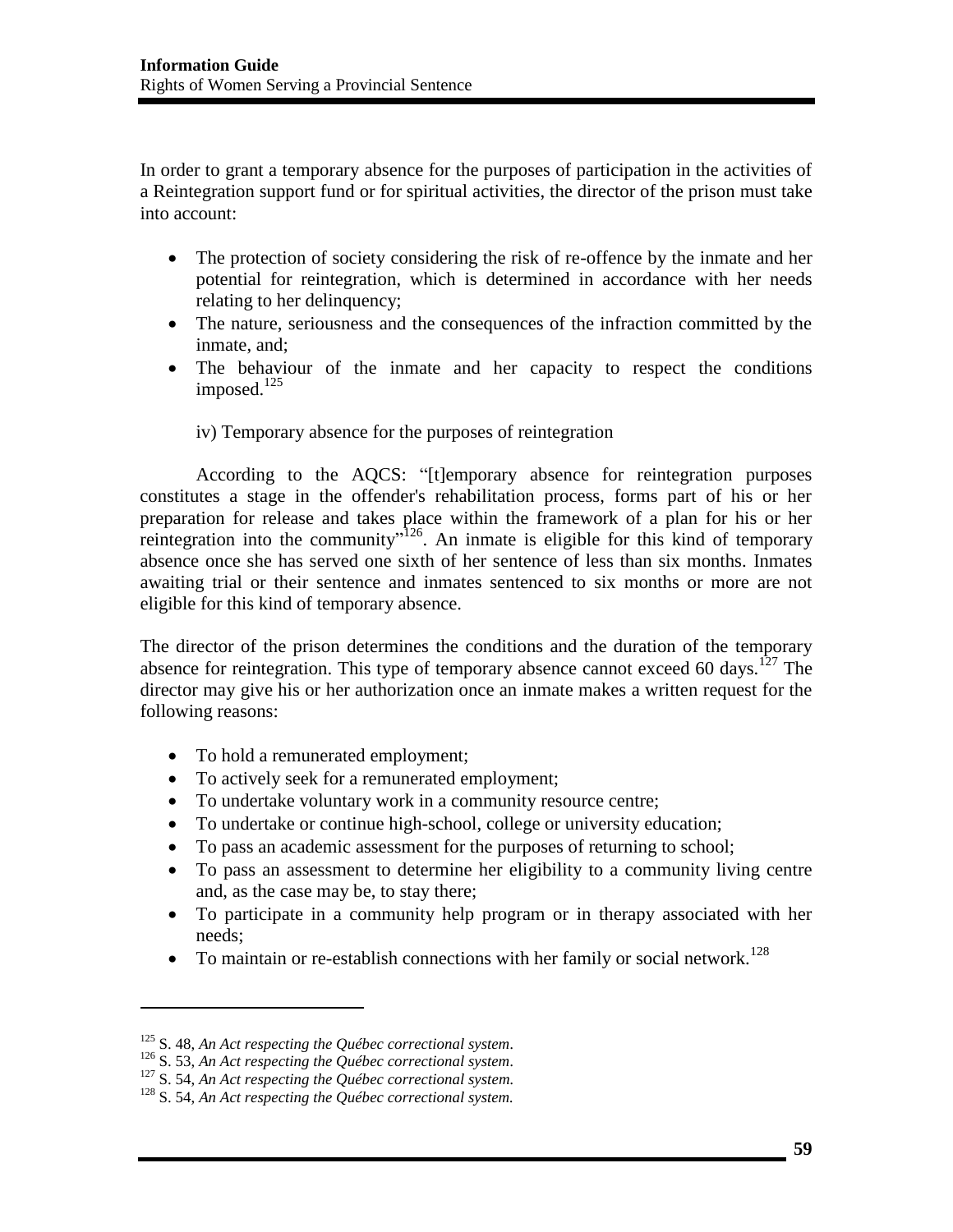In order to grant a temporary absence for the purposes of reintegration, the director of the prison must take into account:

- The protection of society considering the risk of re-offence by the inmate and her potential for reintegration, which is determined according to her needs relating to her delinquency and the available resources;
- The nature, seriousness and the consequences of the infraction committed by the inmate;
- The degree of comprehension and sense of responsibility of the inmate with regard to her criminal behaviour and the consequences of the infraction on the victim and on society;
- The inmate's criminal record and correctional history;
- The personality and behaviour of the inmate, her progress since the imposition of her sentence, her motivation to get involved in the process of change and her capacity to fulfil her obligations;
- The conduct of the person during a previous prison sentence or during the previous application of a measure in the community, whether provincial or federal;
- The prior employment and work aptitudes of the inmate;
- Family and social resources;
- The relevance of the reintegration project given the risk of re-offence that the inmate presents, and her aptitude to reach her goals with the appropriate support.<sup>129</sup>

This kind of temporary absence can be renewed by the director of the prison or the director responsible for monitoring in the community, when the person has "complied with the attached conditions and has behaved satisfactorily, and if no new fact prevents a renewal or warrants a refusal."<sup>130</sup>

v) Temporary absence in preparation for conditional release  $131$ 

 According to the AQCS: "[t]emporary absence in preparation for conditional release shall constitute a stage in the offender's rehabilitation process, forms part of his or her preparation for conditional release and takes place within the framework of a plan for his or her reintegration into the community"<sup>132</sup>. This type of temporary absence is available to inmates serving a sentence of six months or more. These inmates are eligible

<sup>&</sup>lt;sup>129</sup> S. 56, An Act respecting the Québec correctional system.<br><sup>130</sup> S. 55, An Act respecting the Québec correctional system.<br><sup>131</sup> Parole (or conditional release) is an application of the sentence of imprisonment. It per return to the community before the expiration of her sentence under precise conditions. Its purpose is to ensure public security while encouraging the reintegration of the inmate.

<sup>132</sup> S. 135, *An Act respecting the Québec correctional system.*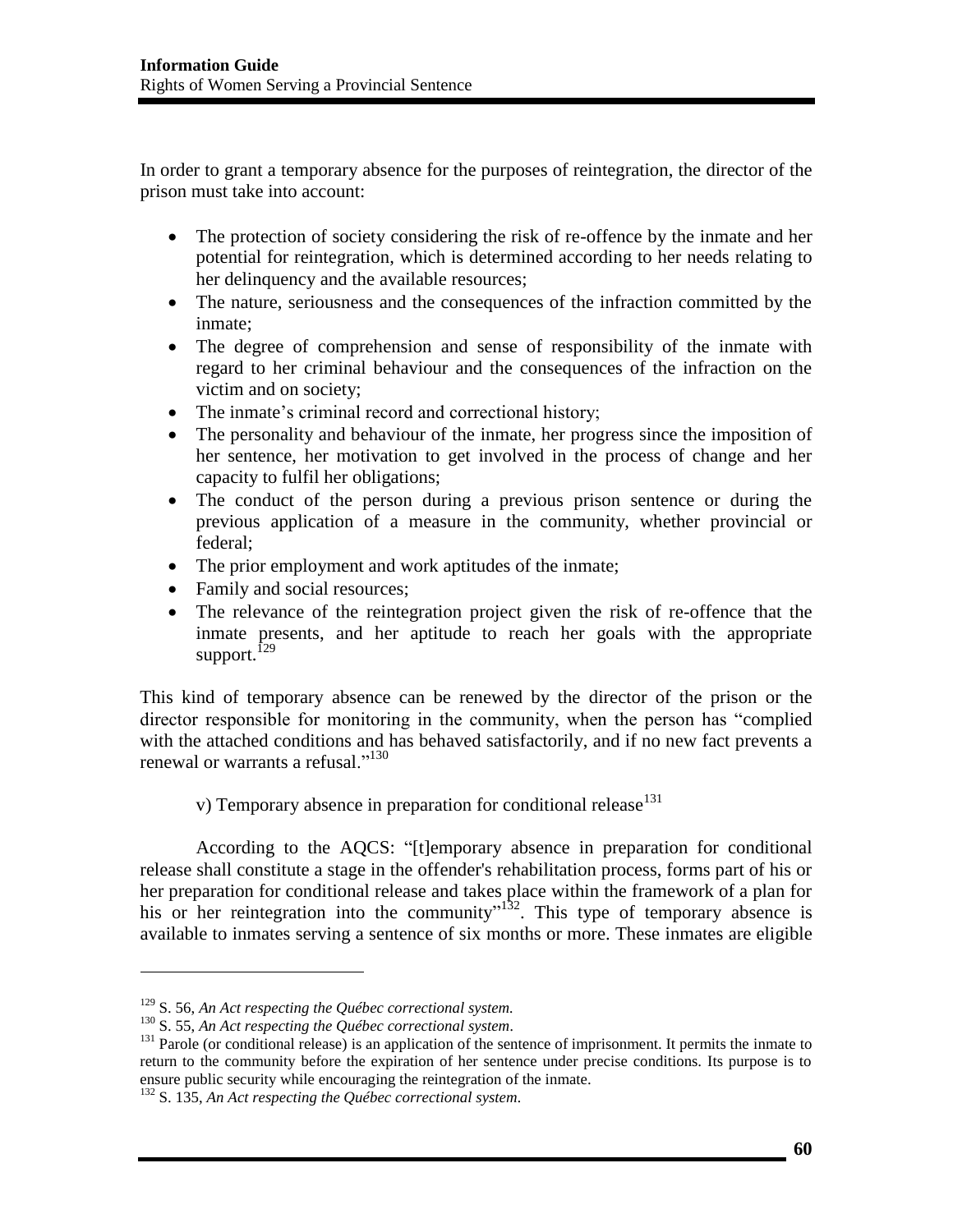after serving one sixth of their sentence and cease to be eligible on becoming eligible for conditional release. The members of the Commission des liberations conditionnelles  $(CQLC)$  <sup>133</sup> [Québec parole board] are empowered to grant, suspend or revoke this "privilege." Among other things, the CQLC may decide to renew the temporary absence if the inmate has respected the conditions that have been imposed.

The CQLC may grant this temporary absence for a duration not exceeding 60 days<sup>134</sup> to an inmate who has made a written request for the following reasons:

- To hold or to look for remunerated employment;
- To complete voluntary work in the community;
- To attend high-school, college or university studies;
- To participate in an academic assessment in a view of returning to school;



- To undertake an assessment to determine her admissibility to a community living centre, and as the case may be, to stay there;
- To participate in a help or support program or in a therapy relating to her needs;
- $\bullet$  To maintain or re-establish connections with her family or social network.<sup>135</sup>

If her request is accepted, the inmate will receive a Certificate of Temporary absence which will explain the conditions to be respected during the temporary absence. If the request is refused, she will receive a document containing the reasons for the decision.

vi) Temporary absence for family visits

 This kind of temporary absence, which has been effective since June 4, 2007, permits an inmate serving a sentence of six months or more, who is not on parole or has not been the subject of a decision to revoke or terminate her parole, to visit close family members. The inmate must make a written request to the *Commission québécoise des libérations conditionnelles* [Québec parole board] (CQLC). The inmate has the right to present her observations before the CQLC and, if applicable, to produce documents to complete her file.

<sup>&</sup>lt;sup>133</sup> La Commission québécoise des libérations conditionnelles is an administrative tribunal that has been created by *An Act respecting the Québec correctional system.* Its role is to decide independently and impartially, with the participation of the community, with respect to the parole of inmates in Québech.<br><sup>134</sup> S. 137, An Act respecting the Québec correctional system.

<sup>&</sup>lt;sup>135</sup> S. 136, *An Act respecting the Québec correctional system.*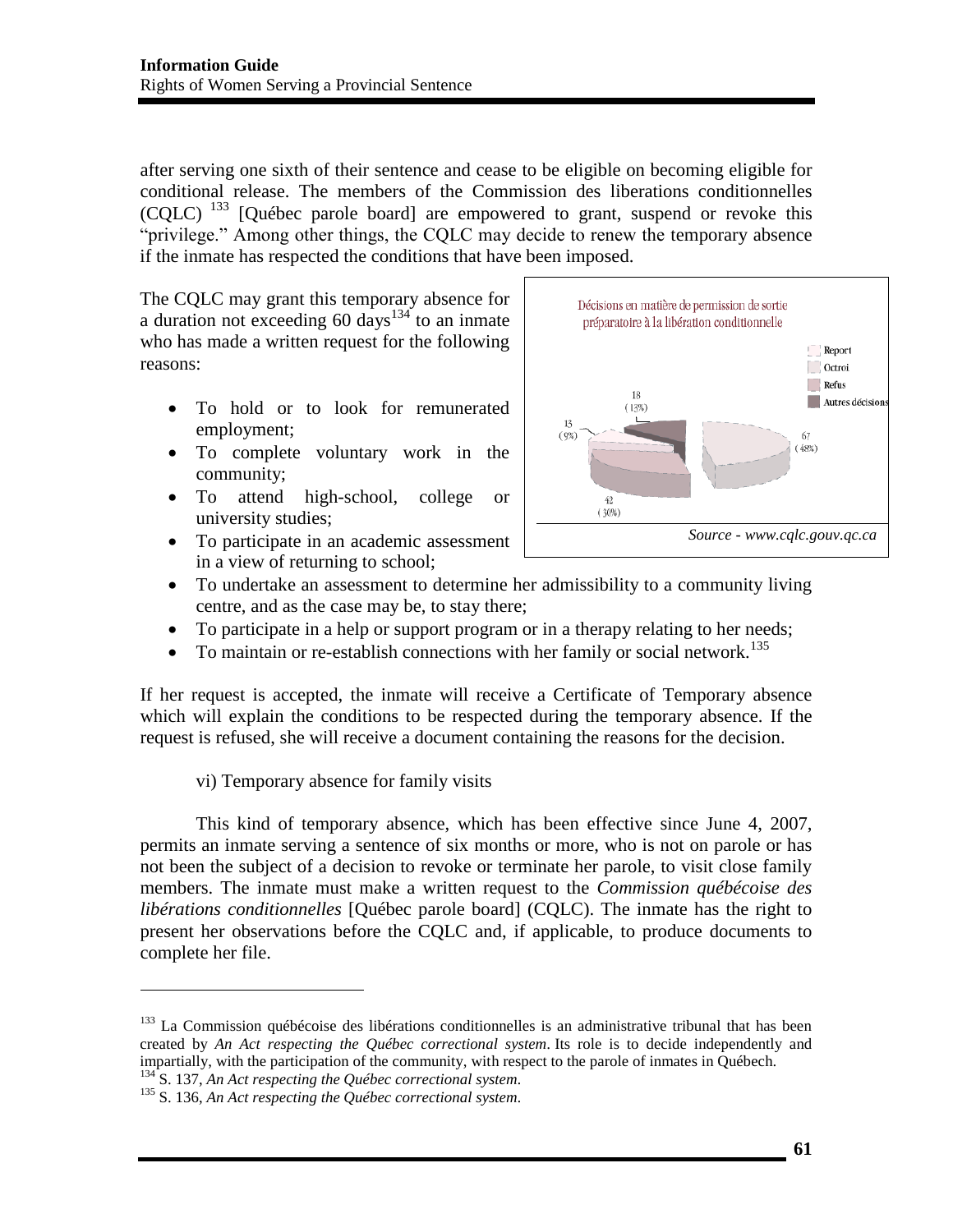Her request is assessed by one of the members of the CQLC. He or she determines the conditions applicable to the temporary absence as well as its duration, which cannot exceed 72 hours, once a month. The time necessary for travel is not counted in the  $72$  hours.<sup>136</sup> The member of the CQLC who examines the request for temporary absence for family visits must take into account the following criteria: **Note that…**

- The protection of society considering the risk of reoffence by the inmate and her potential for reintegration, which is determined in accordance to her needs relating to her delinquency;
- The nature, seriousness and the consequences of the infraction committed by the inmate;
- The behaviour of the inmate during her detention and, if applicable, during a prior temporary absence and her capacity to respect the conditions imposed;
- A member of the family has accepted to receive the inmate and the visit is likely to encourage the reintegration of the inmate and her capacity to respect the conditions imposed. $137$

### **12.3. Who has Jurisdiction to Grant a Temporary Absence?**

As previously mentioned, the director of the prison has jurisdiction to decide on all temporary absences for inmates serving a sentence of less than six months. This is a discretionary power; a temporary absence is not a right but a

- Victims may also make representations before the Temporary Absence Examining Board;

- Section 64 of AQCS provides that:

*"*The facility director must inform the police forces of the temporary absence granted to an offender and of the attached conditions."

- Section 65 of the AQCS provides however that the person concerned must be informed that her temporary absence and the associated conditions have been brought to the attention of the police force.

privilege. The inmate has only the right that her request be processed. The director of the detention establishment bases his or her decisions on the recommendations of a Committee for the study of temporary absences, except in the case of medical temporary absences.

Except in particular cases, the *Commission québécoise des liberations conditionnelles* [Québec parole board] decides whether or not to grant temporary absences to inmates serving sentences of six months to less than two years. The Commission is also in charge

<sup>136</sup> S. 142, *An Act respecting the Québec correctional system.* 137 S. 141, *An Act respecting the Québec correctional system.*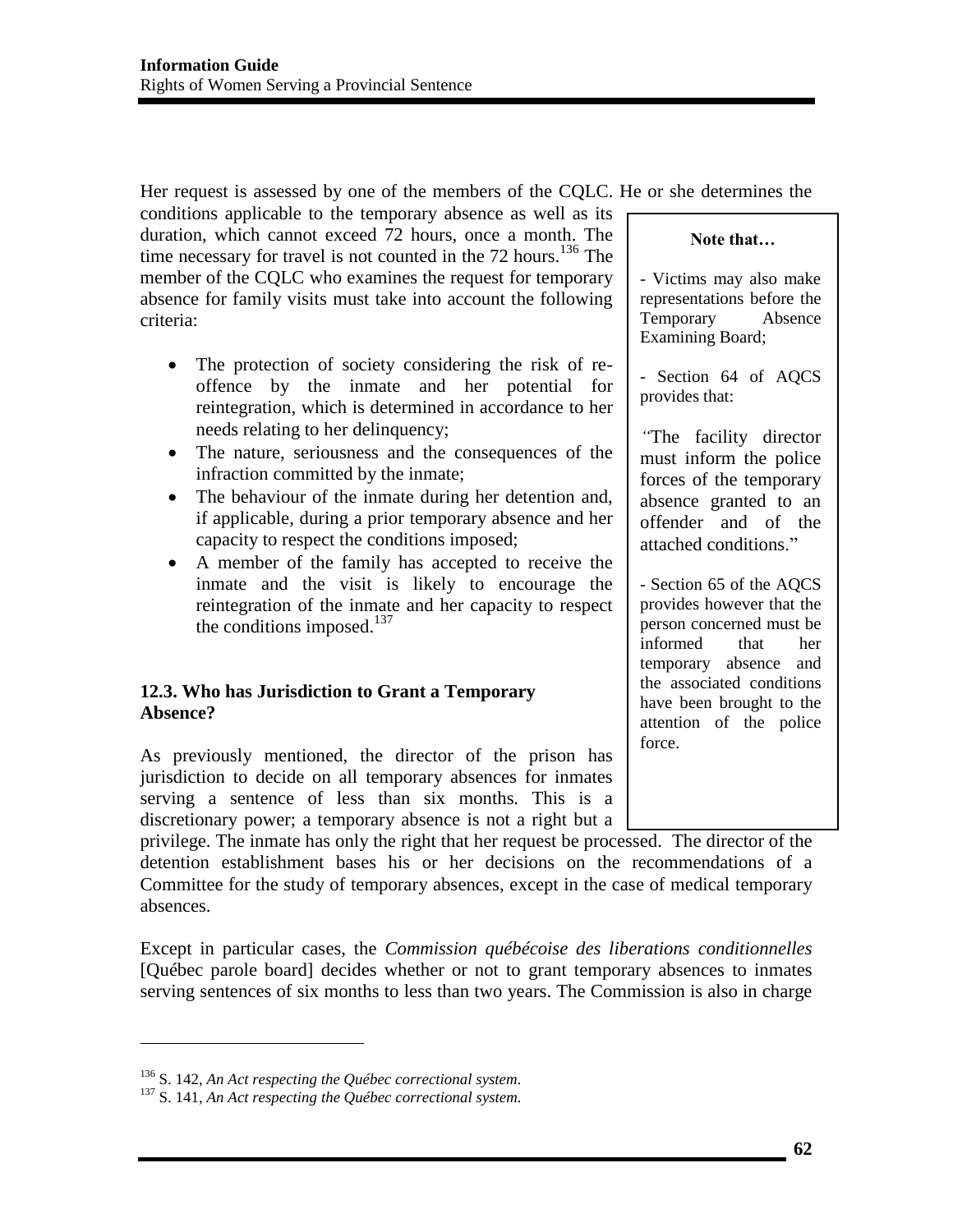of determining the eligibility of inmates for parole. According to the AQCS, the mandate of the *Commission québécoise des liberations conditionnelles* [Québec parole board] is:

- To encourage the reintegration of inmates while respecting the decisions of the courts and contributing to the protection of society;
- To make decisions while taking into account all necessary and available information regarding inmates;
- To establish its orientation within the framework established by the minister, to communicate this orientation to the minister and to disseminate this information.<sup>138</sup>

## **12.3. Temporary Absence Examining Board**

Each detention establishment has a board that studies all the requests for temporary absence,<sup>139</sup> with the exception of those for medical reasons and those that fall under the responsibility of the *Commission québécoise des liberations conditionnelles* [Québec parole board]. This board consists of three people<sup>140</sup> designated by the director of the prison. They are chosen from correctional service agents, probation officers, counsellors in the prison environment and managers.<sup>141</sup>

The board makes a recommendation, positive or negative, to the director of the detention establishment whose final decision is to grant or not the request for temporary absence. The board must give reasons for its recommendation, mention to the director the observations presented by the inmate and suggest conditions to be imposed if applicable. $142$ 

The director of the detention establishment is not obliged to follow the recommendation of the board.<sup>143</sup> She or he must render a written decision with reasons and inform the inmate as soon as possible.<sup>144</sup> The inmate who makes the request has the right to be represented or assisted by a person of her choice.<sup>145</sup> The inmate or her delegate may present observations or, if applicable, produce documents to complete her file.<sup>146</sup>

<sup>&</sup>lt;sup>138</sup> S. 119, An Act respecting the Québec correctional system.<br><sup>139</sup> S. 57, An Act respecting the Québec correctional system.<br><sup>140</sup> In the event of a request for temporary absence by a person sentenced to a term of 30 da intermittent sentence, or in the case of a request for temporary absence for the purposes of participation in the activities of a Reintegration support fund, the board consists of two persons rather than three.<br><sup>141</sup> S. 58, An Act respecting the Québec correctional system.

<sup>&</sup>lt;sup>142</sup> S. 61, An Act respecting the Québec correctional system.<br><sup>143</sup> S. 62, An Act respecting the Québec correctional system.<br><sup>143</sup> S. 63, An Act respecting the Québec correctional system.<br><sup>145</sup> It could be a lawyer, a fr assist an inmate before the board.

<sup>146</sup> S. 60, *An Act respecting the Québec correctional system*.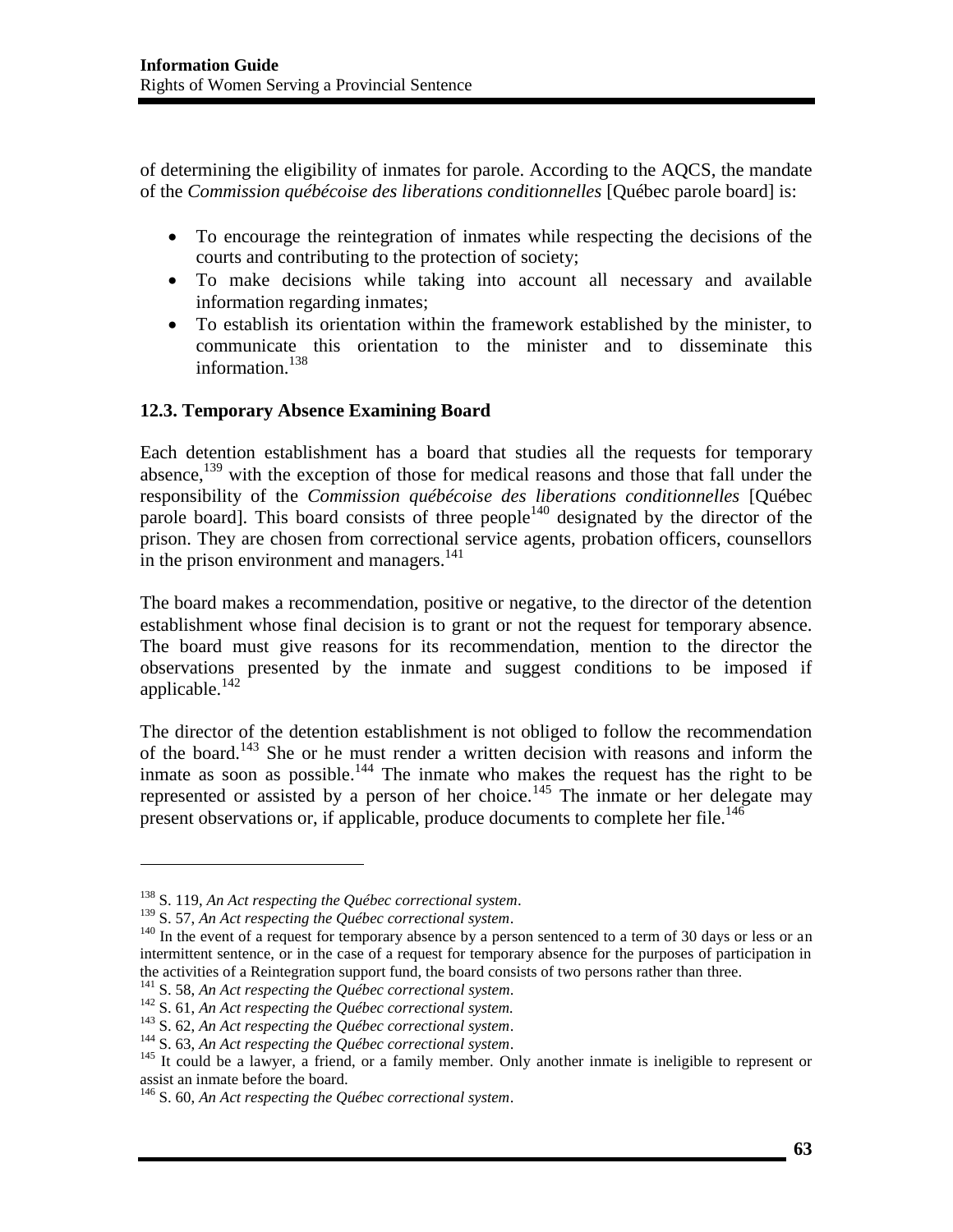### **12.4. Suspension, Revocation and Review of Temporary Absences**

### i) Suspension or revocation

 Any breach of conditions, re-offence or risk of re-offence may lead to suspension of the temporary absence. The inmate must then return to detention. She must be informed in writing as soon as possible of the reasons for the suspension. The temporary absence is suspended by the director of the detention establishment, by the director responsible for community supervision or by the *Commission québécoise des libérations conditionnelles* [Québec parole board] (CQLC) when:

- There are reasonable grounds to believe that the inmate has violated a condition of her temporary absence or it is necessary to intervene to prevent a violation;
- For any reasonable grounds invoked by the inmate;
- A new fact is discovered that, if it had been known at the time of granting the temporary absence, would have justified a different decision, or when an unforeseen event occurs that justifies the suspension.<sup>147</sup>

After having decided to suspend a temporary absence, the director of the prison or the director responsible for community supervision must re-examine the facts and may: cancel the suspension, revoke the permission or order its termination as soon as possible. $^{148}$ 

The inmate who makes the request may be assisted by a person of her choice and may present observations or, if applicable, produce documents before the decision to revoke the temporary absence is rendered.<sup>149</sup>

ii) Review of the revocation or refusal to grant a temporary absence

If a temporary absence is refused or revoked, the inmate may request a review of this decision to the assistant general director or the *Commission québécoise des liberations conditionnelles* [Québec parole board] — for the review of temporary absences in preparation of conditional release. The request must be made in writing within 7 days following the refusal and must be based on one of the following reasons:

- The prescriptions imposed by law were not respected;
- The decision rendered was based on incomplete or erroneous information.

l

<sup>&</sup>lt;sup>147</sup> S. 68, An Act respecting the Québec correctional system.<br><sup>148</sup> S. 69, An Act respecting the Québec correctional system.<br><sup>149</sup> S. 69, An Act respecting the Québec correctional system. An inmate may not represent or a inmate during the process of suspension or revocation of a temporary absence.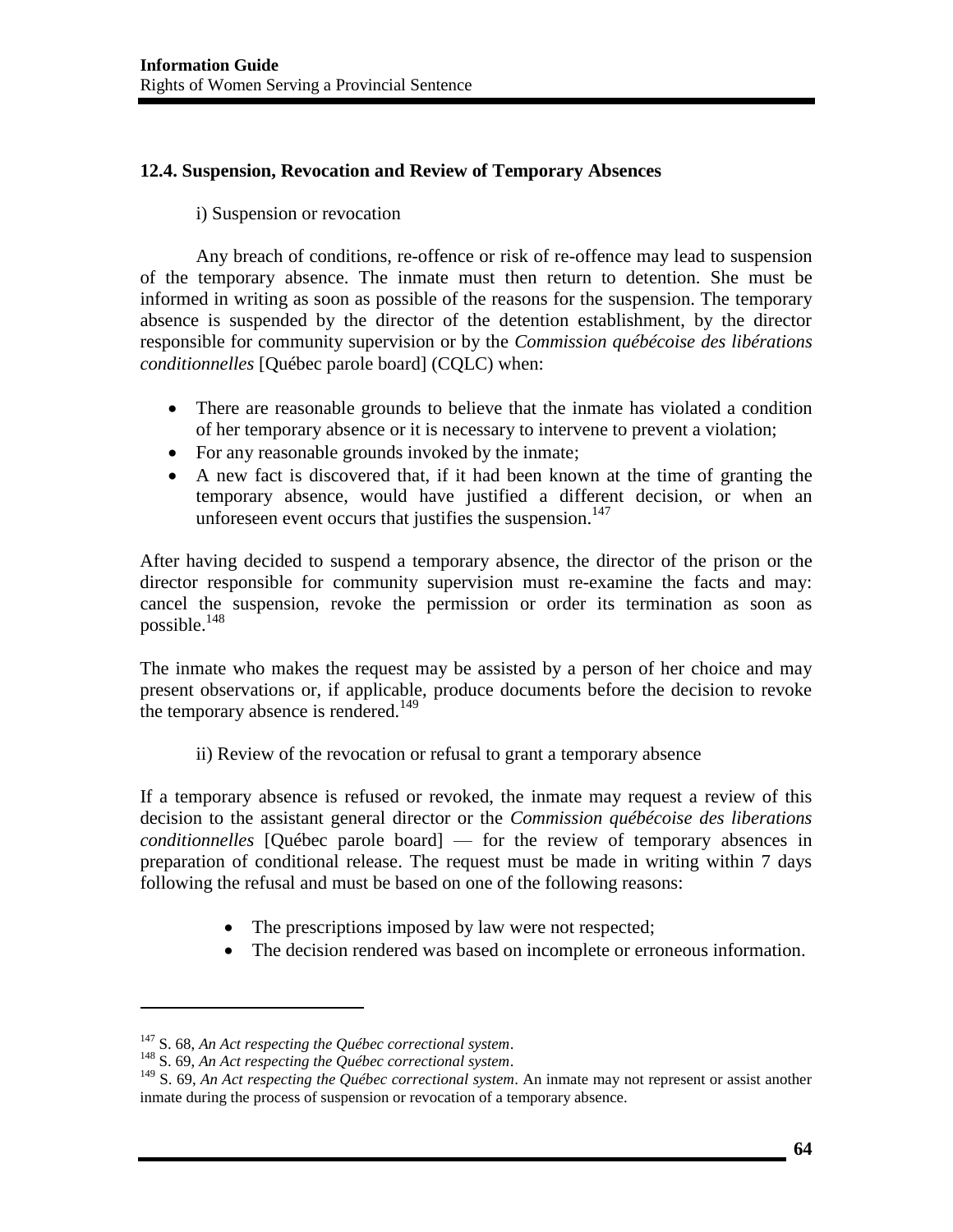The decision concerning the request for review is transmitted to the inmate within seven days following the submission of her request. The inmate will have a chance to present in writing her comments before the decision on her file is rendered. To do so, she must use the appropriate form.

iii) New requests for temporary absence

Section 70 of the AQCS provides that "[a]n offender may not reapply for a temporary absence for reintegration purposes unless 30 days have elapsed since the date of a refusal or revocation or, even if the 30-day period has not elapsed, unless a favourable recommendation is made in that respect by the person in charge of the case*."*<sup>150</sup>

Note that section 139 of the AQCS provides that "[a] person may not reapply for a temporary absence in preparation for conditional release following a decision refusing, terminating or cancelling such an absence".

 $\overline{a}$ 

<sup>150</sup> S. 70, *An Act respecting the Québec correctional system.*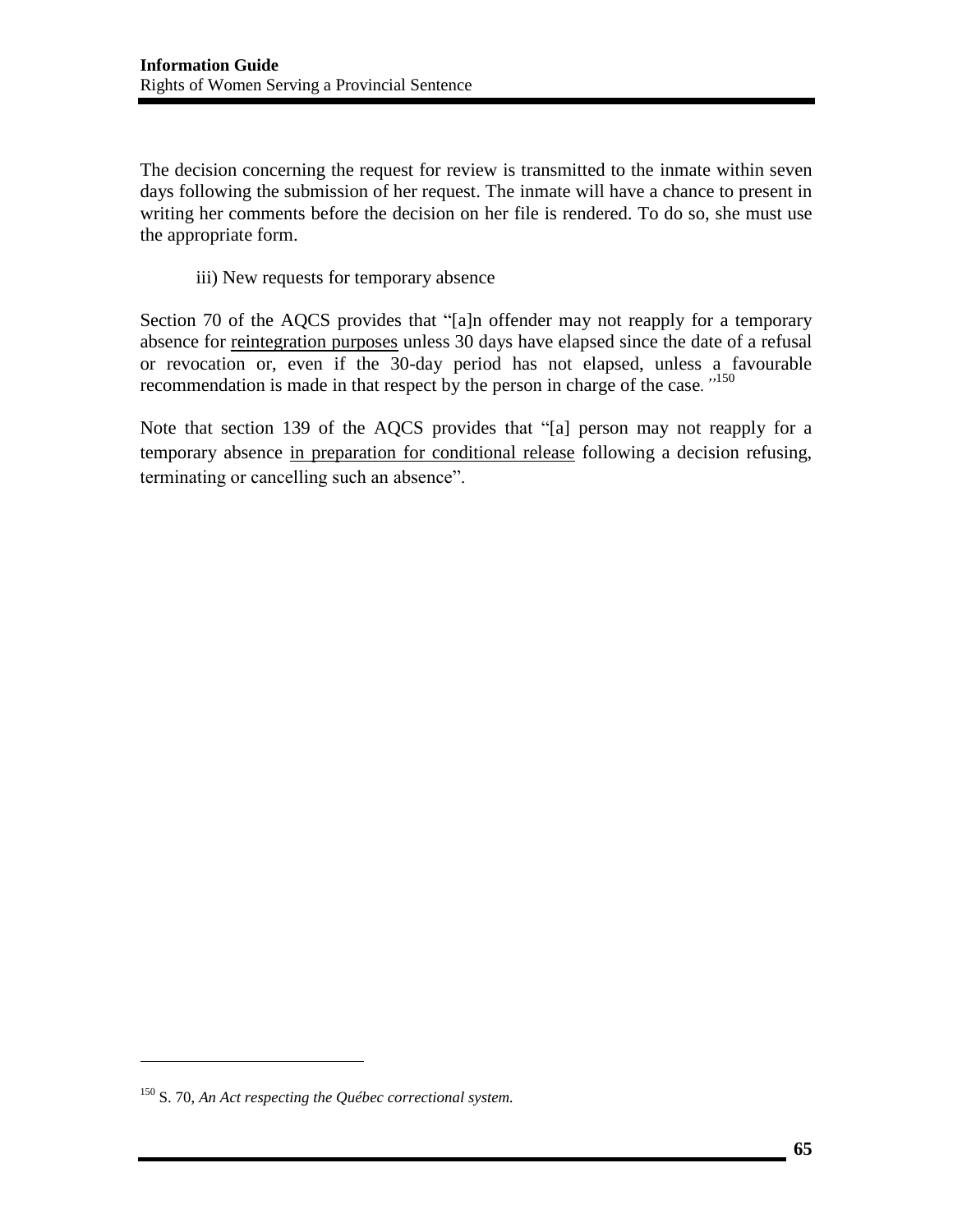# **PART 13: COMPLAINTS AND OTHER SOLUTIONS**

### **13.1. What is the Complaint System?**

The system for processing complaints and grievances at the provincial level was put in place by Québec Correctional Services in January 1992. This is an internal mechanism of prisons which permits inmates to present written complaints when they consider that they have reasonable grounds to believe that a decision made or an action taken with respect to them was unjustified or contrary to the norms effective in the detention establishment. Here are a few examples:

- Mistreatment by a member of the personnel;
- Incorrect information contained in the files or reports concerning the inmate;
- Refusal to allow the inmate a telephone call or time outdoors in the exterior areas of the prison, etc.

The complaints system consists of three levels of processing. These levels must be accessed progressively, meaning that an inmate must first make their complaint at the first level and then, if necessary, appeal to the second and finally third levels. An inmate must conserve all the documents connected with the processing of her complaint.

## **13.2. How does the Complaint Process Work?**

When an inmate feels she has reasonable grounds to lodge a complaint, she must ask a member of the personnel of her living sector to give her the "complaint form". In order to ensure that the complaint will be processed, it is suggested that the inmate respects the following conditions:

• Always start at the first level of complaints;

 $\overline{a}$ 

- Transmit the complaint without including offensive or insulting language;
- Describe a precise situation, since the prison authorities may refuse to process a complaint that they consider manifestly frivolous or vexatious.<sup>151</sup>

#### **Objectives of the complaint system**

"This service is designed, on the one hand, to responsibilize inmates with regard to the process which must be followed to adequately inform themselves as to their rights and, on the other hand, to responsibilize personnel as to the quality of services they must render to the prison population."

*Source – Translation of J.C. Bernheim & S. Brousseau, « Les droits des personnes incarcérées – Les règles, la réalité et les ressources », Ed. Cursus Universitaire, 2002, pp.68-69.*

<sup>151</sup> S.63, *Regulation under the Act respecting the Québec correctional system*.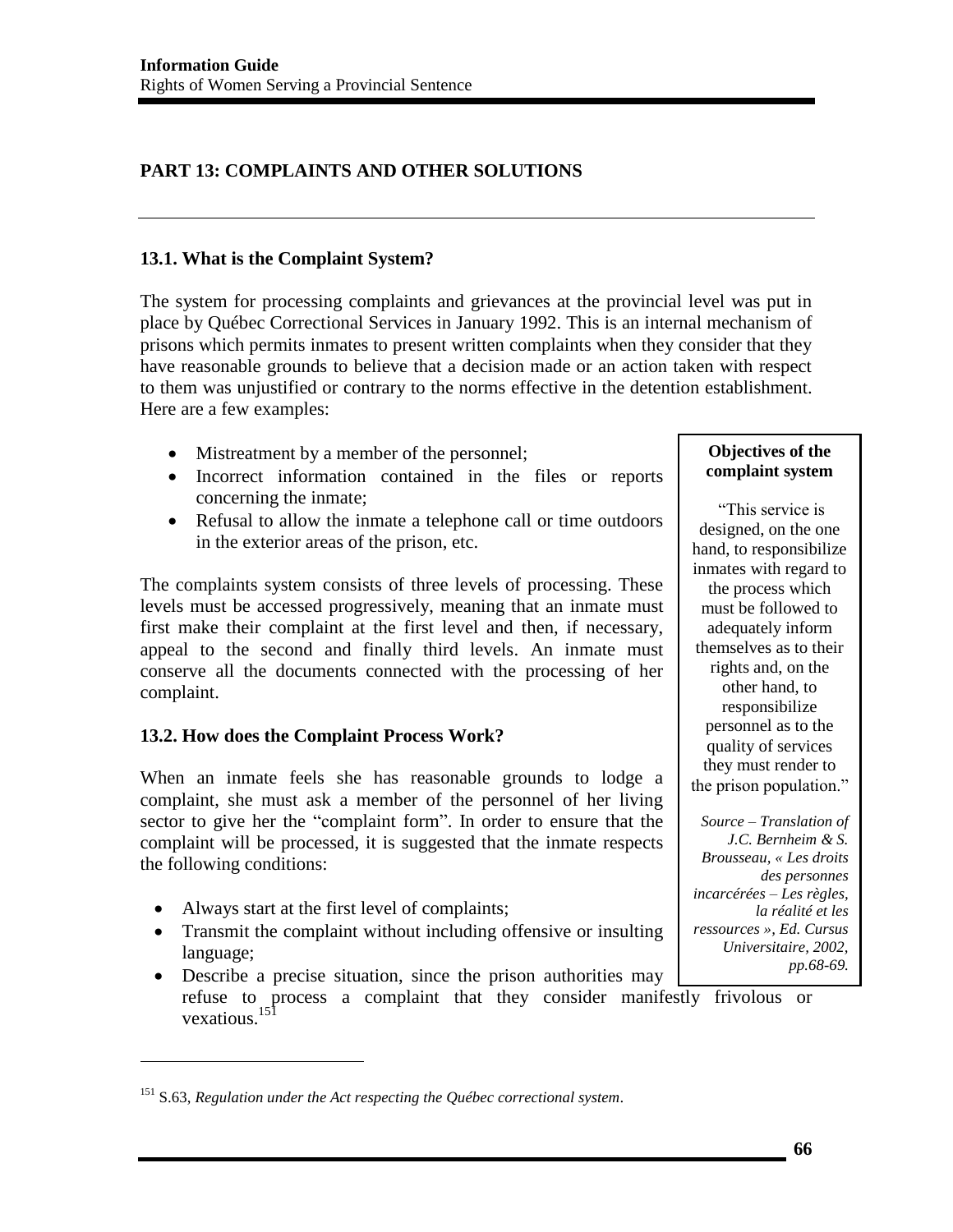At the first level, the complaint will be examined by the head of the living sector of the inmate concerned. At the second level, it will be examined by the director of the prison and, at the third level, by the assistant general director.

First level: The chief of unit of the person who made the complaint will provide her with a written reply within two business days. If the request is not accepted, the reply must include reasons.<sup>152</sup>

Second level: If the inmate is unsatisfied with the reply of the chief of unit, she may send her complaint to the director of the prison. The director must then reply in writing within five business days.<sup>153</sup>

Third level: If the inmate is still unsatisfied with the reply of the second level, she may demand the review of her complaint to the director or the assistant general director. He or she must reply within 7 business days.<sup>154</sup>

The delays for processing a complaint may be extended with the agreement of the inmate. However, the *Regulation under the Act respecting the Québec correctional system* provides that "[i]f a complaint is related to an emergency in which the inmate's life is in danger, the person dealing with the complaint must reply as soon as possible."<sup>155</sup>

Note that the staff member concerned by the complaint will be advised directly or by his or her chief of staff. At the first level, the person has to offer solutions for his actions or give her or his version of the facts.

## **13.3. Special cases**

l

It is recommended to inmates to try to settle their disputes with the individuals concerned in an amicable fashion before making

a formal complaint. This may be done verbally or in writing via a memo. Note also that certain complaints cannot be processed by the internal prison system. This is the case of complaints regarding the following subject matters:

### **According to the Rules at the ÉDQ and Maison Tanguay**

"Before formulating your complaint in writing, you must ensure that the reason is serious and justified. Life in detention is regulated by a set of rules that you must know. It is not sufficient that you are dissatisfied or discontented to make a complaint. You must have reasonable grounds to believe that the decision or action which is the origin of your complaint is unjustified and does not respect the norms applicable at our establishment."

*Source – Translation from the Régime de vie at the ÉDQ (p.53) and Maison Tanguay (p.48)*

<sup>&</sup>lt;sup>152</sup> S.63, Regulation under the Act respecting the Québec correctional system.<br><sup>153</sup> S.64, Regulation under the Act respecting the Québec correctional system.<br><sup>154</sup> S.65, Regulation under the Act respecting the Québec co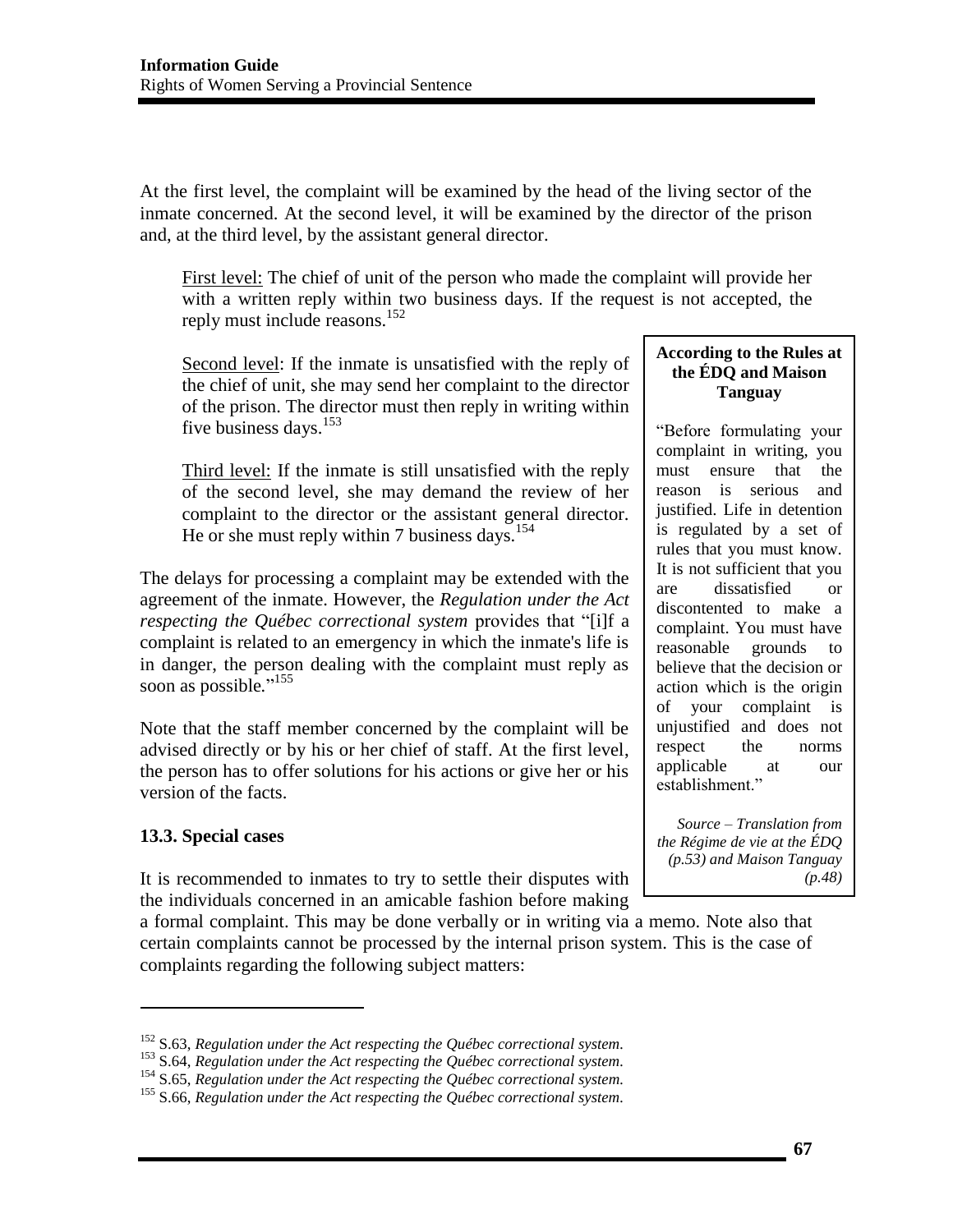- Temporary absences: complaints must be addressed to the director of the prison or to the *Commission des libérations conditionnelles* [Québec parole board] (CQLC) depending on the type of temporary absence;
- Health care: complaints must be addressed to the Health Services of the prison or a complaint must be made directly to the *Collège des médecins du Québec* (physician professional order) or the *Ordre des infirmières et infirmiers du Québec* (nursing professional order)<sup>156</sup>;
- Review of a decision on preventive isolation: complaints must be addressed to the director of the detention establishment;
- Sentence management: if the inmate disagrees with the content of her correctional intervention plan, she must address this issue with her case manager;
- Discipline: requests for review of a decision or of a sanction imposed by the Discipline Committee must be made to the director of the establishment;
- Reclamations regarding personal property: the inmate must make a request for reclamation dedicated specifically to this subject.
- Review of classification: the inmate must make a request for review rather than lodge a complaint;
- Requests for access to information: the inmate who wishes to have access to personal information must send a request to the person at the establishment responsible for issues relating to the *Act respecting access to documents held by public bodies and the protection of personal information* 157

#### **Shortcomings in the complaints-processing system**

"Over the last year, the Public Protector has again examined the functioning of the system which processes the complaints of detainees. Apart from the recurrent problems of access to complaints forms and failure to respect delays for processing, the Public Protector has observed significant shortcomings in the keeping of the provincial register which must report the entirety of complaints submitted by inmates. In principle, the register is a tool which makes it possible to obtain information for each establishment concerning the source of complaints, their frequency, the reasons and the delay with which they are processed. Yet, the register itself provides only partial information which in turn provides little that is useful for the assessment of services. It paints an incorrect picture of the situation that prevails in the detention centres."

*Source – Translation of Annual Report 2008-2009, Justice and Public Security, p.24. On line: <http://www.protecteurducitoy en.qc.ca>* 

<sup>&</sup>lt;sup>156</sup> See Annex 1 of this Guide for contact information for these professional associations. <sup>157</sup> R.S.O., chapitre A-2.1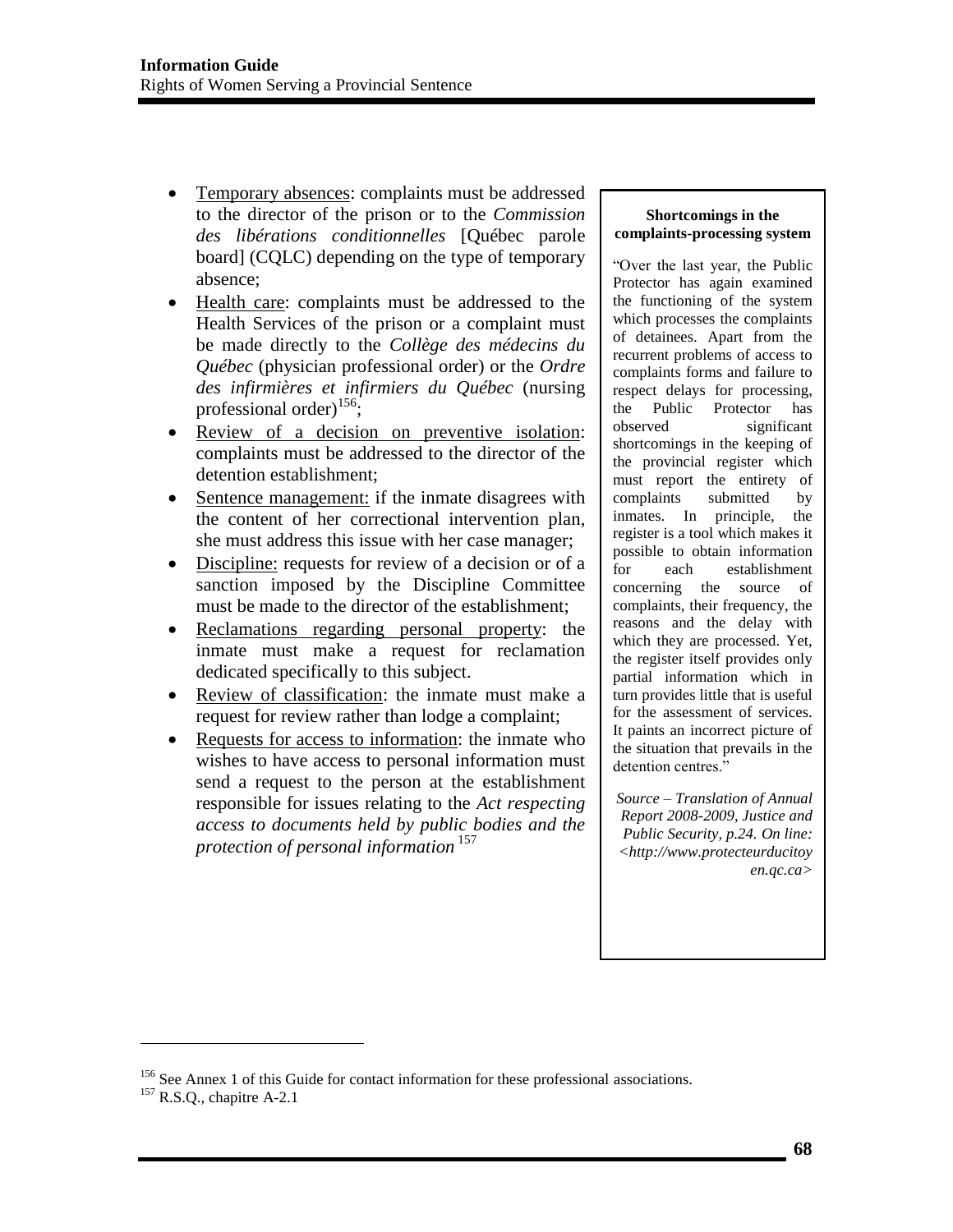# **PART 14: OTHER SOLUTIONS AND ORGANIZATIONS TO CONTACT**

#### **14.1. Are there Other Options aside from the Internal Complaints System?**

Inmates are not always satisfied with the processing of their complaint, even if they have followed all the required steps. Sometimes, an inmate will contact an external organization independent from Québec Correctional Services to inform them of mistreatment, poor detention conditions or discriminatory behaviour. It is for these reasons that the Commission des droits de la personne et droits de la jeunesse [human rights Commission] and the office of the Public Protector were created.

#### **14.2. What is the role of the Public Protector of Québec?**

The Public Protector of Québec plays nearly the same role as the federal Correctional Investigator. His or her mandate and functions are described in the *Public Protector Act*. 158 The Public Protector may intervene whenever he or she has reasonable grounds to believe that a person has been harmed by the actions of a public body such as a provincial detention establishment.<sup>159</sup>

Therefore, the Public Protector has jurisdiction to investigate — whether following a complaint, or on its own initiative into all provincial prisons such as Maison Tanguay and the women's sector of the Établissement de détention de Québec (ÉDQ). It can also investigate the actions of the *Commission québécoise des libérations conditionnelles* [Québec parole board] (CQLC).

Although the Public Protector cannot guarantee that its decisions and opinions will be followed, almost 99% of the recommendations made by the Public Protector following an investigation are accepted by the ministers, bodies and authorities concerned.

#### **Extract from the 2008-2009 Annual Report of the Public Protector**

"In most situations in which inmates have a method of recourse or an adequate way to exercise their rights or present their point of view, the Public Protector generally directs them to these resources. On the other hand, when an administrative decision in a prison has immediate effect, such as when someone is placed in isolation without apparent justification or when a person's request to speak to their lawyer is unreasonably refused, the Public Protector intervenes immediately."

*Source – Translation of Annual Report 2008-2009, La justice et la sécurité publique [Justice and Public Security], p.23. En ligne : <http://www.protecteur ducitoyen.qc.ca>* 

<sup>&</sup>lt;sup>158</sup> R.S.Q., ch. P-32. See the Introduction to this Guide, "The establishments, laws and principal actors in detention."

<sup>159</sup> S.13, *Public Protector Act.*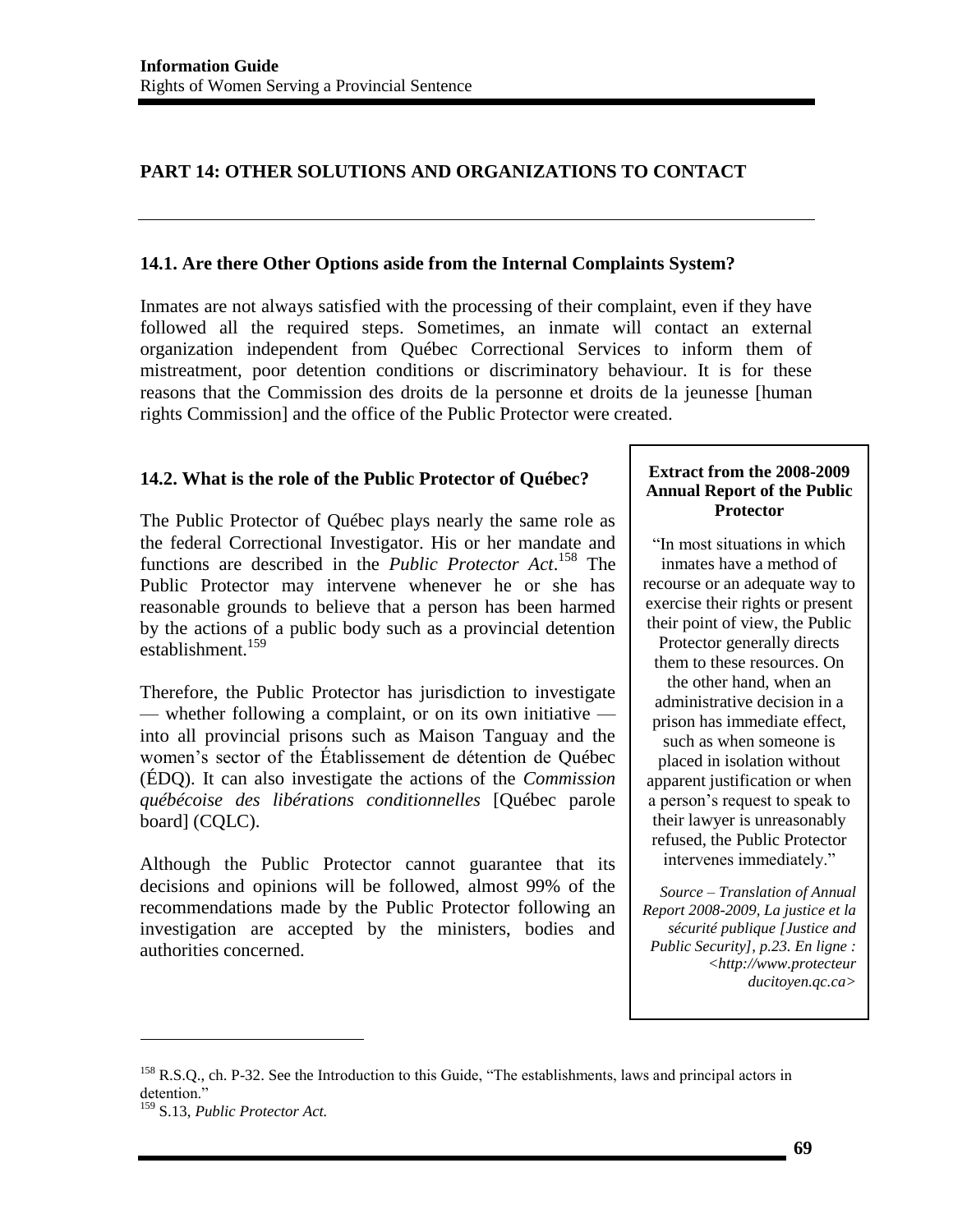Before addressing the Public Protector, the inmate must first exhaust all other recourses at her disposal and attempt to resolve the conflict by regular means. For example, the inmate must ask the director of the prison where she is detained to review the decision by the Discipline Committee before filing a complaint before the Public Protector.

1) Requests for intervention by the Public Protector

The inmate who requests that the Public Protector intervene in her file must:

- Provide her name, contact information, file number, and the names, functions and contact information for each of the persons whose interests are affected by the request;
- Indicate which body or provincial service she wishes to make a complaint against and explain the facts which justify the request as well as the steps taken to resolve the problem;
- Provide any other information or document which the Public Protector deems necessary for a good understanding the facts. $160$

Once the Public Protector decides to intervene following the complaint of an inmate, it must then invite the member of the Correctional services concerned or the author of the prejudicial action to be heard and, if applicable, to remedy the situation.<sup>161</sup> Note that the Public Protector has the powers of a commissioner. It may thus require the Québec Correctional Services to provide access to relevant documents and answer questions.

If it finds that there has effectively been an error or injustice, the Public Protector transmits its recommendations in order that the Québec Correctional Services or the *Commission québécoise des libérations conditionnelles* [Québec parole

#### **Does your complaint fall under the responsibility of the Public Protector?**

Example of a complaint which falls under the jurisdiction of the Public Protector:

-If an inmate in a provincial detention establishment does not have access to the health care she needs, she may make a complaint to the Public Protector.

Example of a situation where the complaint does not fall under the jurisdiction of the Public Protector:

-If the complaint concerns a minister, an organization or an agency of the federal government;

- If the complaint concerns legal aid;

- If the complaint concerns the *Commission des droits de la personne et droits de la jeunesse*, etc.

*Source*  board] or any other body concerned remedy the situation as rapidly as possible. The inmate is informed of the conclusions of the investigation of the Public Protector. The inmate is also informed of the reasons of the Public Protector should the latter decides not to go any further with the file.

 $\overline{a}$ 

<sup>160</sup> S.20, *Public Protector Act.* 161 S.21, *Public Protector Act.*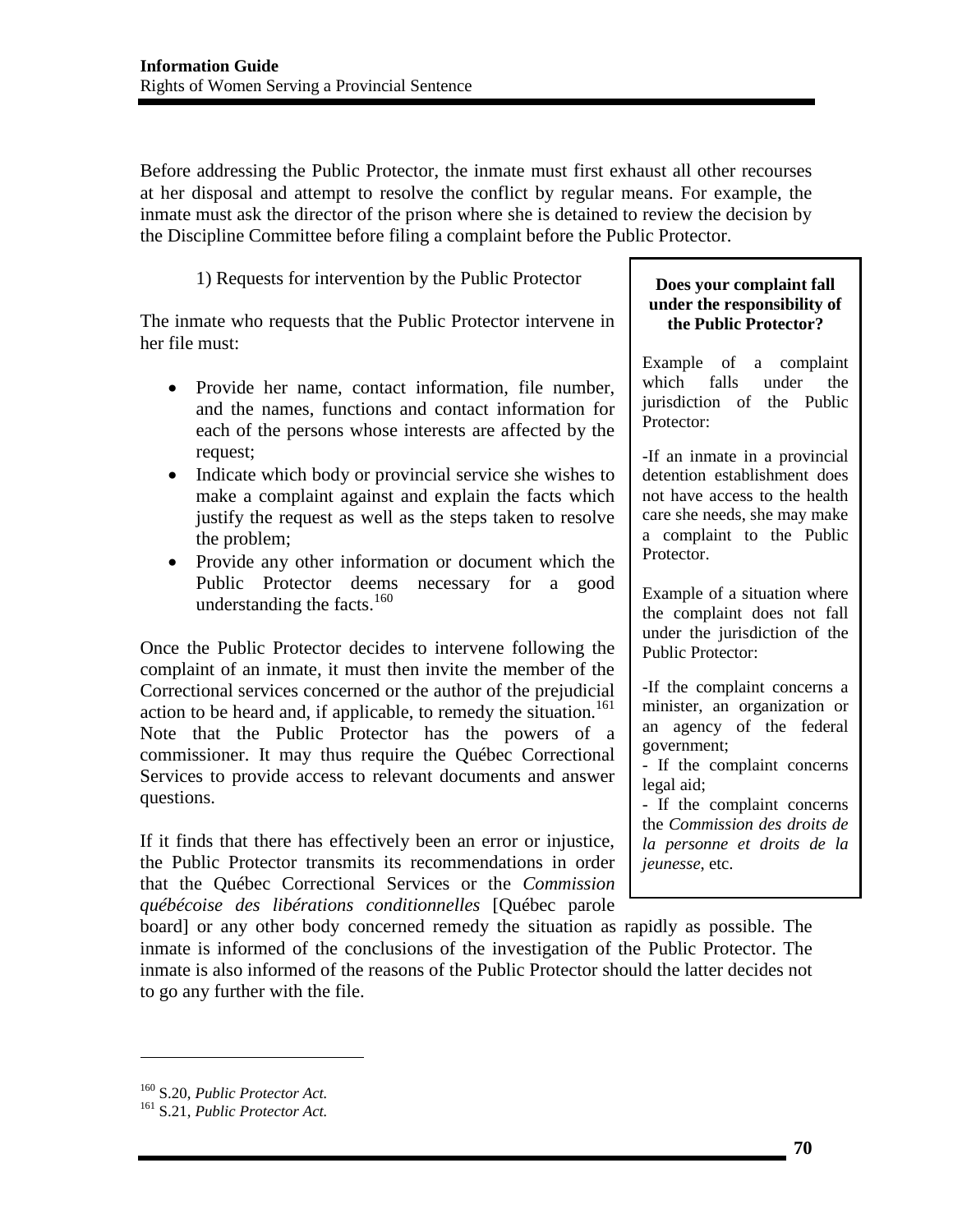#### 2) Opinions, recommendations and reports

After having taken all the steps described in the *Public Protector Act*, including an investigation, the Public Protector may:

- Inform the parties that it is of the opinion that there is no prejudicial situation<sup>162</sup>;
- Inform the director of the establishment that it considers the establishment in
- question or a person working there to have broken the law, acted in an unreasonable, unjust, abusive or discriminatory manner, failed in his or her duty or made proof of misconduct or negligence, committed an error of law or of fact<sup>163</sup>:
- Make any recommendation it feels useful to those having caused the harm at the origin of the complaint and verify that adequate measures have subsequently been taken to remedy it  $164$ ;
- If no measure has been taken by the detention establishment or the persons concerned, the Public Protector may inform the government in writing or expose the case in a special report or in its annual report to the National Assembly<sup>165</sup>

The services of the Public Protector are free and all complaints are confidential. The inmate who fears that following a complaint that she or one of her loved ones will be subject to retribution must inform the Public Protector of her concerns. The Public Protector will act accordingly.

A complaint form is available on the web site of the Public Protector. It is also possible to contact the members of the Public Protector at the following tollfree number: 1 800 463-5070, from Monday to Friday between 8:30 a.m. to 12 p.m. and from 1 p.m. to 4:30  $p.m.<sup>166</sup>$ 

#### **Extracts from the Report of the Public Protector**

"Among the complaints processed as of March 31 2009, the Public Protector recommended and obtained from detention establishments concerned that they would take corrective measures in 90% of the cases; 81 % of these measures related to an

individual and 19 % related to the collective, for which the repercussions benefited many inmates. The proportion of these collective interventions has increased from three years ago; they represented 9% in 2006-2007 and 11 % in 2007-2008 of the corrective measures requested and obtained. The complaints grounded in health care and loss of personal effects represented respectively 28 % and 19 % of complaints for which the interventions of the Public Protector ended by putting in place corrective measures of an individual or collective nature […]"

*Source – Translation of Annual Report 2008-2009, La justice et la sécurité publique [Justice and Public Security], p.23. En ligne : <http://www.protecteurducitoyen.qc.ca>* 

l

<sup>&</sup>lt;sup>162</sup> S.25, *Public Protector Act.*<br><sup>163</sup> S.26.1, *Public Protector Act.*<br><sup>164</sup> S.26.2, *Public Protector Act.*<br><sup>165</sup> S.27, *Public Protector Act.*<br><sup>165</sup> See Annex 1 of this Guide for the contact information to reach the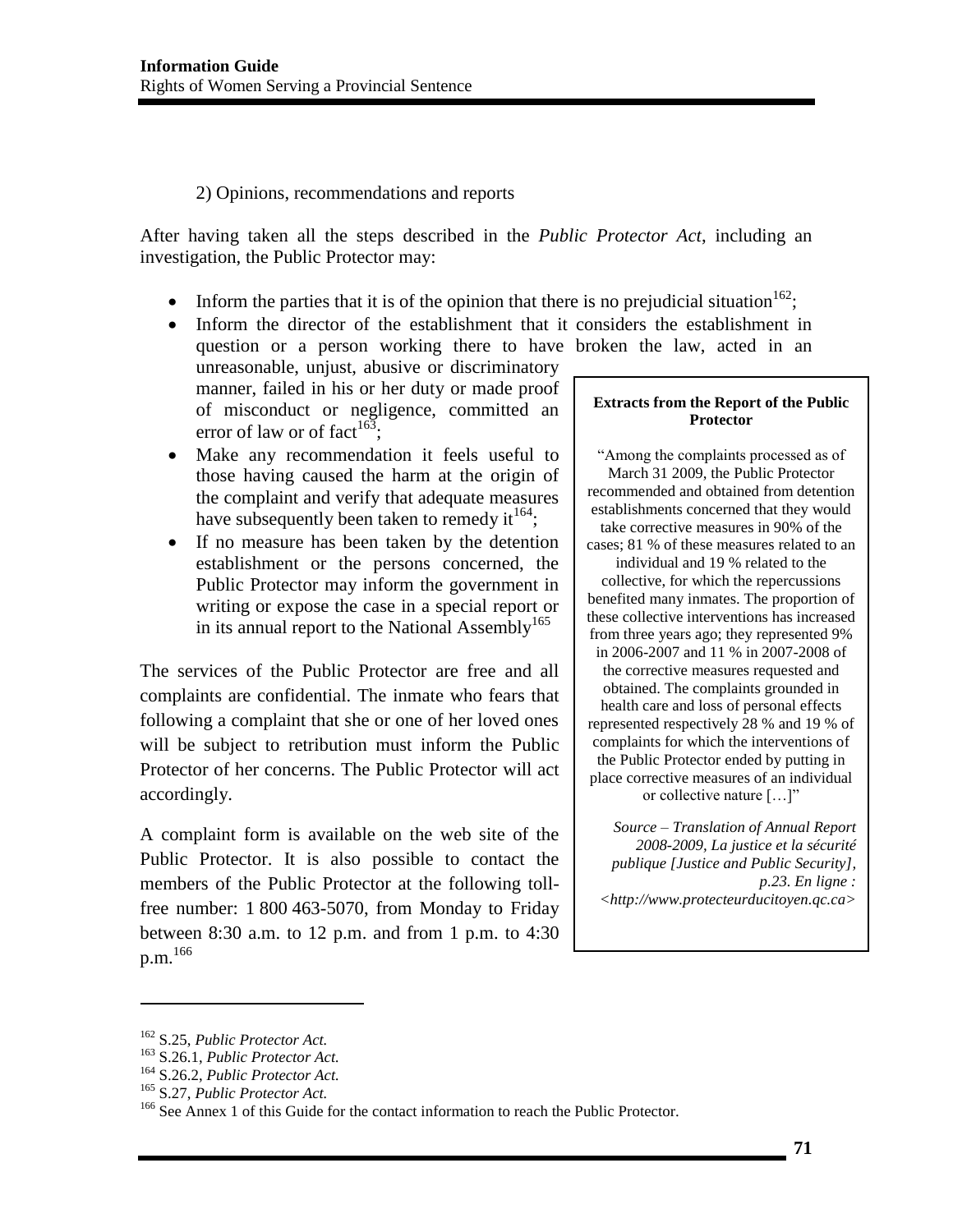### **14.3. What is the Role of the Commission des droits de la personne et droits de la jeunesse (Québec Human Rights Commission)?**

The *Commission des droits de la personne et droits de la jeunesse* (the "Commission") is principally concerned with the promotion and respect of the rights and freedoms contained in the Québec *Charter of Human Rights and Freedoms.*167 To properly exercise its functions, the Commission assumes the following responsibilities:

- Leading inquiries, under the Québec Charter, in cases of discrimination, harassment and exploitation of elderly or disabled persons;
- Leading inquiries, under the *Youth Protection Act*, on any situation where the Commission has reasons to believe that the rights of a child or a group of children have been harmed by persons, establishments or organizations;
- Developing and implementing information and education programming regarding human rights as well as youth;
- Addressing disposition of the laws of Québec that are contrary to the Québec Charter and making the appropriate recommendations to the government;
- Directing and encouraging research and publication on fundamental rights and freedoms and on youth rights;
- Accepting suggestions, recommendations and requests regarding human rights and freedoms by holding public hearings when necessary, and addressing the appropriate recommendations to the government;
- Observing the development and implementation of access to equality programs;
- Cooperating with any organization devoted to the promotion of human rights, in or outside Québec.<sup>168</sup>

i) The power of investigation of the Commission

l

Upon request or on its own initiative, the Commission may investigate in the case of discrimination or harassment founded on race, colour, gender, pregnancy, sexual orientation, civil status, religion, political beliefs, language, ethnic or national origin, social condition or disability. It may also investigate in the case of employment discrimination due to a criminal record.

<sup>&</sup>lt;sup>167</sup> The Québec Charter, which protects many fundamental rights, must be respected throughout Québec and, although there are some exceptions, no law or regulation may limit its application. Since it is a provincial law, it does not apply to detention establishments under federal jurisdiction.

<sup>168</sup> This list is taken from the web site of the *Commission des droits de la personne et de la jeunesse*: <http://www.cdpdj.qch.ca>.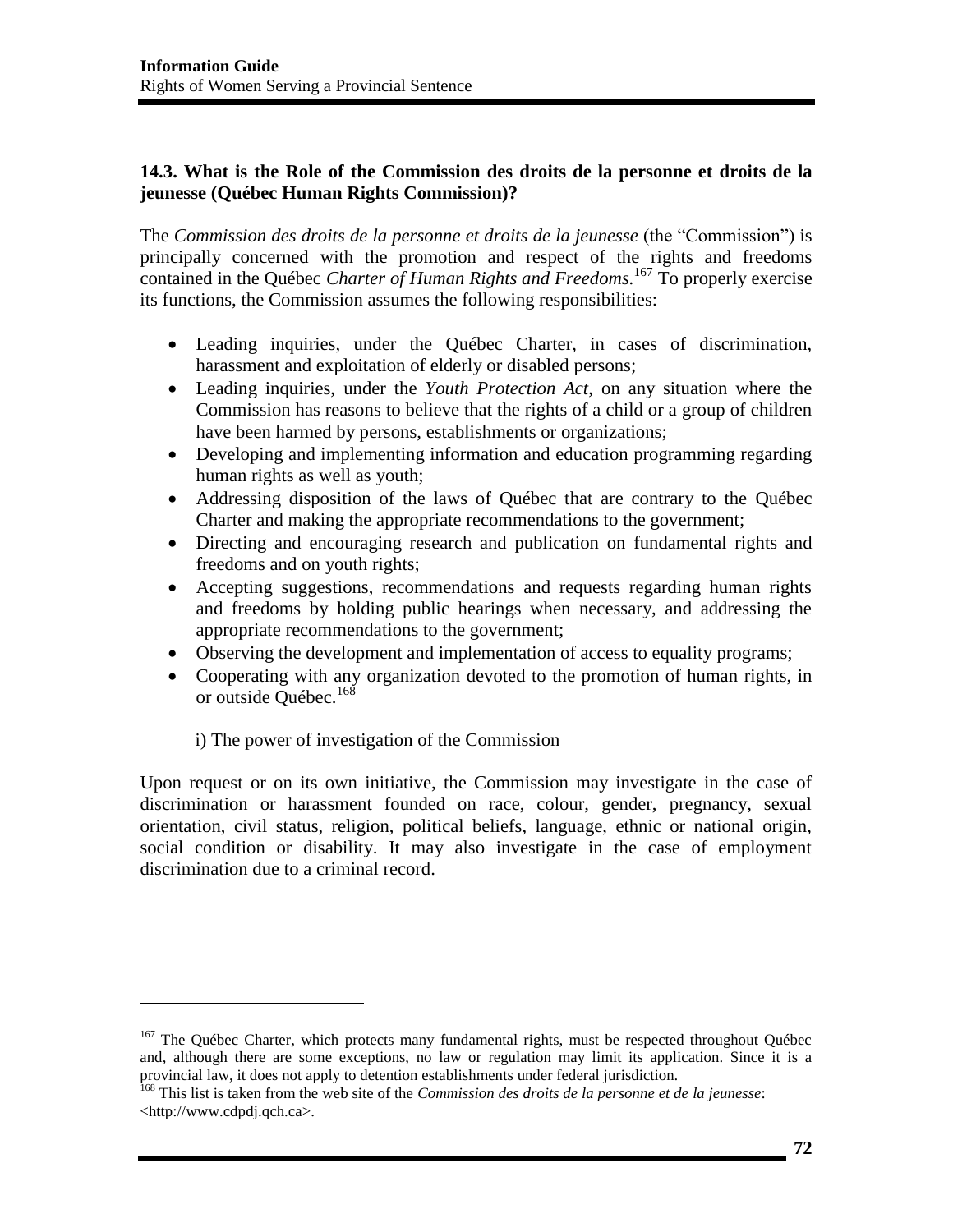ii) The Procedure for Filing a Complaint before the Commission

An inmate who believes she has been a victim of discrimination or harassment under the Québec Charter may file a complaint by telephone or by mail.<sup>169</sup> Note that in addition to the version of the inmate, it is possible that the Commission may contact other persons concerned by the case. The information that the inmate must provide at the moment of lodging a complaint is the following:

- The names, addresses and phone numbers of the persons or organizations against which she wishes to lodge the complaint;
- The facts, the places and the dates of the violation of her rights;
- A description of the words, actions and events which lead her to believe that she has been the victim of discrimination, discriminatory harassment or exploitation prohibited by the Charter.

If the complaint is founded, the Commission will propose to the parties that they resolve the conflict via negotiation or arbitration. If this attempt fails, the Commission may suggest certain measures of redress in order to correct the situation such as cessation of the discriminatory act, the writing of a letter of apology, etc. If these measures are not respected in a

 $\overline{a}$ 

#### **Are there Emergency Measures?**

"When it has reasons to believe that the life, health or security of a person who is the victim of discrimination, harassment or exploitation is at risk, or that evidence may be lost, the Commission may ask the court to order an emergency measure."

*Source -http://www.cdpdj.qc.ca* 

satisfactory manner, the Commission may decide to bring the case before the Human Rights Tribunal. At this time, it will defend, free of charge, the inmate who claims to be victim of discrimination.

<sup>169</sup> See Annex 1 of this Guide for contact information to reach the *Commission québécoise des droits de la personne et des droits de la jeunesse* [human rights commission].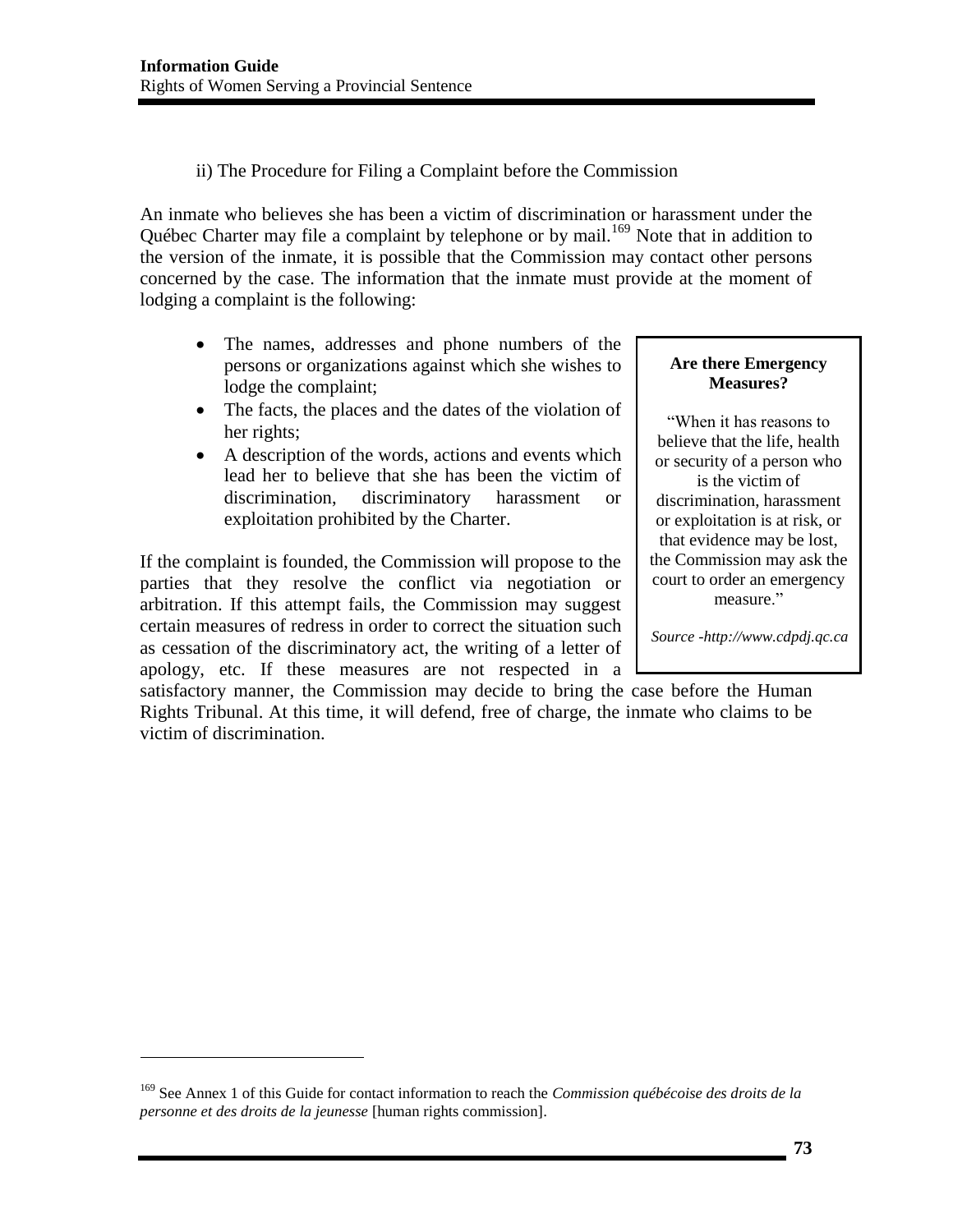#### **ANNEX I: ADRESSES AND WEBSITE**

#### **Governmental and Professional Organizations**

#### **Montreal Legal Aid**

800, boul. De Maisonneuve est, Suite 900 Montréal, (Québec) H2L 4M7 Tel: (514) 842-2233 24hrs/24hrs: 1-800-842-2213 www.ccjm.qc.ca

#### **To ask for a review of a refusal of legal aid**

C/O the President Commission des services juridiques Review Committee C.P. 123, Succ. Desjardins Montréal, (Québec), H5B 1B3

#### **Commission des libérations conditionnelles [Québec parole board] (Montréal)**

1 rue Notre-Dame Est, suite 11.40 Montréal (Québec) H2Y 1B6 Tel.: (514) 873-2230 www.cqlc.gouv.qc.ca

# **Commission d'accès à l'information (Access to information commission)**

**(Montréal)** 500, boul. René-Lévesque Ouest, Suite 18.200 Montréal, (Québec) H2Z 1W7 Tel.**:** (514) 873-4196 [cai.communications@cai.gouv.qc.ca](mailto:cai.communications@cai.gouv.qc.ca)

#### **Public Protector (Montréal)**

1080, Côte du Beaver Hall, 10<sup>th</sup> floor Suite 1000 Montréal, (Québec) H2Z 1S8 Tel.: (514) 873-2032 ATS line: 1 866 410-0901 [protecteur@protecteurducitoyen.qc.ca](mailto:protecteur@protecteurducitoyen.qc.ca) 

**Commission québécoise des droits de la personne et des droits de la jeunesse [Human rights commission] (Montréal office)**  360, rue Saint-Jacques,  $2<sup>nd</sup>$  floor Montréal, (Québec) H2Y 1P5 Tel.: 1 800 361-6477

#### **Commission des droits de la personne et droits de la jeunesse [Human Rights Commission] (Québec office)** 575, rue Saint-Amable, suite 4.31

Québec, (Québec) G1R 6A7 Tel.: (418) 643-187[2](mailto:quebec@cdpdj.qc.ca) 

#### **Collège des médecins du Québec (Québec College of Doctors)**  Director of Investigations

2170, boulevard René-Lévesque Ouest Montréal, (Québec) H3H 2T8 Tel.: (514) 933-4131 collegedesmedecins.qc.ca

#### **Ordre des infirmières et infirmiers du Québec (Québec Order of Nurses), Office of the Syndic**  4200, Dorchester Ouest Westmount (Québec) H3Z 1V4 Tel.: (514) 935-2501, extension 282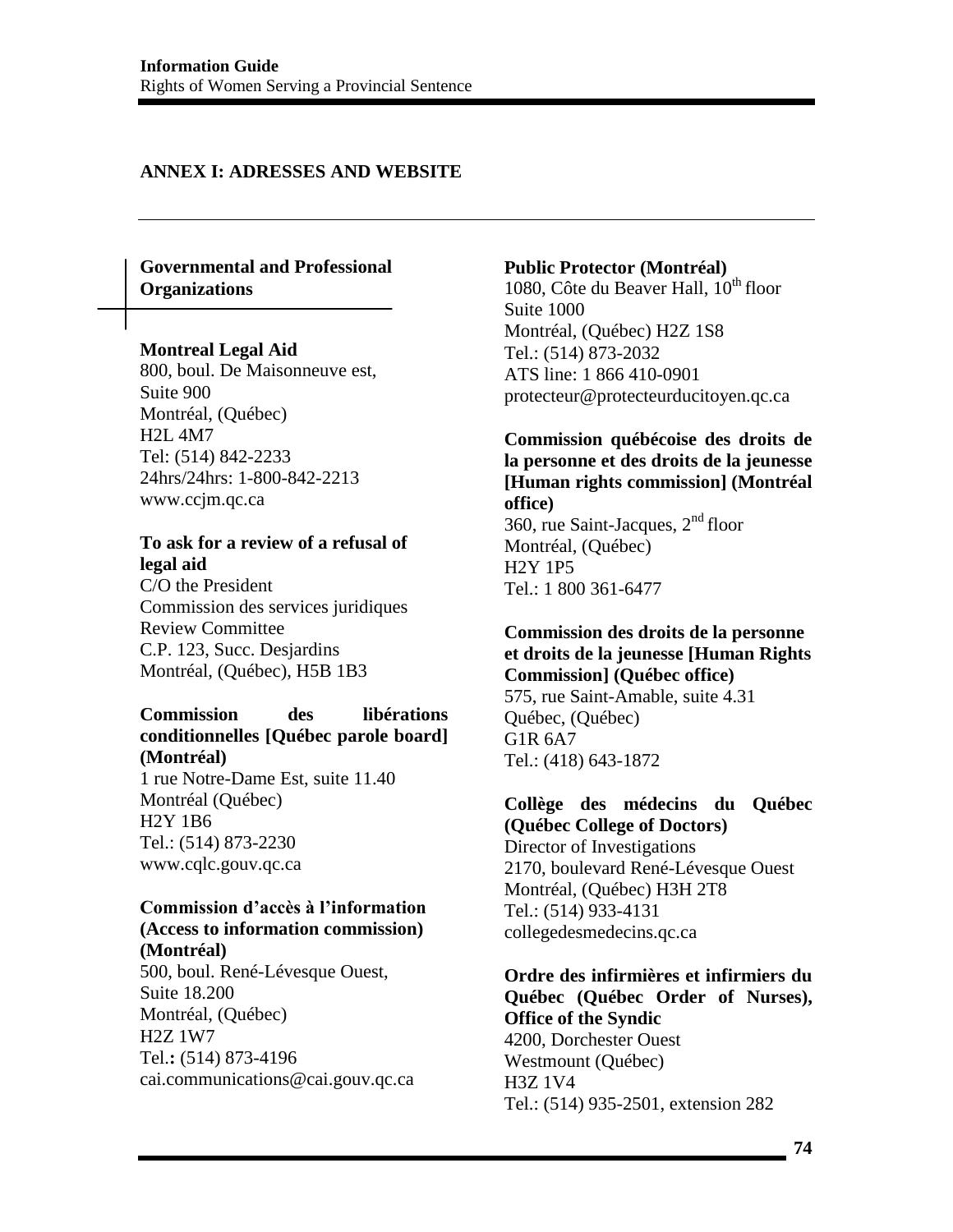[syndic@oiiq.org](mailto:syndic@oiiq.org) 

#### **Organizations for the Defence of Inmates**

### **Elizabeth Fry Society of Québec**

5105, chemin de la Côte St-Antoine Montréal, (Québec) H4A 1N0 Tel : (514) 498-2116 elizabethfry@qc.aira.com

#### **Group for the defence of the rights of inmates of Québec**

570, rue du Roi Québec, (Québec) G1K 2X2 Tel.: (418) 522-4343 or (514) 954-9471 [info@gdddq.org](mailto:info@gdddq.org) 

# **Ligue des droits et libertés [League of Human Rights and Freedoms]**

65, rue de Castelnau ouest, suite 301 Montréal (Québec) H2R 2W3 Tel.: (514) 849-7717 or (418) 522-4506 [info@liguedesdroits.ca](mailto:info@liguedesdroits.ca)

#### **Organizations for the defence of the rights of indigenous women**

### **Indigenous Paralegal Services of Québec (SPAQ)**

190, rue Chef Max Gros-Louis Wendake (Québec) G0A 4V0 Tel.: (418) 847-2094 [info@spaq.qc.ca](mailto:info@spaq.qc.ca)

**Conseillère parajudiciaire autochtone/Native Court Worker Ms. Patricia Eshkibok**  S.P.A.Q.

(450) 638-5647 ext. 227 nativecourtworker@paulcomm.ca

## **Femmes Autochtones du Québec inc. [Native Women of Québec inc.]**

Business Complex River Road C.P. 1989 Kahnawake (Québec) J0L 1B0 Tel.: (450) 632-0088 [info@faq-qnw.org](mailto:info@faq-qnw.org) 

#### **Community Organizations, Rehabilitation Services and others**

#### **Maison Thérèse-Casgrain**

5105, chemin de la Côte St-Antoine Montréal, (Québec) H4A 1N0 Tel : (514) 498-2116, poste 227 Fax : 514-489-2598

#### **Elizabeth Fry Centre of Outaouais**

365-367, boul. Saint-Joseph Suite 102 Gatineau (Québec) H8Y 3Z6 Tel. : 819-777-3669 Coordinator : Mélanie Morneau m.morneau0731@videotron.ca

#### **Elizabeth Fry Centre of the Mauricie**

2223, boul. des Chenaux Trois-Rivières (Québec) G9A 1B1 Tel. : 819-386-8761 Coordinator: France Veillette franveillette@hotmail.com

### **Continuité-famille auprès des détenues [Family Continuity for Inmates]** 5128, rue Notre-Dame Ouest Montréal, (Québec) H4C 1T3

Tél. (514) 989-9891 ou Toll-Free : 1-877-229-9891 info@cfad.ca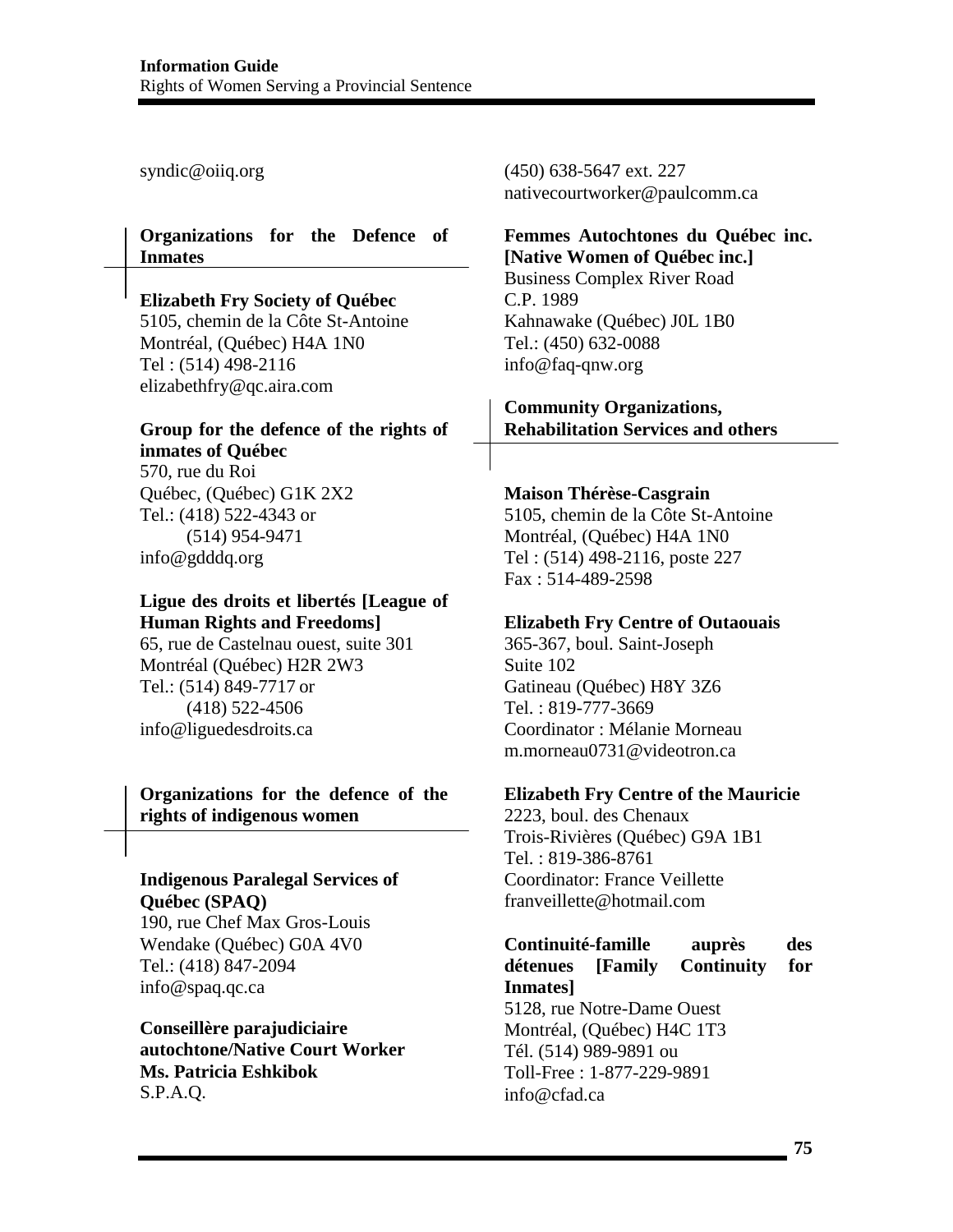#### **Association des services de réhabilitation sociale du Québec [Reintegration Services of Québec]**  2000, boul. St-Joseph est Montréal (Québec) H2H 1E4

Tel.: (514) 521-3733 [info@asrsq.ca](mailto:info@asrsq.ca) 

#### **Central Reintegration Support Fund**

1020, route de l'Église, suite 310 Québec, (Québec) G1V 3V9 Tel.: (418) 528-1423 [fonds.central@msp.gouv.qc.ca](mailto:fonds.central@msp.gouv.qc.ca) 

#### **Relais Famille**

2564, rue Théodore Montréal (Québec) H1V 3C6 Tel.: (514) 272-5737 [relaisfamille@videotron.ca](mailto:relaisfamille@videotron.ca) 

## **Centre de services sida secours du Québec [AIDS Support Services Québec]**

3702 Rue Sainte-Famille Montréal, (Québec) H2X 2L4 Tel. (514) 842-4439

#### **Cactus Montréal**

1300 rue Sanguinet Montréal (Québec) H2X 3E7 Tel.: (514) 847-0067 commentaires@cactusmontreal.org

#### **Stella**

2065, rue Parthenais, suite 404 Montréal (Québec) H2K 3T1 Tel.: (514) 285-8889 [stellappp@videotron.ca](mailto:stellappp@videotron.ca) 

#### **Narcotics Anonymous**

6130 La Fontaine, suite 150 Montréal (Québec) H1N 2C1 Toll-free: 1-800-879-0333 naQuébec@naQuébec.org

### **Québec City**

**Programme d'encadrement clinique et d'hébergement (PECH) [Clinical Supervision and Housing Program]** 210 boulevard Charest East Québec (Québec) G1K 3H1 Tel.: (418) 523-2820 [pech@qc.aira.com](mailto:pech@qc.aira.com) 

## **Atelier de préparation à l'emploi (APE) [Employment Readiness Workshop]**

710, rue Bouvier, suite 275 Québec (Québec) G2J 1C2 Tel.: (418) 628-6389 [rivenord@ape.qc.ca](mailto:rivenord@ape.qc.ca) 

#### **Expansion-Femmes de Québec**

4785 5e avenue Est, Charlesbourg (Québec) G1H 3R7 Tel.: (418) 623-3801 [p.clicheefq@qc.aira.com](mailto:p.clicheefq@qc.aira.com) 

# **Centre femmes aux trois A [Three A**

**Women's Centre]** 270, 5e Rue Québec (Québec) G1L 2R6 Tel.: (418) 529-2066 [centre3a@globetrotter.net](mailto:centre3a@globetrotter.net?subject=Site%20Internet) 

#### **Centre Ubald-Villeneuve**

2525, chemin de la Canardière Québec (Québec) G1J 2G3 Tel.: (418) 663-5008 [communication@cruv.qc.ca](mailto:communication@cruv.qc.ca) 

### **Others**

**Amnesty International**  6250 boul. Monk Montréal (Québec) H4E 3H7